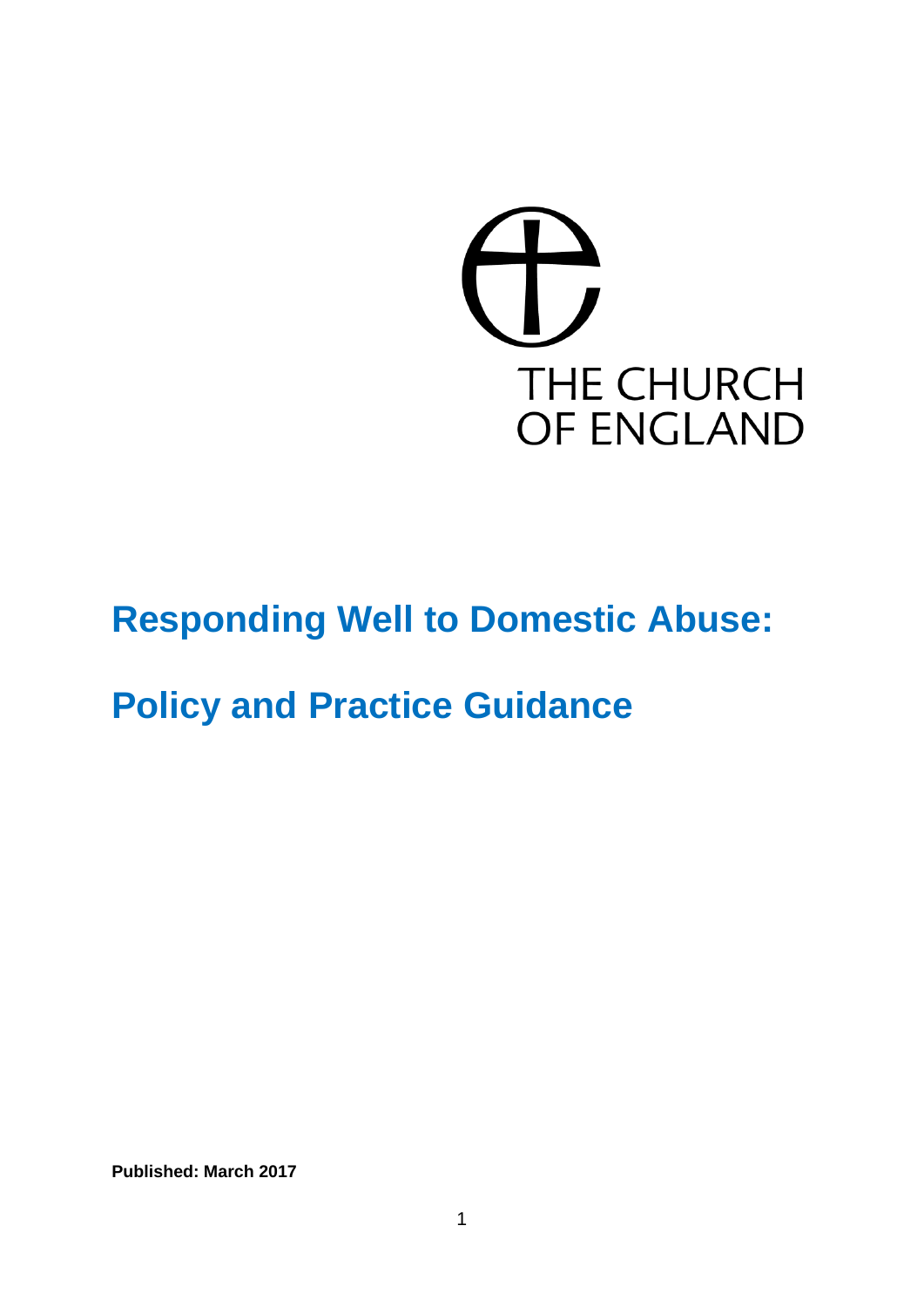## **Preface**

Dear Colleagues,

In 2006 the Church of England produced the 'Responding to Domestic Abuse: Guidelines for those with Pastoral Responsibilities'. This was in response to a motion passed by the General Synod of the Church of England in July 2004:

'*That this Synod, noting that domestic violence is regarded by the Home Office and the police as a crime:* 

- (a) *view with extreme alarm the number of incidents being regularly reported, as being an unacceptable picture of suffering and abuse;*
- (b) *call for national guidelines to be issued by the Archbishops' Council for those with pastoral care responsibilities, as to the appropriate relationship with both victims and perpetrators;*
- (c) *recognise the special circumstances associated with domestic violence, and therefore the special needs of victims, in minority ethnic communities; and*
- (d) *urge all dioceses to consider ways in which they could i) work in partnership with other agencies, co-operating sensitively with those serving minority communities, to provide the resources needed by victims and their families; ii) speak out against the evil of domestic violence; and iii) work for justice and safety in the homes of this nation.'*

The Church remains committed to those who have been survivors/victims of domestic abuse and to addressing the processes that lead to domestic abuse. Domestic abuse in all its forms is contrary to the will of God and an affront to human dignity. All need to play their part in preventing or halting it.

I hope that this updated practice guidance will help church communities address the issues in an informed way and be of use to anyone entrusted by victims, survivors or perpetrators to hear their story. In doing so, we acknowledge the excellent work that is already taking place in many churches, by many Christians and by those working in voluntary and statutory organisations and we are grateful for their help in drawing up this revised practice guidance.

Yours in Christ's fellowship,

Veter Battrand Wells

Rt. Revd. Peter Hancock Bishop of Bath and Wells Lead Bishop on Safeguarding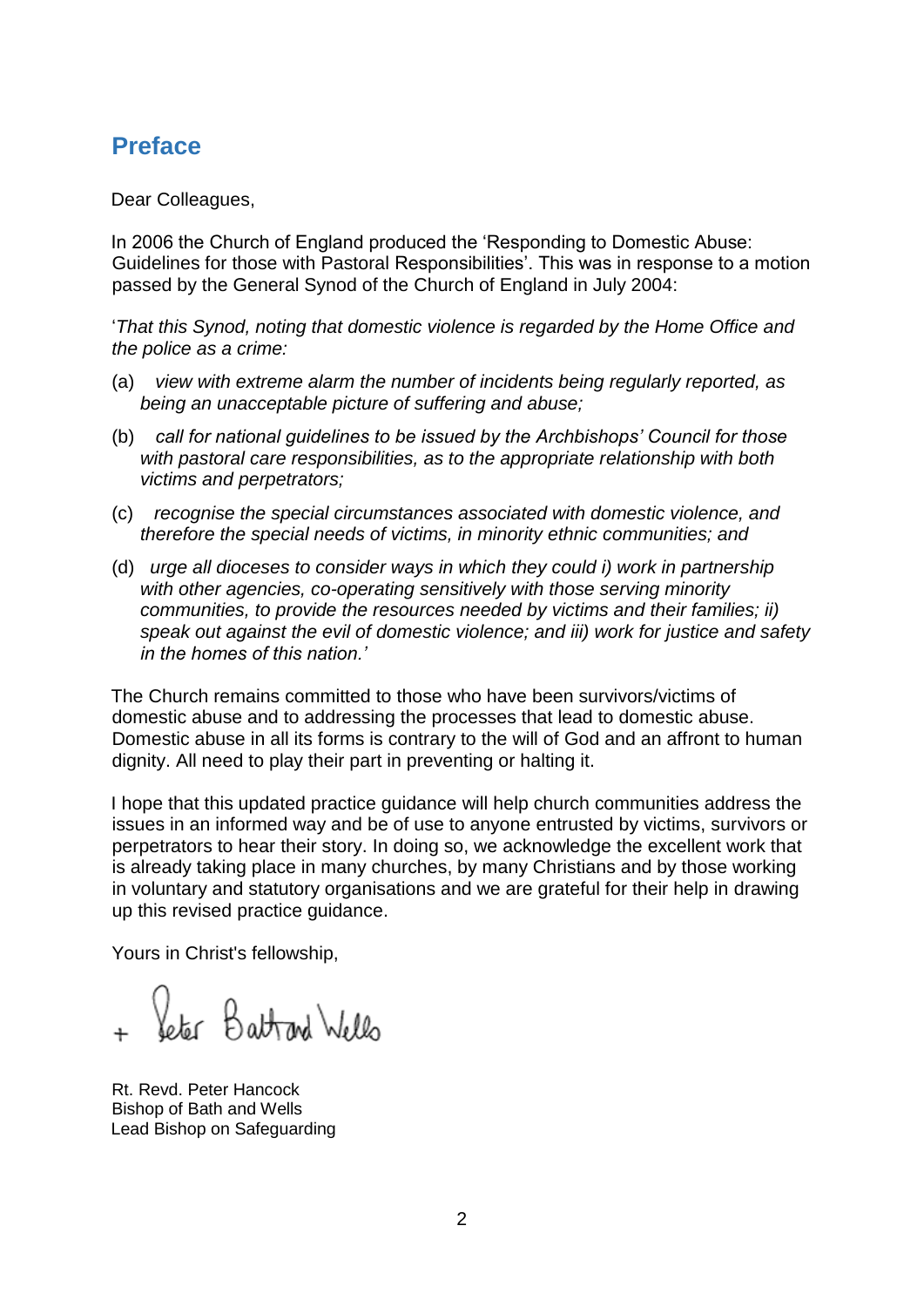## **Contents**

| 1.1. |                                                              |  |
|------|--------------------------------------------------------------|--|
| 1.2. |                                                              |  |
| 1.3  |                                                              |  |
| 1.4  |                                                              |  |
| 1.5  |                                                              |  |
|      |                                                              |  |
| 2.1  |                                                              |  |
| 2.2  |                                                              |  |
| 2.3  | Additional guidance for clergy and licensed lay ministers 16 |  |
| 2.4. |                                                              |  |
| 2.5. |                                                              |  |
| 2.6. |                                                              |  |
| 2.7. |                                                              |  |
|      |                                                              |  |
|      |                                                              |  |
|      |                                                              |  |
|      |                                                              |  |
|      |                                                              |  |
|      |                                                              |  |
|      |                                                              |  |
|      |                                                              |  |
|      |                                                              |  |
|      |                                                              |  |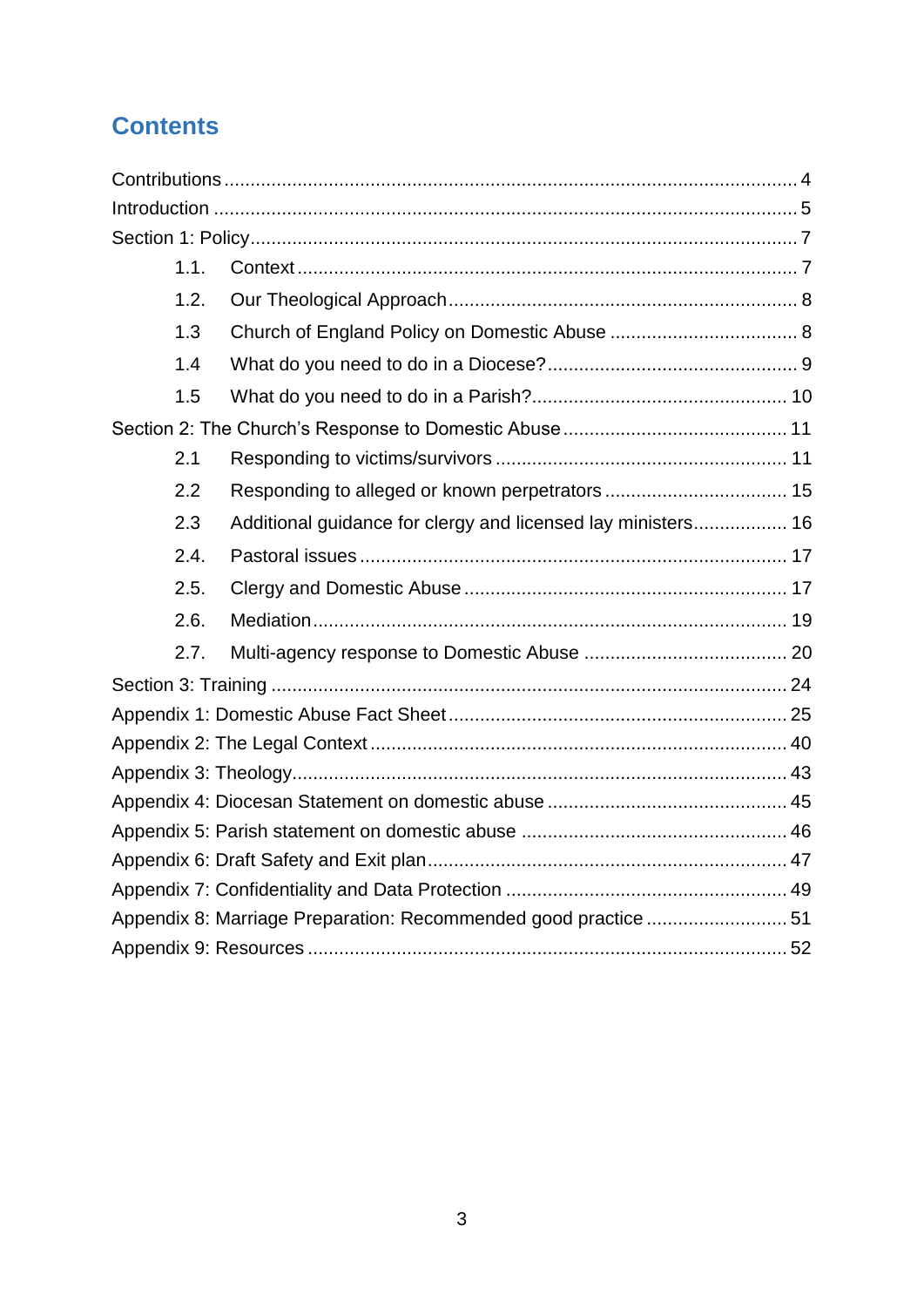## <span id="page-3-0"></span>**Contributions**

Thanks are owed to the Domestic Abuse Task Group (see below) for their contribution to the preparation of this practice guidance. 'Restored' have assisted with the re-drafting of this practice guidance, following a very comprehensive response to the consultation. Additional thanks go to the dioceses of Southwark and Canterbury for the use of some of their materials.

| Karen Shooter           | Lincolnshire Social Services - DV Services                    |
|-------------------------|---------------------------------------------------------------|
| Debbie Johnson          | Diocesan Safeguarding Adviser, Lincoln                        |
| Morag Keane             | Diocesan Safeguarding Adviser, Chichester                     |
| Duncan Sheppard         | National Offender Management Service                          |
| <b>Glenys Armstrong</b> | Diocesan Safeguarding Adviser, Bath and Wells                 |
| Lucy Lord               | Women's Aid                                                   |
| <b>Mandy Marshall</b>   | Restored                                                      |
| <b>Scilla Wallis</b>    | Supporter                                                     |
| <b>Chris Hawkins</b>    | Clergy perspective                                            |
| Paul Weatherstone       | Policy lead DV in National Offender Management Service (NOMS) |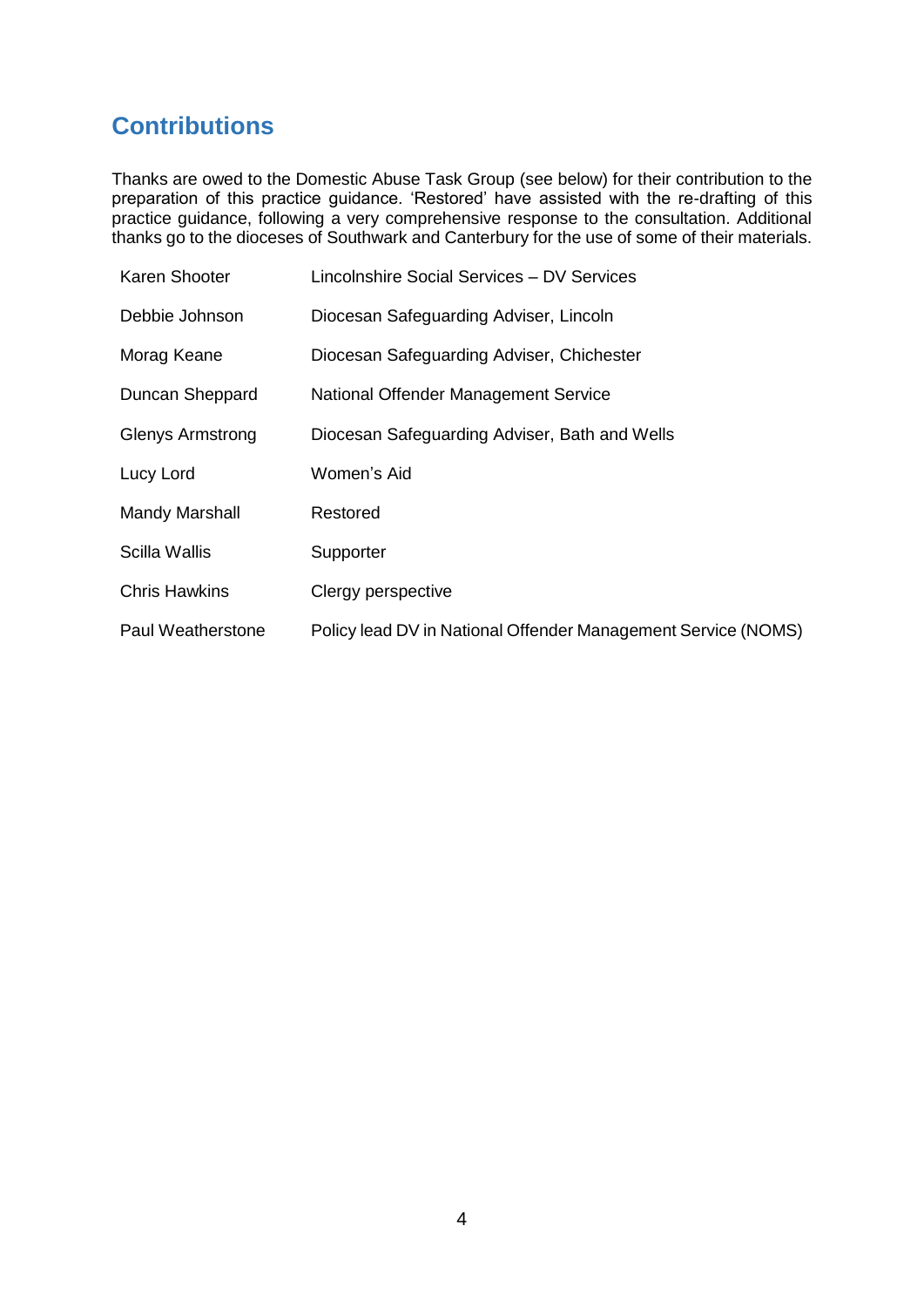## <span id="page-4-0"></span>**Introduction**

### Aim

This document sets out the Church of England's Domestic Abuse Policy and the detailed practice guidance on how the Church of England will implement its domestic abuse policy. It supports the Church's commitment to address and respond effectively to domestic abuse both within its own community and wider society.

It replaces and updates 'Responding to Domestic Abuse; Guidelines for those with pastoral responsibilities 2006'.

The practice guidance is intended to raise awareness and to highlight some of the areas that need to be considered in making our churches safer places. To encourage churches to become places of safety where domestic abuse is taken seriously, victims/survivors are believed and respected and alleged or known perpetrators are challenged.

It aims to inform, direct and equip those working at a local level, not only those working in authorised ministries such as clergy, readers or pastoral assistants, but also those who may be entrusted by victims/survivors or alleged or known perpetrators to hear their story and who want to offer the most appropriate care.

## **Scope**

1

This policy applies to all Church bodies and officers<sup>1,2</sup>. Full understanding of, and adherence to, this policy should lead to a deepening in the understanding of, and respect for, the rights of children, young people and adults as people of faith in the life of the Church.

Under section 5 of the Safeguarding and Clergy Discipline Measure 2016<sup>3</sup>, all authorised clergy, bishops, archdeacons, licensed readers and lay workers, churchwardens and PCCs must have '**due regard**' to safeguarding guidance (sections 1, 2 and 3 of this document) issued by the House of Bishops, (this will include both policy and practice guidance). A duty to have 'due regard' to guidance means that the person under the duty is not free to disregard it but is required to follow such guidance unless there are cogent reasons for not doing so, ("cogent" for this purpose means clear, logical and convincing). Failure by clergy to comply with the duty imposed by the 2016 Measure may result in disciplinary action.

 $1$  Church Bodies, include parishes, dioceses, cathedrals, religious communities, theological training institutions, NCIs and other associated bodies. NCIs include The Archbishops' Council; Bishopthorpe Palace; The Church Commissioners; The Church of England Central Services; The Church of England Pensions Board; Lambeth Palace; National Society for Promoting Religious Education; Trustees of the Lambeth Palace Library. This policy will apply to the whole of the provinces of Canterbury and York (including the Diocese in Europe subject to local variations/modifications). There is also an expectation that the policy will apply to the Channel Islands and Sodor and Man unless there is specific local legislation in a jurisdiction that would prevent adoption.

 $2A$  "Church Officer" is anyone appointed/elected by or on behalf of the Church to a post or role, whether they are ordained or lay, paid or unpaid

<sup>&</sup>lt;sup>3</sup> The Safeguarding and Clergy Discipline Measure 2016 applies to the whole of the provinces of Canterbury and York (including the Diocese in Europe subject to local variations/modifications), with the exception of the Channel Islands and Sodor and Man. In order to extend the 2016 Measure to the Channel Islands or Sodor and Man legislation will need to be passed by the relevant island jurisdictions in accordance with section 12 of that Measure.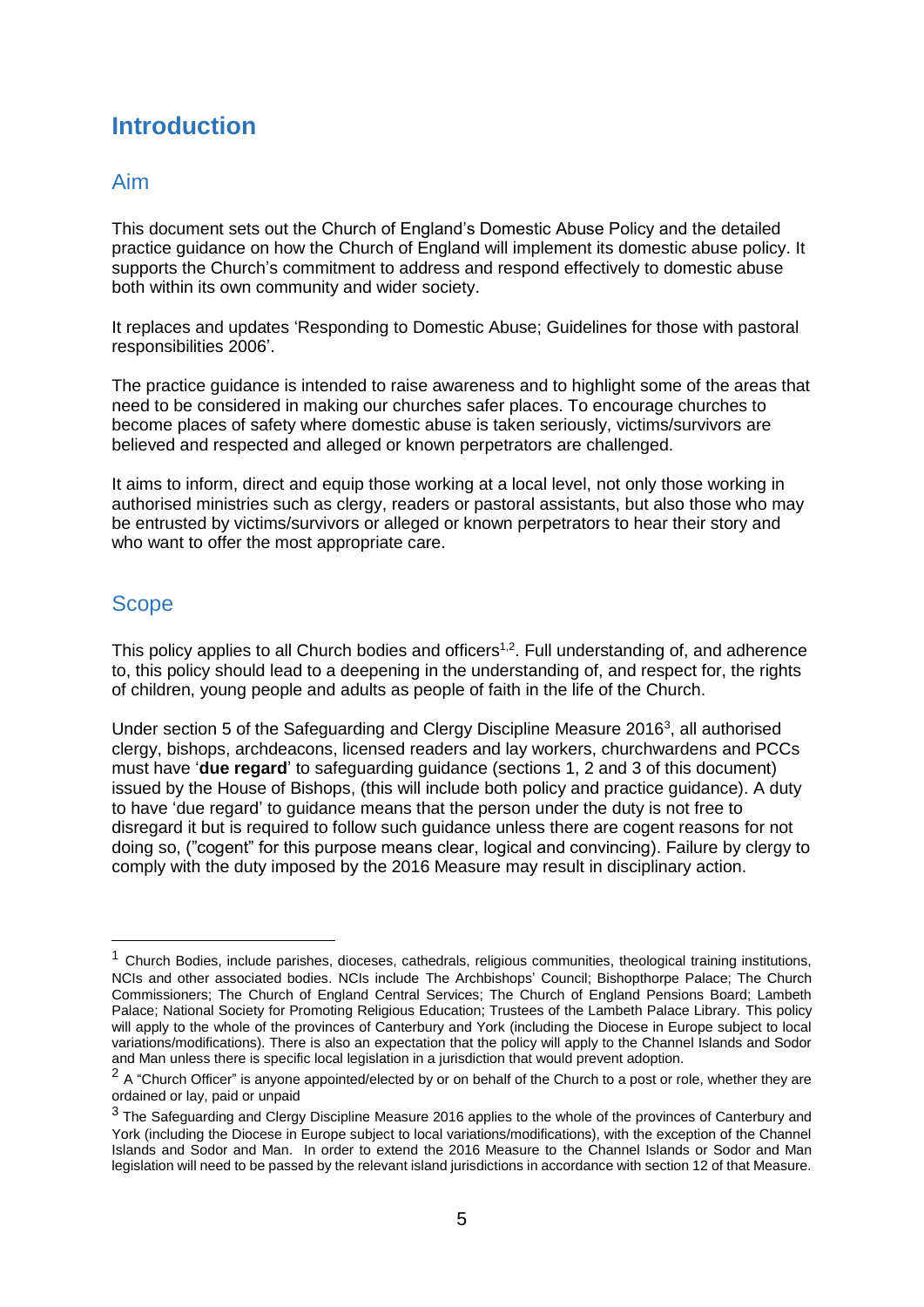The Ecclesiastical Insurance Group has made it clear that their insurance cover is only valid where House of Bishops safeguarding policy and practice guidance is being followed.

### **Outline**

[Section 1](#page-6-0) outlines the Church of England's Policy on Domestic Abuse. [Section 2](#page-10-0) outlines the procedure for responding to Domestic Abuse and [Section 3](#page-23-0) outlines the training requirements. This is supported by 9 Appendices which provide good practice reference material and templates.

This is not an all-inclusive resource, excellent resources that cover this subject more thoroughly can be found in [Appendix 9.](#page-51-0) The guidance recognises that often the Church's role involves supporting victims/survivors, empowering them to seek professional care from the relevant agencies. The Church can also support alleged or known perpetrators of abuse, by encouraging them to recognise their personal needs and seek appropriate help or by reinforcing what is being done by others to help them to take responsibility for and address their abusive attitudes and behaviour. This may include referring individuals to a programme for alleged or known perpetrators of domestic abuse.

Additional associated House of Bishops Practice Guidance documents supplement this practice guidance<sup>4</sup> and are referenced in this policy.

Building on this, Church bodies may provide additional local procedures and guidance in line with the House of Bishops policy and practice guidance.

### Where to find the Policy

It will be distributed via email to all dioceses, cathedrals and other Church bodies. The most up to date version of the policy, model templates and the associated practice guidance, will always be available on the Church of England website<sup>5</sup>.

News of updates will be included in information, circulated by the National Safeguarding Team.

Relevant information will be updated online, where the policy and associated practice guidance can be downloaded easily for local use, so that it is not necessary to supply large quantities of printed papers, which can become out of date all too quickly.

For those who do not have access to the internet, hard copies of the policy and associated documents can be supplied via their Diocesan Safeguarding Team or via Church House Publishing, on request.

**Please note that the aim will be to move to a full electronic manual in 2017**.

<sup>1</sup> <sup>4</sup> [Safeguarding Policy Statements & Practice Guidance](https://www.churchofengland.org/clergy-office-holders/safeguarding-children-vulnerable-adults/national-policy-practice-guidance.aspx)

<sup>5</sup> [Safeguarding Policy Statements & Practice Guidance](https://www.churchofengland.org/clergy-office-holders/safeguarding-children-vulnerable-adults/national-policy-practice-guidance.aspx)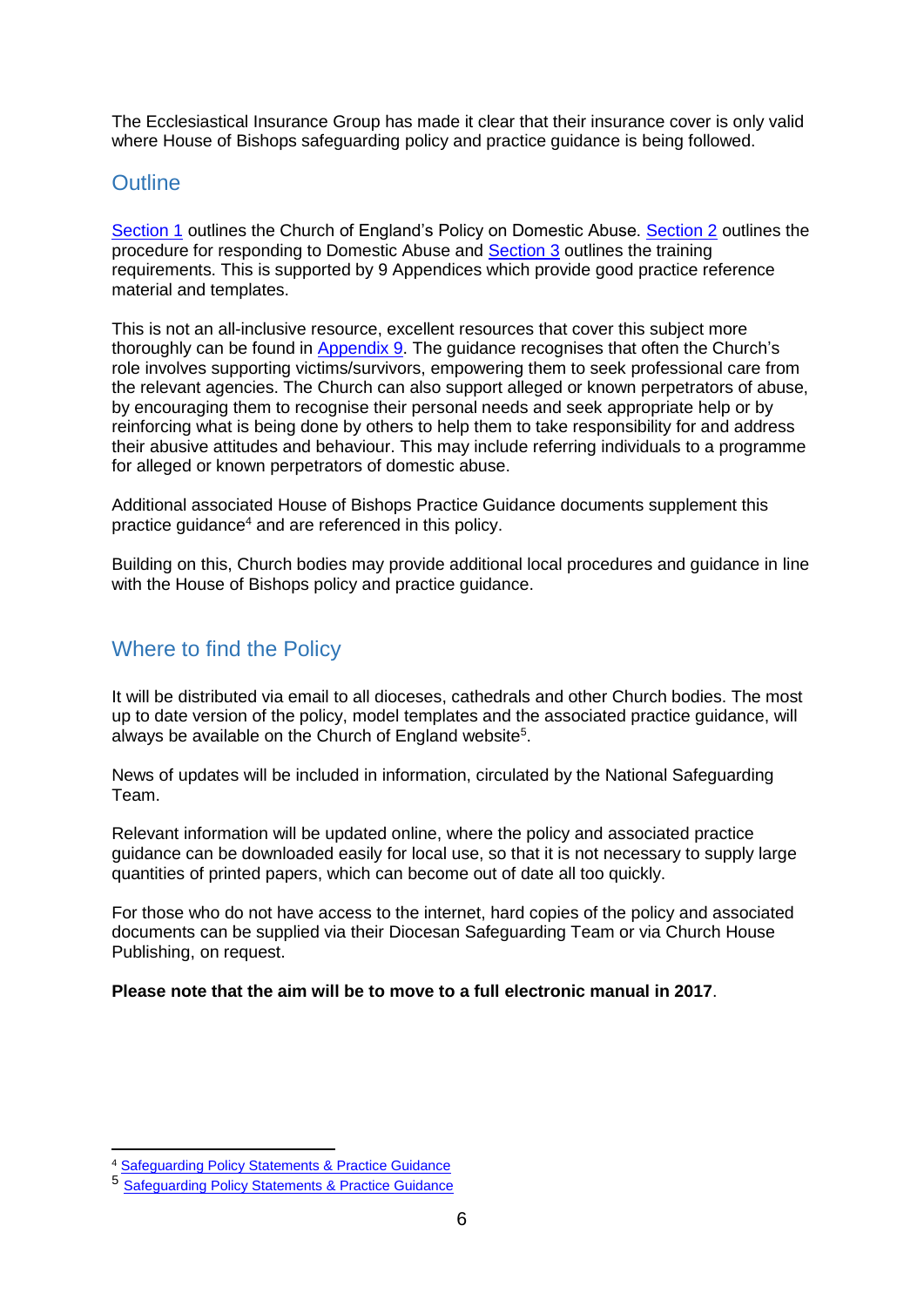## <span id="page-6-0"></span>**Section 1: Policy**

Please note: **You are reminded that the "due regard" duty under section 5 of the Safeguarding and Clergy Discipline Measure 2016 applies.**

## <span id="page-6-1"></span>1.1. Context

The Church is committed to those who have been victims and survivors of domestic abuse<sup>6</sup>. Domestic abuse in all its forms is contrary to the will of God and an affront to human dignity. All need to play their part in preventing or halting it.

There is growing awareness in society of the extent of domestic abuse and recognition that domestic abuse is a crime, not a private matter to be kept in the family or community. This has resulted in amendments to legislation (see [Appendix 2](#page-39-0) for a summary of the legal context) and improved responses and interventions by police, housing and other statutory or voluntary agencies designed to improve safety, encourage partnership working and provide increased support to victims and perpetrators. Many of these agencies have been extremely supportive of the development of this guidance and are keen to work with the Church to support survivors and reduce the incidence of domestic abuse. We recognise that the Church is one institution in a network of many that must play its part in recognising and referring on cases of domestic abuse to those with statutory responsibility. Progress has been made in many dioceses in developing relationships with statutory and voluntary agencies working to address domestic abuse and this approach is recommended for all dioceses and parishes.

For the Church, support of survivors and response to alleged or known perpetrators of domestic abuse must be considered primarily as a safeguarding issue and also in the wider context of good pastoral care.

In July 2004 the General Synod of the Church of England passed a motion in relation to the Church's commitment to tackle domestic violence.

In addition the Anglican Communion resolutions 15:7 and 16:2, 3 provide a context for the Church to address issues of gender justice and domestic abuse.

In February 2014, the General Synod approved the following motion on gender-based violence:

'That this Synod, believing that all people are made in the image of God and that all forms of violence based on gender represent *an abuse and violation* of that image:

- a. Affirm work already undertaken in dioceses, deaneries, parishes and Church of England schools in raising awareness and caring for survivors of gender-based violence in all our diverse communities;
- b. Support measures to bring alleged or known perpetrators to account and provide support for changed lifestyles;
- c. Encourage boys and men to stand against gender-based violence;
- d. Commend Anglican Consultative Council Resolution 15:7 on preventing and eliminating gender-based violence to dioceses, deaneries and parishes and urge them to seek practical approaches to its implementation.'

<u>.</u>

<sup>6</sup> Please see [Appendix 1](#page-24-0) for a definition of domestic abuse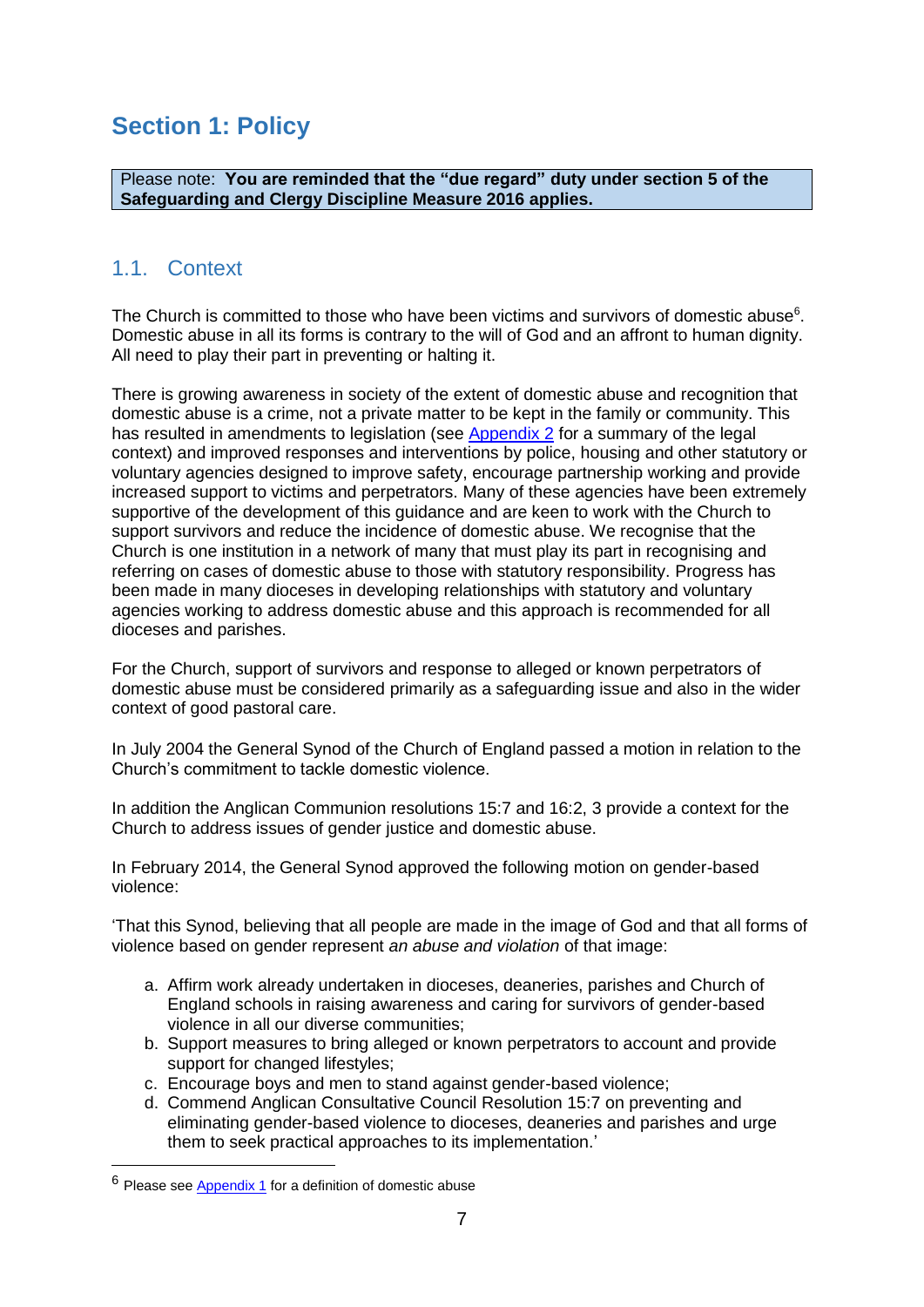## <span id="page-7-0"></span>1.2. Our Theological Approach

When considering theology and domestic abuse we have to realise that religious or spiritual factors are central to the victim's understanding and response. His/her own faith and the support of Church can be vital in helping the healing process, while a lack of understanding regarding the Biblical perspective on abusive relationships by the victim or those he/she turns to for spiritual guidance and support can add to the emotional, physical and financial hurdles already faced.

The basis of our theological approach is summarised as follows:

- Human beings are created in the divine image to live in relationships of love, respect and mutual self-giving. This should be reflected in how intimate relationships are conducted.
- Tragically, the corruption of human nature which Christian theology names 'sin' means that the mutual dependence and shared vulnerability which are inseparable from intimacy can instead become the vehicle through which one person can inflict profound hurt, damage and abuse upon another.
- The pattern of living that is revealed through Jesus in his relationships with others entails that abuse of any kind is contrary to the will of God and an affront to human dignity. This entails a heavy responsibility upon the Church and its members to do everything possible to prevent or halt it.
- The good news of Christ promises God's redeeming presence and power in situations of pain and suffering. Through rejection of patterns of violence, and support of those who have been abused, the Church is called to be a vehicle of God's work of healing for both survivors and alleged or known perpetrators of abuse.
- The Church is committed to doing justice to the truth about God and human beings that is revealed in the Christian Gospel.

A summary of Biblical verses that have been used to justify abuse and more helpful interpretations of these verses is given in [Appendix 3.](#page-42-0)

## <span id="page-7-1"></span>1.3 Church of England Policy on Domestic Abuse

The Church of England is committed to raising awareness about domestic abuse and its impact on individuals, children, the wider family and community.

It will work to ensure that:

- The safety of individuals suffering abuse or seeking help is the first priority, and to be aware of the need for confidentiality within the bounds of good safeguarding practice;
- Teaching and worship reflects awareness-raising about domestic abuse, uses appropriate language and says clearly that domestic abuse is wrong;
- Inappropriate behaviour is challenged, this needs to be done in an extremely careful way, in a way that does not place any individual including a victim at increased risk.
- Clergy and clergy spouses have the same access to support and resources as others who are experiencing domestic abuse. In addition the Diocesan Bishop will appoint a Bishop's Visitor<sup>7</sup> whose role is to support the clergy or clergy spouse at the time of the breakdown of the relationship, and for as long as possible after, as required.

<u>.</u>

<sup>7</sup> See [section 2.5.1](#page-17-0)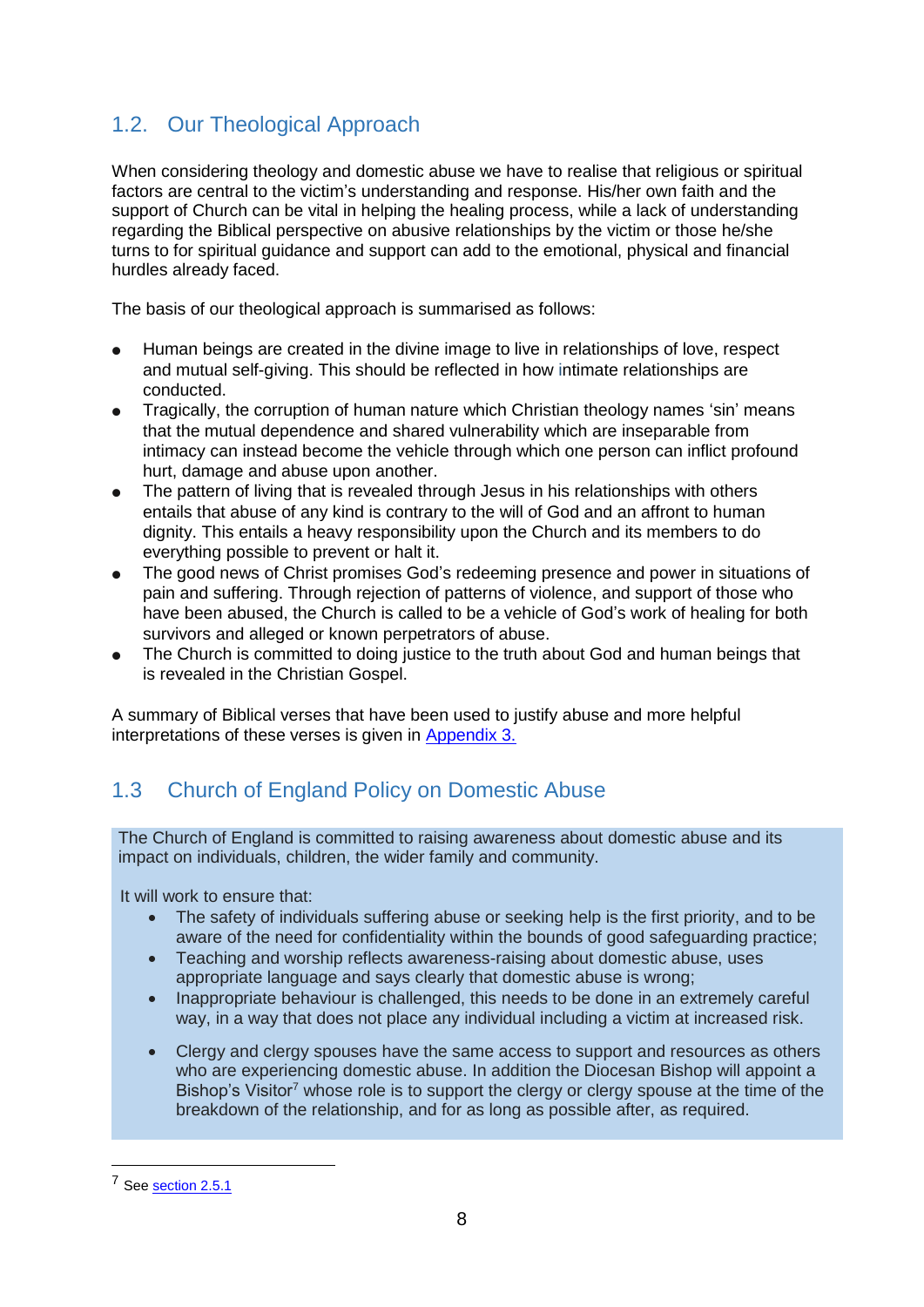It is committed to all Church Bodies:

- Adopting and publishing a local policy on domestic abuse, including who to contact if there are concerns;
- Having clear procedures in place to respond to concerns about domestic abuse in line with Responding to Domestic Abuse Practice Guidance and Responding to Serious Safeguarding Concerns Against Church Officers Practice Guidance.
- Ensuring signage is in place in local venues to demonstrate that your Church or setting is willing to talk with everyone about domestic abuse and how to access support;
- Appointing a named individual who has responsibility for domestic abuse and violence and who is a point of contact for any advice and support. This maybe the DSA, PSO or the nominated safeguarding lead;
- Training those in leadership positions, safeguarding roles and with pastoral roles on domestic abuse;
- Discussing domestic abuse and violence in appropriate contexts such as marriage preparation, youth groups, ordinand training and in church settings;
- Organising and promoting training and awareness-raising sessions;
- Working with Statutory agencies and other support bodies. Supporting and publicising their work.

## <span id="page-8-0"></span>1.4 What do you need to do in a Diocese?

Drawing on the policy statement, the table below summarises what a Diocese needs to have in place (this can be adapted for other church bodies):

#### **Summary guidance on domestic abuse for Dioceses**

**Do:**

1

- Adopt and publish a domestic abuse statement, including who to contact if there are concerns (see [Appendix 4](#page-44-0) for a template Diocesan statement);
- Appoint a named individual who is a point of contact for any advice and support for Parishes and other Church Bodies, as appropriate. This maybe the DSA;
- Have clear procedures in place to respond to concerns about domestic abuse in line with Section 3 and Responding to Safeguarding concerns against Church officers Practice Guidance<sup>8</sup>;
- Monitor all concerns in relation to domestic abuse allegations and concerns against church officers in the diocese;
- Provide support to Parishes to implement the domestic abuse policy and practice guidance;
- Appoint a Bishop's visitor and ensure that all clergy and their partners know how to access support;
- Deliver a domestic abuse training programme for those in leadership positions, safeguarding and pastoral roles in the diocese and parishes;
- Work in partnership with other specialist agencies.

#### **Recommended good practice:**

Offer additional resources and materials to Parishes such as materials for raising awareness sessions etc.

<sup>8</sup> [Safeguarding Policy Statements & Practice Guidance](https://www.churchofengland.org/clergy-office-holders/safeguarding-children-vulnerable-adults/national-policy-practice-guidance.aspx)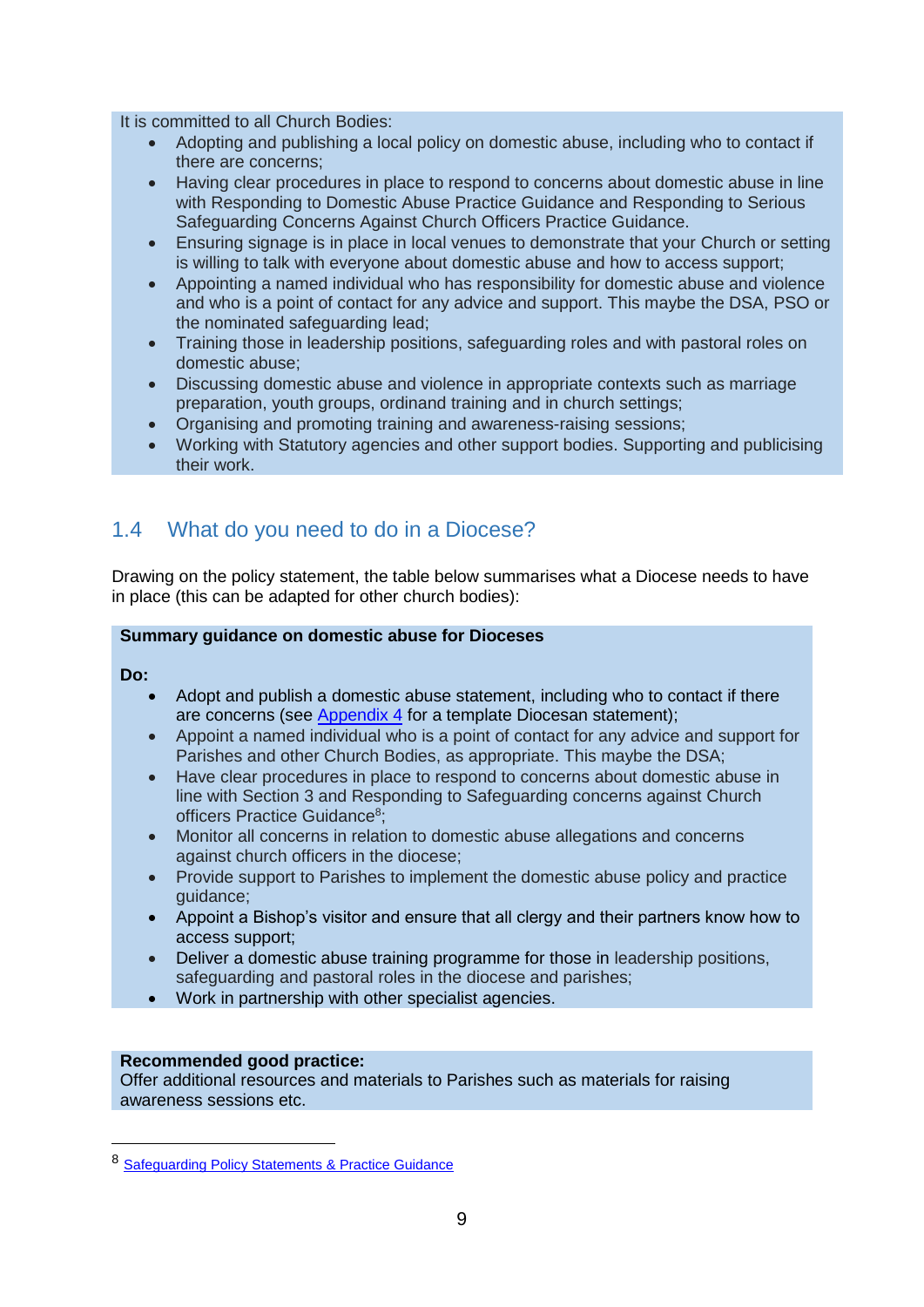## <span id="page-9-0"></span>1.5 What do you need to do in a Parish?

Drawing on the policy statement, the table below summarises what a Parish needs to have in place (this can be adapted for other church bodies):

#### **Summary guidance on domestic abuse for parishes**

**Do:**

- PCC to agree a parish domestic abuse statement including who to contact if there are concerns (see [Appendix 5](#page-44-1) for template Parish statement);
- Appoint a named individual who is a point of contact for any advice and support. This may be the Parish Safeguarding Officer (PSO);
- Follow the process on how to respond to concerns about domestic abuse (see [Section](#page-10-0)  [2\)](#page-10-0). *If parishes are in any doubt as to what action to take they should refer to the Diocesan Safeguarding Adviser (DSA).*
- Support those in leadership positions, pastoral and safeguarding roles to engage in Diocesan domestic abuse training.
- Consider the best place to display the domestic abuse statement including information about helplines and local services.
- Discuss domestic abuse in appropriate contexts such as marriage preparation (see [Appendix 8](#page-50-0) for good practice guidance).
- Challenge inappropriate comments and behaviour by church members.

#### **Recommended good practice:**

- Encourage leaders and those who preach to speak against domestic abuse in teaching, sermons, prayers and parish magazines - remember that many of the congregation may have a personal experience.
- Offer some awareness raising activities e.g. invite speakers from local domestic abuse agencies, organise an activity around 25 November (the International Day for the Elimination of Violence Against Women)
- Consider including activities around healthy relationships within activities for children and young people.
- Develop links with any local domestic abuse organisations.
- Organise courses in parenting and confidence-building.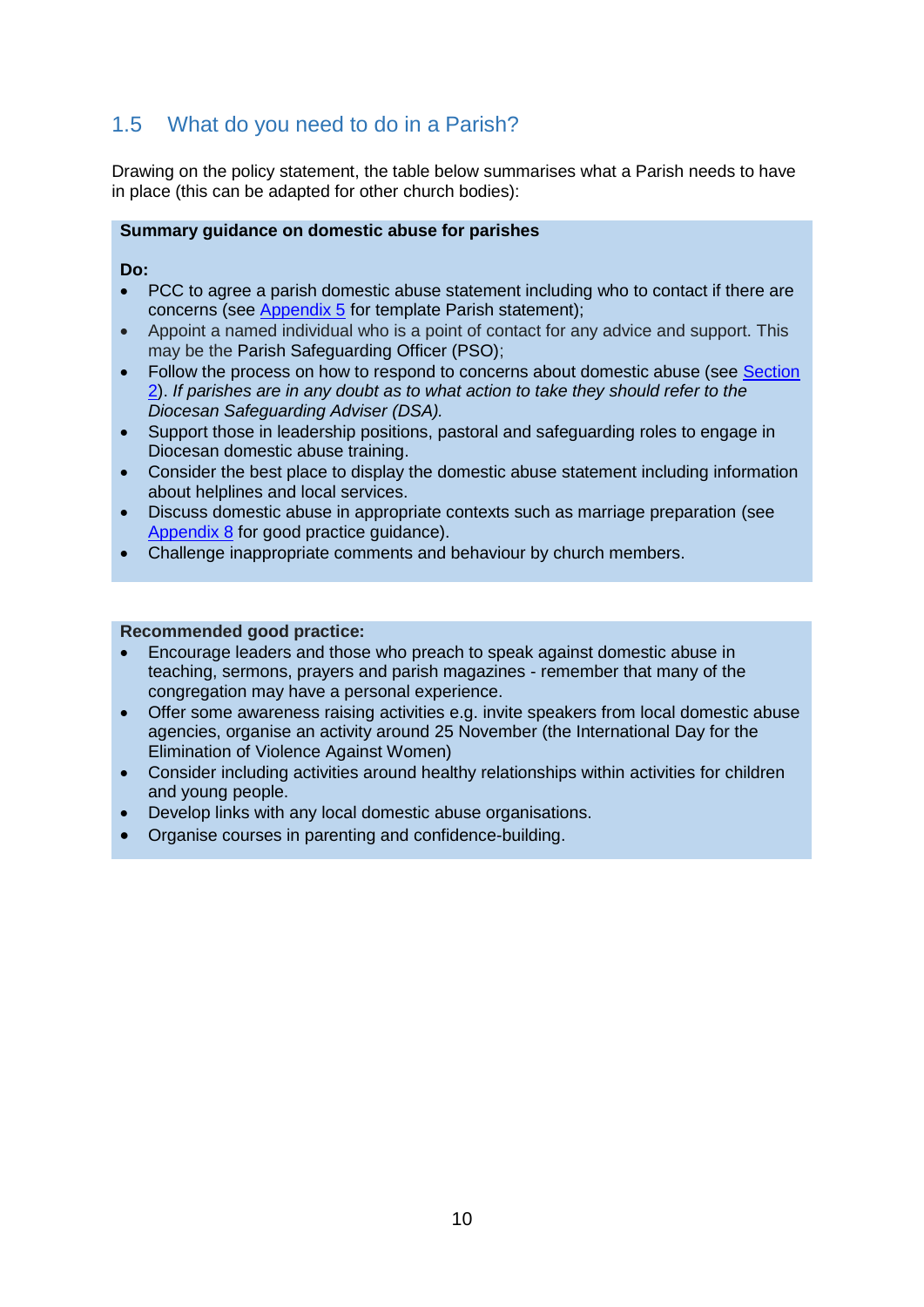## <span id="page-10-0"></span>**Section 2: The Church's Response to Domestic Abuse**

**Please note: You are reminded that the "due regard" duty under section 5 of the Safeguarding and Clergy Discipline Measure 2016 applies**.

### <span id="page-10-1"></span>2.1 Responding to victims/survivors

It is sometimes tempting to minimize the survivor's experiences. After all (we might wrongly reason), we've all been in arguments, so if they can't cope, then it's their problem. Yet an abusive relationship is not about an ordinary, everyday argument in which both people have a bit of a yell and then make up. It is very different indeed and often involves repeated behaviour. We must guard against deciding which abusive behaviour is worth bothering with, and which is not. We must offer help and support to all who ask for and need it.

Responding to Domestic Abuse: Guidelines for Those with Pastoral Responsibilities, 2006 (p24) Church of England. Archbishops' Council.

The guidance below aims to assist you in responding to people disclosing abuse. If you feel ill-equipped to deal with the situation please contact the DSA for advice and guidance. The safety of children and victims is paramount. All actions should carefully consider the risk to their, and your, safety. Telephone calls, holding information about support services for domestic abuse, the use of texts and e-mails and accessing relevant websites all create potential risks for those experiencing abuse.

For information on the statutory definition of abuse, its prevalence and effects, and how to recognise both victims/survivors and alleged perpetrators please see [Appendix 1.](#page-24-0) This also includes information on specialist types of domestic abuse.

#### **Initial disclosure**

If a victim discloses abuse, the following factors are important:

- Most victims/survivors want to be asked. If you are able to broach the subject, your offer of help could be the first step in enabling them to seek help; e.g. 'How are things at home?' and if it becomes appropriate, 'Is anyone hurting you?'
- Do try wherever possible to talk in a safe, private place where you will not be interrupted, or arrange to talk again (but someone in distress may start talking anywhere).
- Do try to make it clear that complete confidentiality cannot be guaranteed, depending on the nature of what is disclosed. Whilst you might respect an individual's right to confidentiality this cannot be guaranteed i.e. when someone is being hurt and a criminal offence has been committed, someone is in danger, or when children are involved.
- Do take plenty of time to listen and believe what they say. If they sense disbelief they may be discouraged from speaking again.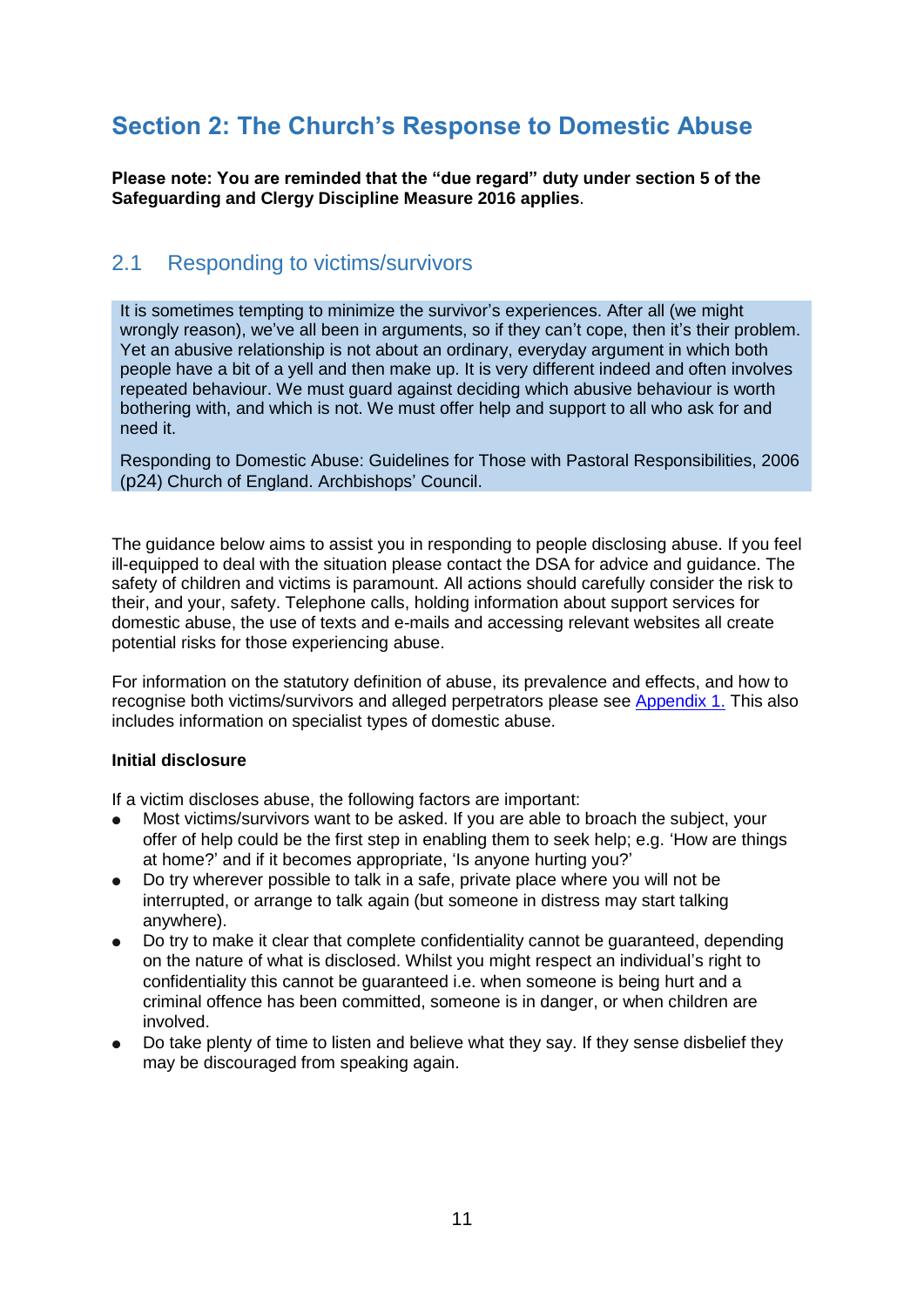#### **Immediate action**

- Do dial 999 (112 in Europe) if you are witnessing a violent incident or if the person needs medical care. If the victim is in immediate danger, the Police should be called. Be aware that intervention may heighten risk, but it is important to explore how to ensure people are safe.
- The safety of children is paramount. If children are involved, a referral to children's service needs to be made in addition to calling the Police, if possible, encourage the victim to make the referral themselves, perhaps supporting them through the process. The DSA will also need to be informed.

#### **Your response to the disclosure**

- Do be sensitive to people's backgrounds and cultures and check your own and their understanding of how the cultural issues affect them. Ask them about what support is available to them from friends and family.
- Do affirm the strength and courage it takes to have survived the abuse and even more to talk about it.
- Do encourage them to seek professional help from a local domestic abuse service who will be able to offer practical safety planning advice, even if they do not want to leave their home. In addition give information about national specialist helplines and websites, as required (see [Appendix 9\)](#page-51-0).
- Do express concern for their safety and immediate welfare. Do they have somewhere to stay?
- Do ask about the children and their safety and welfare. You may need to persuade them to report any concerns to children's social care. You have no option but to do so if you have received information that a child is at risk.
- Do encourage them to focus on their own needs, something they may not have been able to do since the abuse began but which is critical in helping them to change their situation.
- Do reassure them that, whatever the circumstances, abuse is not justified and not their fault.
- Do ask them what they want from you and the parish. Offer help which is in response to their needs and preferences and which lets them keep in control.

#### **Record keeping and follow up**

[Appendix 7](#page-48-0) covers issues of confidentiality and data protection. Summary guidance is as follows:

- Do check if it is all right to contact them at home before doing so. Ask them what their preferred means of contact is and confirm that this is safe.
- Do keep information confidential and as a general rule only share with informed consent where appropriate and if possible, respect the wishes of those who do not give consent to share confidential information. You should note that it may still be possible to share confidential information without consent if, in your judgement, it is necessary and proportionate to do so (i.e. there is a good reason), such as where the safety of the victim or (an) other(s) may be at risk. Always keep a record of your decision and the reasons why you decided to share (or not). If in doubt contact the DSA and the Diocesan Registrar.
- Do make a brief objective note of date, facts and context of what you have been told but keep your opinions separate. This should be kept in strict confidence but could be useful in any future prosecution (see [Safeguarding Records: Joint Practice Guidance](https://www.churchofengland.org/media/2254792/safeguarding%20joint%20practice%20guidance%20-%20safeguarding%20records.pdf)  [for the Church of England and the Methodist Church \(2015\)\)](https://www.churchofengland.org/media/2254792/safeguarding%20joint%20practice%20guidance%20-%20safeguarding%20records.pdf).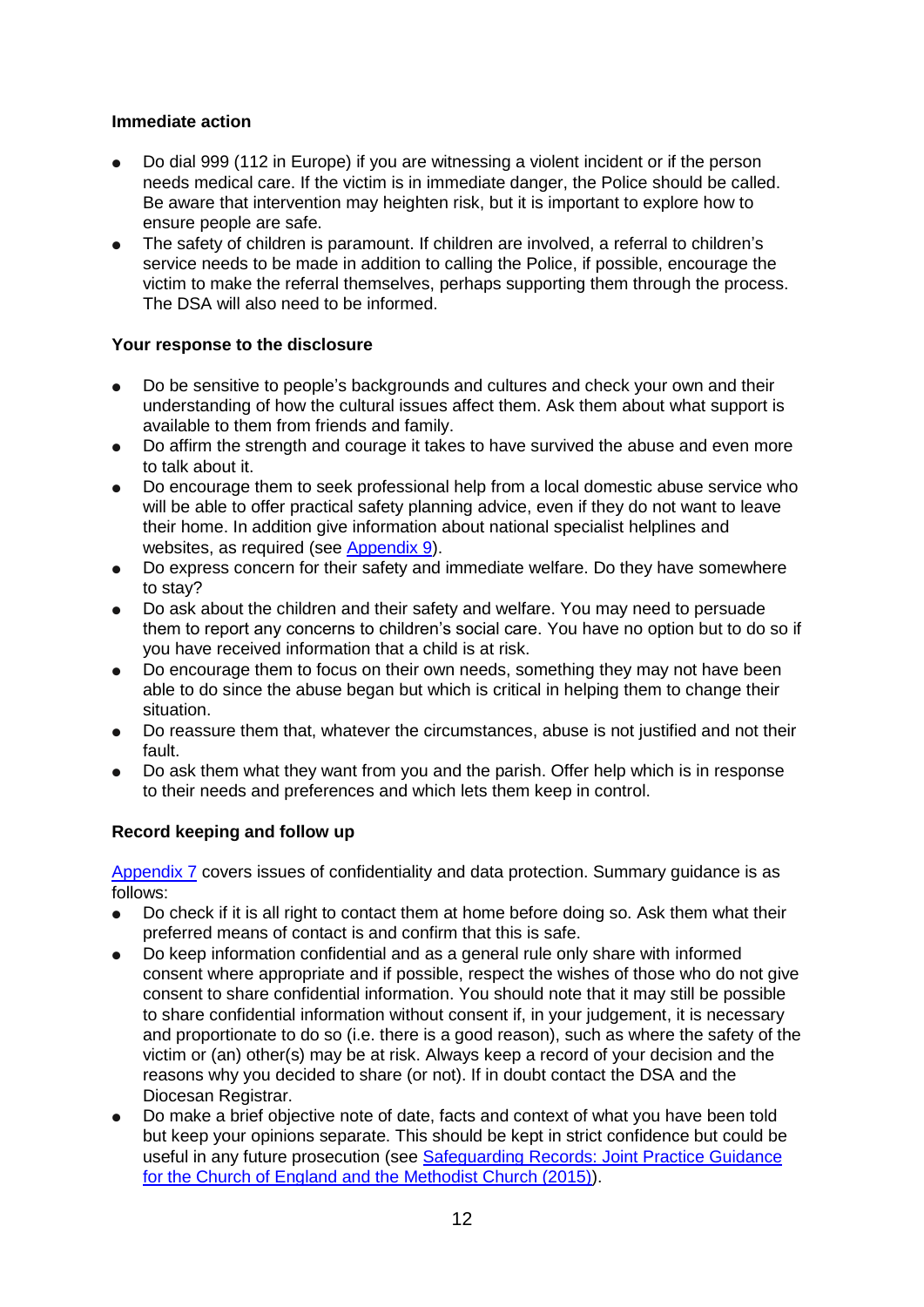- You must **share the incident with someone who is qualified within 24 hours** and can support you to help you to think through the issues and action. This may be the DSA or local safeguarding officer/lead.
- Do seek advice from the DSA or local safeguarding officer/lead to review the safety and risk issues in relation to the alleged perpetrator if they are in the same Church. There may need to be a risk assessment and 'safeguarding agreement' put in place in line with House of Bishops practice guidance<sup>9</sup>. This work needs be undertaken in consultation with the DSA.
- Victim safety planning should be conducted by a professional, ideally from a domestic abuse service or a statutory agency. There may be an occasion when a victim wishes to discuss their safety with you. It is essential that you seek advice from a DSA before entering into detailed safety planning discussions. This planning would normally be guided by a safety planning format (see [Appendix 6\)](#page-46-0) and careful consideration should be given to where and how such information is provided and kept by the victim, to avoid being accessed by the perpetrator.
- If the **alleged perpetrator is a church officer** you must talk to the DSA and follow the House of Bishops practice guidance on responding to serious safeguarding concerns in related to Church Officers.<sup>10</sup>
- **Do not give information about the victim's whereabouts to the perpetrator or to others who might pass information on to the perpetrator**. Do not discuss with the parish council/other members of a congregation who might inadvertently pass information on to the perpetrator.
- When victims are leaving a controlling perpetrator, they often have to leave with nothing and have access to very limited financial support. Consider how your church can provide practical support to survivors.

#### **Key telephone numbers for sources of help**

- National Domestic Violence Helpline: 0808 2000 247
- Legal support (National Centre for Domestic Violence): 0844 8044 999 provides a free, fast, emergency injunction service for victims of domestic abuse
- Male victims (Respect): 0808 801 0327
- Helpline for domestic abuse in same sex relationships: 0800 999 5428

### <span id="page-12-0"></span>2.1.1. Disclosure Flowchart

1

It is recognised that it can be difficult to make a referral, which can be with or without the permission of the victim. Local Authority Social Care Departments are aware of the issues and sensitivities in relation to domestic abuse, and will ensure that they operate with professionalism and an awareness of the situation. Nevertheless, it is important that they are aware of the information concerning domestic abuse, so that they can act on it appropriately.

<sup>9</sup> [Safeguarding Policy Statements & Practice Guidance](https://www.churchofengland.org/clergy-office-holders/safeguarding-children-vulnerable-adults/national-policy-practice-guidance.aspx)

<sup>10</sup> [Safeguarding Policy Statements & Practice Guidance](https://www.churchofengland.org/clergy-office-holders/safeguarding-children-vulnerable-adults/national-policy-practice-guidance.aspx)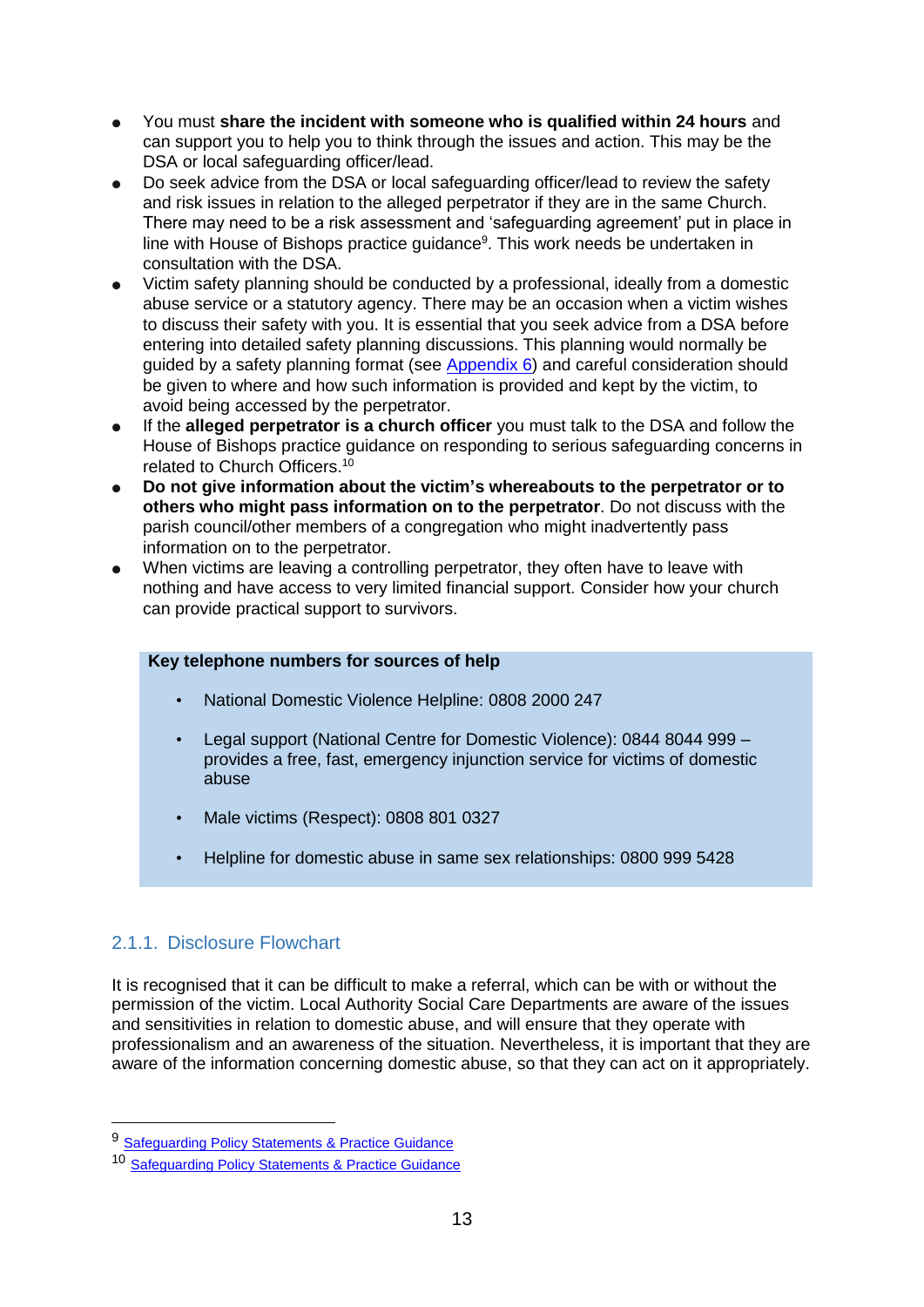It is not the role of the Church, nor anyone employed within the Church, to investigate the issues and incidents – only social care and the police have these statutory powers.

Please follow this process when you become aware of an incident of domestic abuse and violence.



#### **Please note this flowchart will be made available as a separate document on the Church of England website**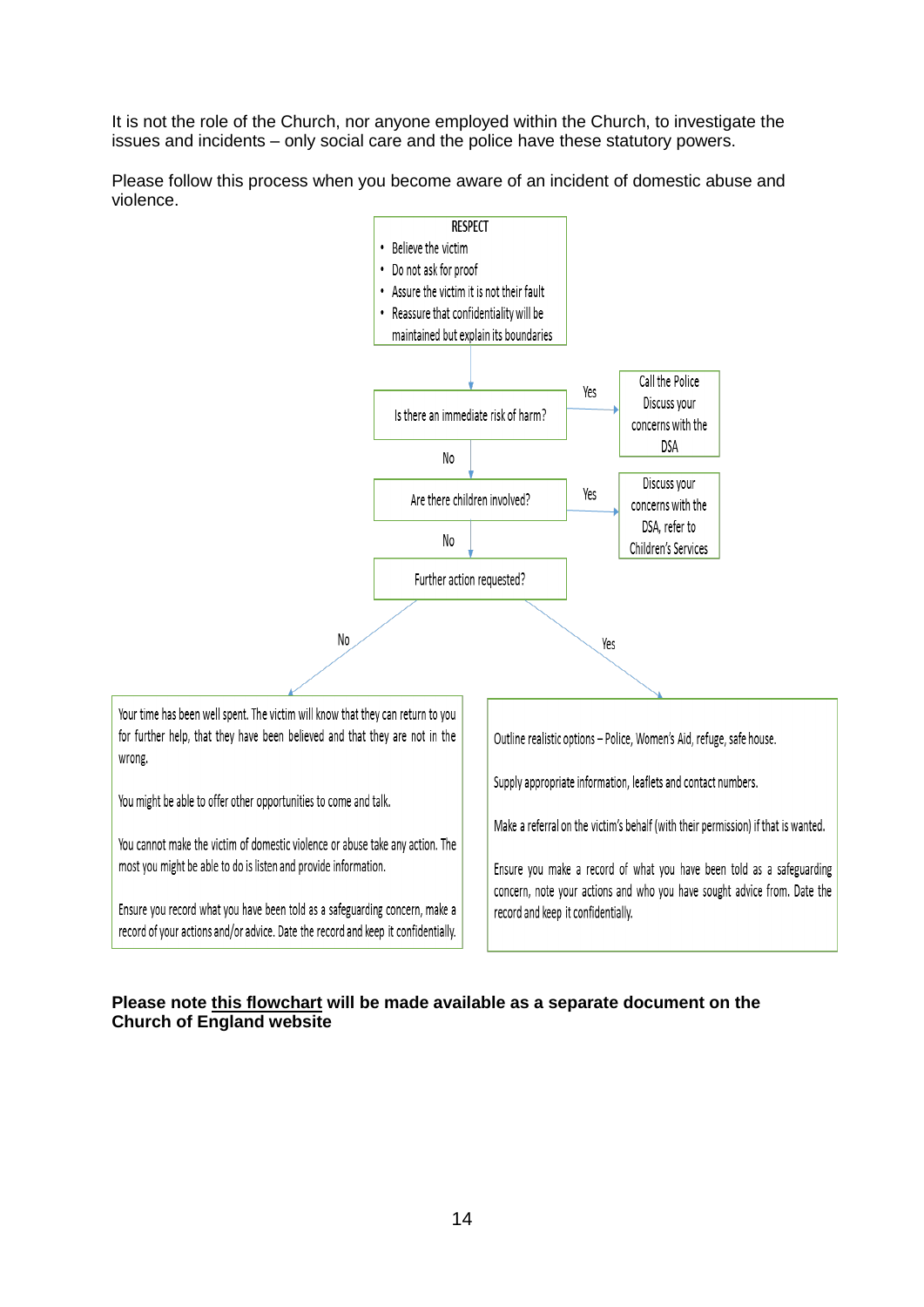## <span id="page-14-0"></span>2.2 Responding to alleged or known perpetrators

The Church has an important role in challenging inappropriate behaviour. This can, however, lead to increased risks for both the victim and the person who challenges the alleged or known perpetrator. This needs to be done in an extremely careful way, i.e. one that does not place a victim at increased risk. Factors to consider include:

- Ensuring that the victim is at the highest priority in terms of safety and wellbeing, and that any action is victim/survivor centred.
- If the alleged perpetrator is to be met, ensuring that it is in a public place, and that there are others in the meeting.
- Maintaining an awareness of the danger that the alleged perpetrator may pose to you, and ensuring that you and others are safe.
- You must **share the incident with a properly trained professional within 24 hours** who can support you to help you to think through the issues and actions. This may be the DSA or local safeguarding officer/lead. There may need to be a risk assessment and 'safeguarding agreement' put in place in line with House of Bishops practice quidance<sup>11</sup>. This work needs be undertaken in consultation with the DSA.
- If the **alleged perpetrator is a church officer** you must talk to the DSA and follow the House of Bishops practice guidance on responding to serious safeguarding concerns in relation to Church Officers<sup>12</sup>.
- Co-operating and working with the statutory authorities ensuring that information is only given to them and not to the alleged perpetrator concerning the victim.
- Sharing information about helplines and services.

#### **Record keeping and follow up**

Please see the previous section on 'recording keeping and follow up' above. Additional guidance in relation to responding to alleged or known perpetrators is as follows.

Do try to make it clear that complete confidentiality cannot be guaranteed. Whilst you might respect an individual's right to confidentiality this cannot be quaranteed. Information has to be shared without consent when someone is being hurt, a criminal offence has been committed and/or a child or adult is at risk. If you are unsure whether or not to share information contact your Diocesan Safeguarding Adviser.

Do seek advice from a DSA or local safeguarding officer/lead if the alleged perpetrator threatens self-harm, as they may require urgent support.

[Appendix 7](#page-48-0) covers issues of confidentiality and data protection.

1

<sup>11</sup> [Safeguarding Policy Statements & Practice Guidance](https://www.churchofengland.org/clergy-office-holders/safeguarding-children-vulnerable-adults/national-policy-practice-guidance.aspx)

<sup>12</sup> [Safeguarding Policy Statements & Practice Guidance](https://www.churchofengland.org/clergy-office-holders/safeguarding-children-vulnerable-adults/national-policy-practice-guidance.aspx)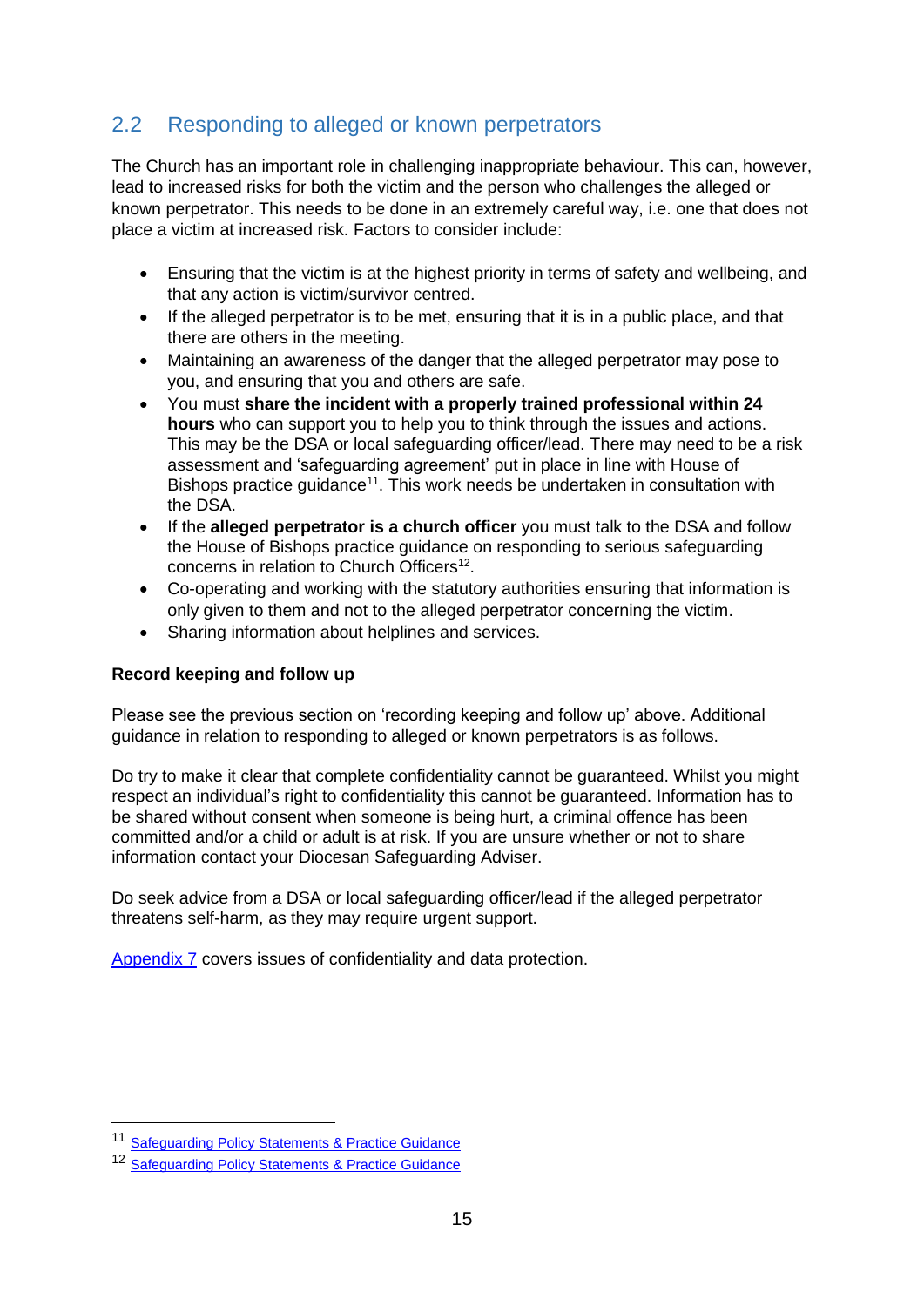These are some actions to avoid in responding to alleged or known alleged or known perpetrators:

- Do not collude with, excuse or minimise their behaviour.
- Do not meet with them alone and in private. Meet in a public place or in the church with several other people around.
- Do not try to investigate or offer/provide treatment. Only those professionally trained should discuss any issues formally with them.
- Do not provide a character witness in any proceedings and be involved in any processes which may seem as if the Church supports their position. Do not advocate for the perpetrator.

## <span id="page-15-0"></span>2.3 Additional guidance for clergy and licensed lay ministers

#### **Responding to victims**

- Do help the victim/survivor with any religious concerns<sup>13</sup>.
- Do emphasize that the marriage covenant is broken by the violence from their partner.
- **Do not pursue couples' counseling/mediation with them and their partner if you are aware that there is violence in the relationship**.
- Do assure them of God's love and presence.
- Do pray with them.
- Don't encourage them to forgive the alleged perpetrator and/or take them back.

#### **Responding to perpetrators**

- Do address any religious rationalizations they may offer or questions they may have.
- Do not allow them to use religious excuses for their behaviour.
- Do name the abuse as their problem, not the victims/survivors. Tell them that only they can stop it and seek assistance.
- **Do not pursue couples' counseling/mediation with them and their partner if you are aware that there is violence in the relationship**.
- Do not be taken in by his "conversion" experience. If it is genuine, it will be a tremendous resource as they proceed with accountability. If it is phony, it is only another way to manipulate you and the system and maintain control of the process to avoid accountability.
- Do pray with them.
- Do assure them of your support in this endeavour.

Please see the FAOC paper on 'Forgiveness and Reconciliation' for further information<sup>14</sup>

#### **Perpetrator programmes**

1

The attitudes that underpin domestic abuse are often deeply-rooted and difficult to change. Some success has been achieved through Domestic Violence Intervention Programmes for alleged or known perpetrators. These are extended (often six to nine months) one to one or group-based sessions which challenge the attitudes and behaviours of alleged or known perpetrators. Parallel groups may be organised for their partners to ensure that they are held to account.

<sup>13</sup> A helpful book is 'KEEPING THE FAITH: GUIDANCE FOR CHRISTIAN WOMEN FACING ABUSE' Marie. M. Fortune

 $14$  This paper is still to be published at the time of publishing this document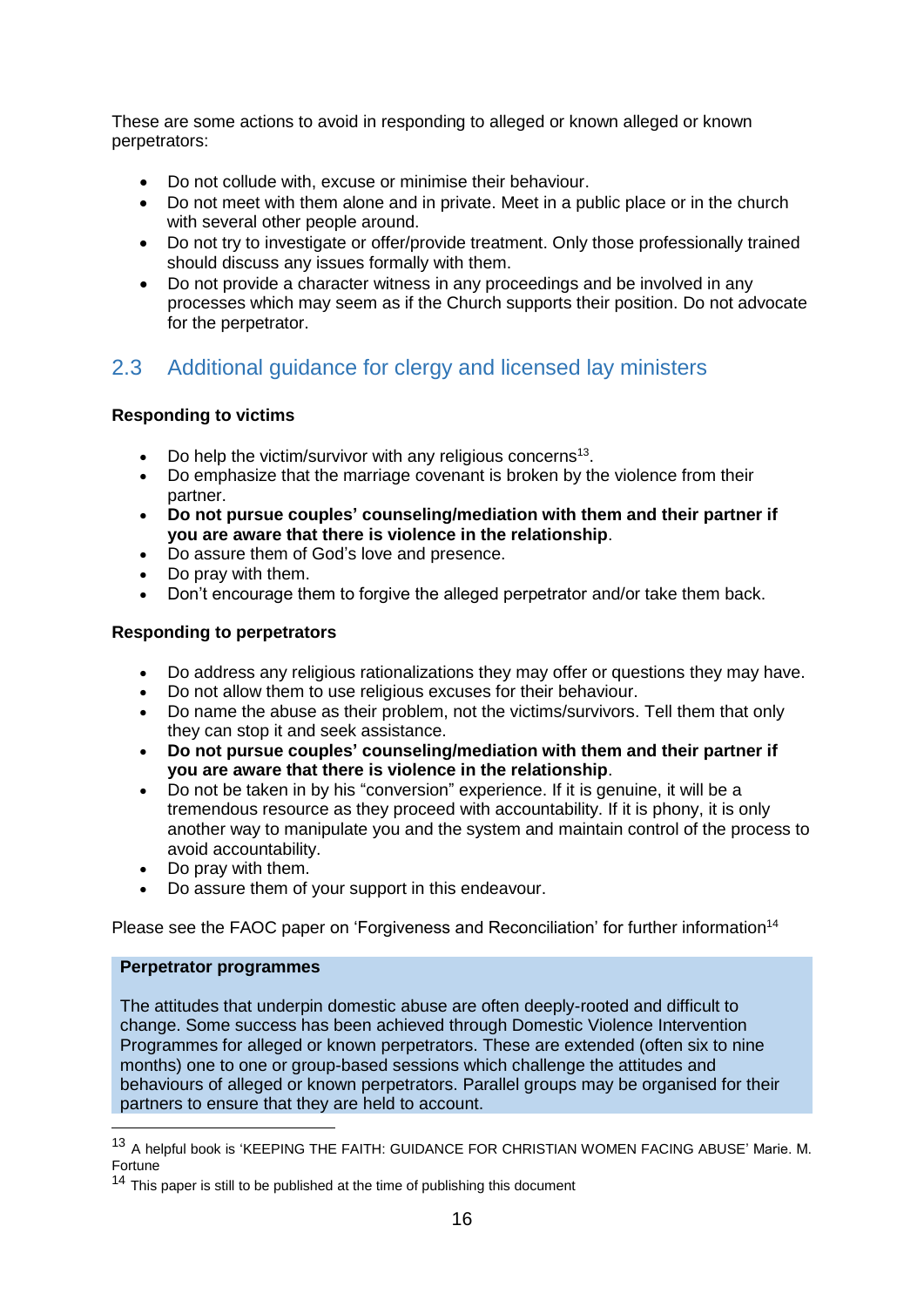Attendance at a perpetrator programme is often mandated by a court but it is possible in some parts of the country for men to self-refer to such programmes. Contact Respect [\(http://respect.uk.net/\)](http://respect.uk.net/) or Local Authority for more details of local provision.

## <span id="page-16-0"></span>2.4. Pastoral issues

There are real issues for parishes where both parties continue to attend church. Parishes need to be aware of any legal restrictions around those perpetrating abuse and ensure these are not undermined. They need to consider how to support both parties safely, noting that the vicar cannot support both individuals. If they need further advice in relation to providing support they should contact the Diocesan Safeguarding Adviser.

If the victim/survivor or perpetrator is a member of the clergy, please talk urgently to the Diocesan Safeguarding Adviser to review the action required to ensure safety and the appropriate response (see [section 2.5.2](#page-17-1) below).

There is also the opportunity to form pastoral teams in order to provide emotional and pastoral support to those who are affected by domestic abuse. Training and awareness raising sessions should be available to the teams. These teams can consist of those who are available to support victims, a pastoral element, a trainer, and the safeguarding adviser in the parish and/or diocese/cathedral. The focus of the team is to ensure that there is support to victims/survivors within the church and that policies and practice guidance have been adopted. There may be a long-term need to provide pastoral support for survivors of domestic abuse, including support to couples when one or both parties have experienced abuse in a previous relationship.

## <span id="page-16-1"></span>2.5. Clergy and Domestic Abuse

If the partner of an ordained person, or an ordained person, discloses abuse, they must be treated in exactly the same way as any other victim. Clergy and clergy spouses must have the same access to support and resources as others who are experiencing domestic abuse.

If a member of the clergy or clergy partner who lives in church housing has decided to leave the relationship, they are likely to need alternative housing. Every Diocesan Bishop is advised to appoint a Bishop's Visitor for the victim/survivor of abuse, be they a member of the clergy or clergy spouse (see below). They may also consider appointing someone to offer pastoral support to an alleged perpetrator if they are a member of the clergy.

Clergy may see marital breakdown as a failure of their ordination vows and therefore be particularly vulnerable to staying in abusive relationships for many years. In such situations, Dioceses should not put fear of scandal above the safety of vulnerable people. Clergy should expect to be believed by their Bishop when disclosing abuse, and supported should they wish to separate or divorce. An assessment should also be made of the likely risk to any children. At a most basic level, the survivor and family should be offered all reasonable steps to keep safe should they separate from the perpetrator (for example changing locks on the clergy housing). Clergy who are survivors should not be threatened with losing their post or housing in the event of divorce as this could create intolerable stress for the family and lead to people staying in dangerous situations. In such cases, the Church is compounding the abuse and colluding with the perpetrator. Counselling should be made available if requested for the survivor and any children.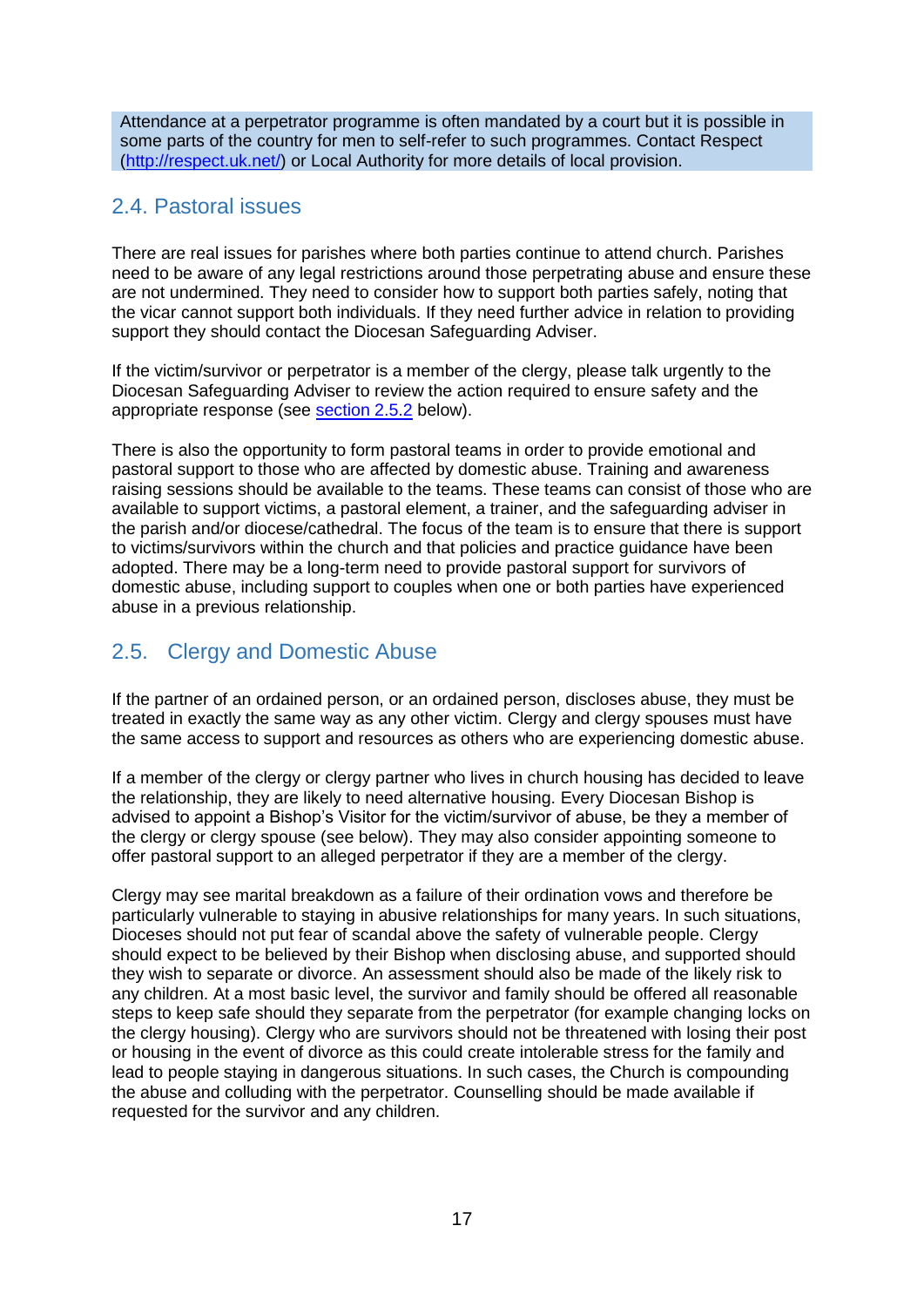### <span id="page-17-0"></span>2.5.1 Bishops' Visitors

The role of a visitor is to:

- Support the victim/survivor of abuse be they a member of the clergy or clergy spouse at the time of the breakdown of the marriage, and for as long as possible after, as the victim/spouse needs;
- Listen to, give information and represent the needs of the victim/survivor in the subsequent church and statutory enquiries, and help them think about next steps;
- Identify with the victim/survivor any additional pastoral needs e.g. therapeutic or other needs they have, and suggest how these may be best met, seeking advice from the DSA as required, including recommendations for payment of any required counselling;
- Record meetings or contact they have with the victim/survivor and passing on relevant information to the DSA as appropriate.

The visitor has a duty to disclose so as not to affect any investigation; it is important to recognise and to acknowledge that where others may still be at risk statutory agencies may need to be informed.

Both male and female visitors need to be available to accommodate individual needs and choice.

The frequency of contact between the visitor and the survivor needs to be agreed and under constant review in liaison with the survivor, the Bishop and the DSA. While in some cases it might be right for the visitor to remain in contact, there are also times when the individual should be referred to another person for counselling or other therapeutic care. The frequency and time limit of these sessions should be agreed between the survivor, Bishop and DSA. The question of whether the visitor also remains in touch will require careful thought, consultation and agreement with the Bishop and DSA. At all times it needs to be clear who is responsible for what.

#### **Experience and Skills**

The key attributes of the visitor will be:

- Ability to listen;
- Ability to manage sensitive and difficult information;
- Ability to identify when a person may require more specialist support;
- Capacity to understand issues of confidentiality:
- Awareness and experience of supporting victims/survivors of domestic abuse;
- Awareness of how the Church works.

#### **Training**

The visitors will need domestic abuse training (see [section 3\)](#page-23-0).

#### <span id="page-17-1"></span>2.5.2 Alleged perpetrator who is a member of the clergy

They must be treated in exactly the same way as any other alleged perpetrator (see [section](#page-14-0)  [2.2\)](#page-14-0).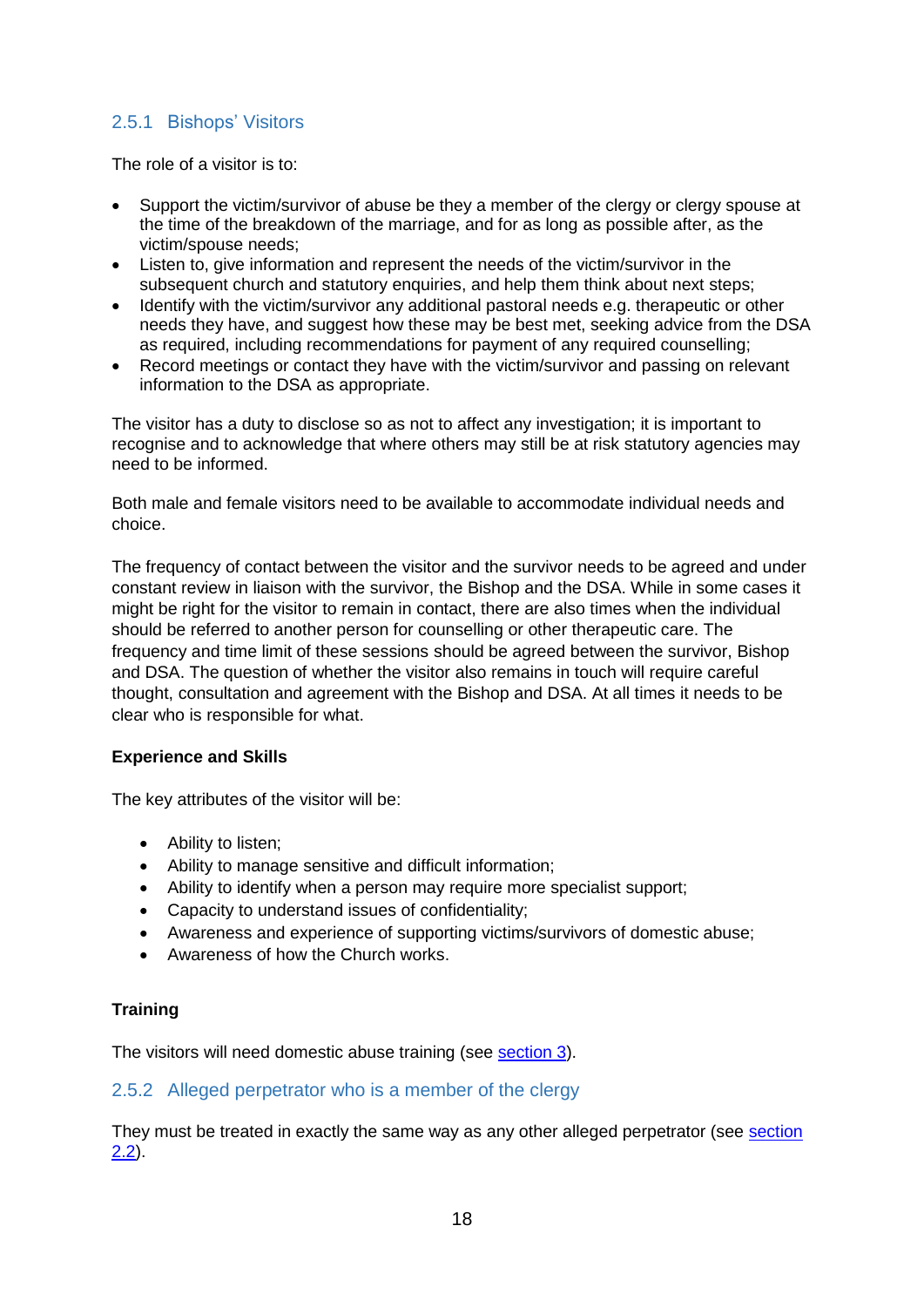In addition under section 30 of the Clergy Discipline Measure 2003 (CDM), a priest who is

- convicted of any offence in England or elsewhere and is imprisoned (including a suspended sentence); or
- is convicted of an offence on indictment in England or Wales; or
- has a decree of divorce or an order of judicial separation made against him/her following a finding of adultery, behaviour in such a way that the petitioner cannot reasonably be expected to live with the respondent, or desertion and, in the case of divorce, the decree has been made absolute

may be removed from office and/or prohibited from exercising any functions as a priest (whether for life or for a fixed term).<sup>15</sup>

Where a priest or deacon is being considered for appointment to a post and that person currently holds, or most recently held, a post in another diocese, the bishop of the 'receiving' diocese should apply to the bishop of the 'sending' diocese for a combined Reference and Current Status Letter in the form approved by the House of Bishops (hereafter in these notes called 'the Bishop's Reference'). The same procedure should apply when a retired priest or deacon applies for permission to officiate in a diocese other than that in which his or her confidential personal file ('blue file') is held.

Part B of the Bishop's Reference should include information relating to any concerns about safeguarding (paragraph 6). Safeguarding concerns could relate (but are not limited) to the protection of children, young people and adults from physical, emotional and/or sexual abuse, neglect or domestic violence. Even when the police have decided not to pursue an investigation, or the Crown Prosecution Service has declined to prosecute, any potential risk should still be assessed. If there is any relevant history, the bishop should consult the Diocesan Safeguarding Adviser before completing Part B.

Under the Data Protection Act 1998, the person about whom a Bishop's Reference is given will be entitled to ask to see it once it is in the hands of the receiving bishop. The Bishop's Reference should therefore, as a general rule, be expressed in a way that enables it to be shared with the priest or deacon concerned, and such sharing is recommended as a matter of good practice. However, some information may be exempt from disclosure, such as information that reveals the identity of a third party or information that may prejudice the prevention or detection of a crime or the capture or prosecution of an offender. Therefore, advice should be sought from the Diocesan Registrar prior to sharing the information.

## <span id="page-18-0"></span>2.6. Mediation

1

Mediation is a specialist ministry which needs to be undertaken by trained experts. In order for mediation to work and to not make situations worse the parties involved must have equal power and must share some common vision of resolution. **It is not recommended that mediation is undertaken in cases of domestic abuse**. Mediation is an option or alternative to the civil law remedies in these cases and can, if used in an inappropriate manner, be a highly dangerous practice and increase the risk of harm to the victim.

 $15$  Also in this list is a priest who is included in a barred list (i.e. in relation to children or vulnerable adults). The bishop has the power to do this outside the normal complaints procedure but must consult the President of Tribunals first and the respondent can make representations. For further information contact the Diocesan Registrar.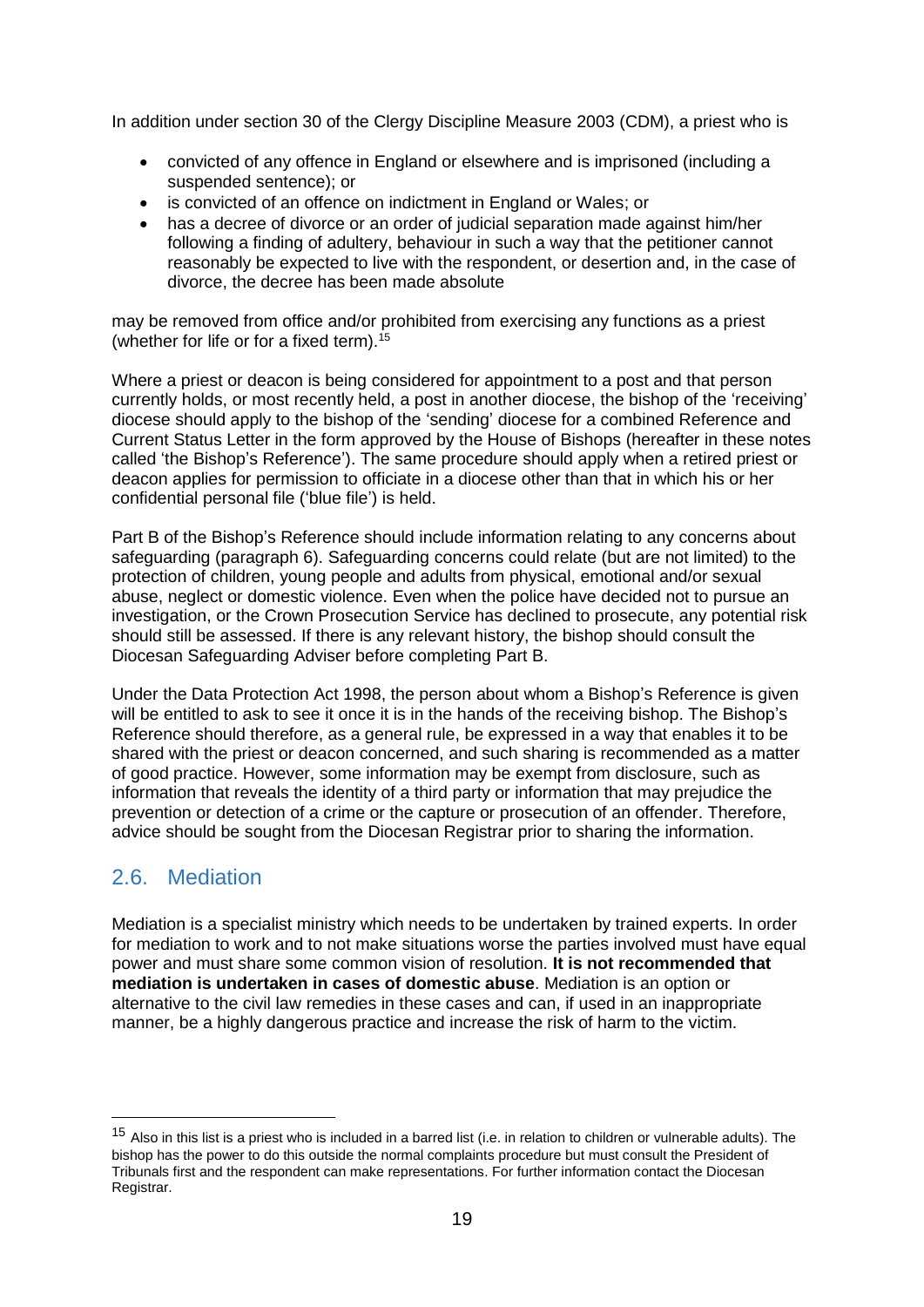#### **A Case Study: Andrew and Jody**

Andrew is separated from his wife, Jody, who had called the police and Andrew was arrested after an incident of domestic abuse. Charges were pressed and he was found guilty and given a community service order. Andrew is living apart from Jody. The couple have two children aged 6 and 8, both of whom live with Jody. Andrew wants to be reconciled with his wife and with the church of which they are both long-standing members. He has come to the vicarage to discuss this with the vicar, whom he asks to run an informal 'truth and reconciliation' meeting for anyone in the church who wants to come, in which he can explain what he has done, how sorry he is and how he is desperate to be reintegrated into his two homes – his domestic home and his spiritual home. He is currently not attending church.

#### *Considerations in responding*

The vicar needs to seek advice and support from the DSA in how best to respond.

The vicar needs to check out Andrew's motives: in approaching the vicar, who knows them both, Andrew might be seen as manipulating the vicar to support him, with the prime motive of reconciliation with his wife. What evidence is there of his repentance, and the steps he has taken to change his behaviour? How are his spiritual needs currently being met?

Any consideration of reconciliation with Jody must be in the context of assessing risk to her and risk to their children, and can only be considered if Jody is also willing to consider a conciliation process.

The vicar should not get involved in any conciliation between them as this is specialist work and needs to be undertaken by an independent agency equipped for the purpose. The vicar can signpost Andrew to such agencies.

The vicar can discuss with Andrew repentance and forgiveness by God, and arrange for him to receive spiritual care. This would be most appropriately offered by someone not known to either of them.

The vicar needs to be aware of boundaries of confidentiality, and should not be passing information from Andrew to Jody or vice versa. By so doing, not only may he lose the trust of one or the other, but he may be putting Jody at further risk.

The vicar should take care not to put the sanctity of marriage over the safety of vulnerable people.

### <span id="page-19-0"></span>2.7. Multi-agency response to Domestic Abuse

#### 2.7.1 Independent Domestic Violence Advisors

**Independent Domestic Violence Advisors** (IDVAs) help keep victims and their children safe from harm from violent partners or family. Serving as a victim's primary point of contact, IDVAs normally work with their clients from the point of crisis, to assess the level of risk. They:

discuss the range of suitable options;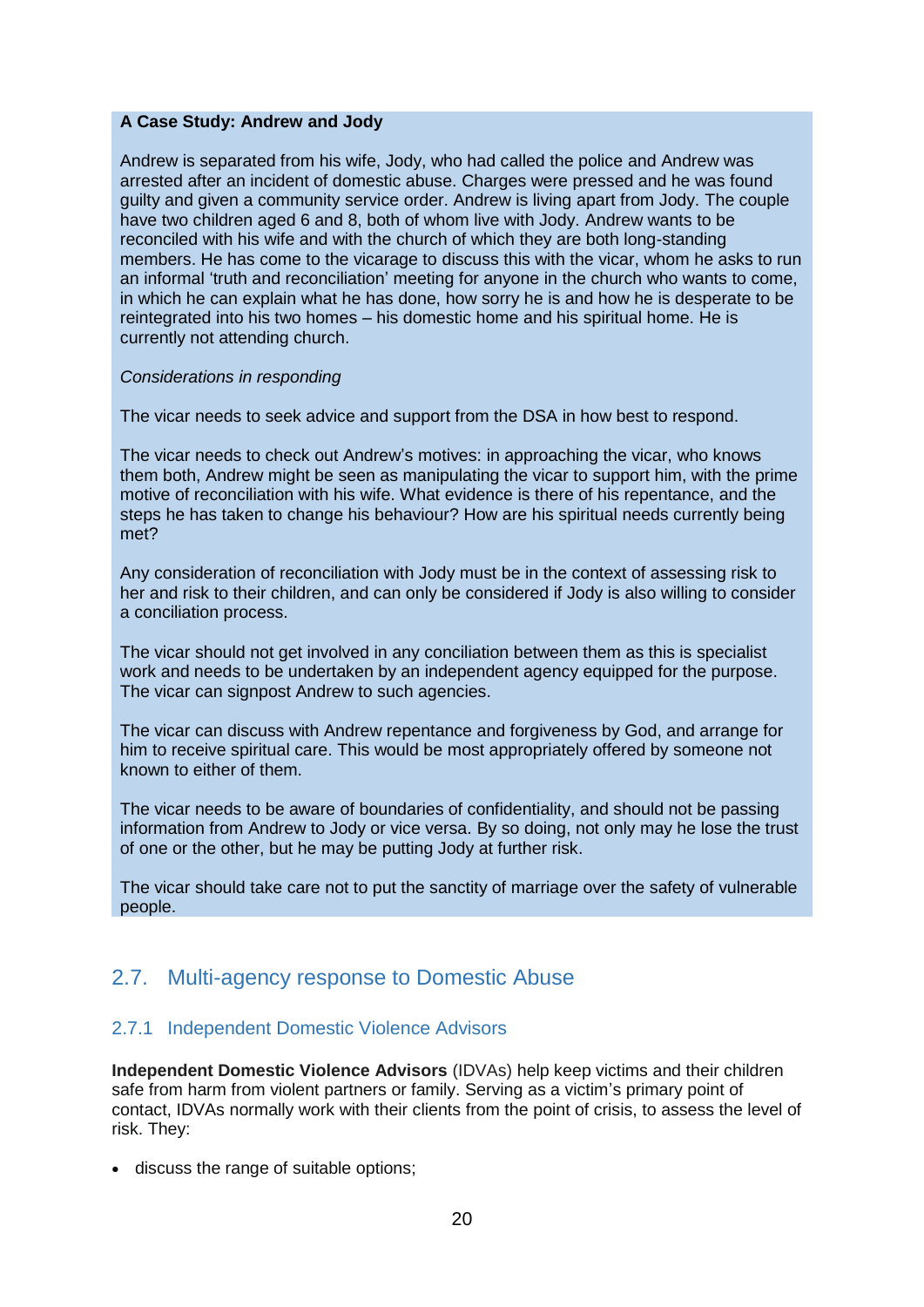- develop plans for immediate safety including practical steps for victims to protect themselves and their children;
- develop plans for longer-term safety;
- represent their clients at the MARAC;
- help apply sanctions and remedies available through the criminal and civil courts, including housing options.

These plans address immediate safety, including practical steps for victims to protect themselves and their children, as well as longer-term solutions. 80% of IDVAs are employed by voluntary agencies; the rest are in the public sector.

The DSA may refer to the IDVA service for support for high risk victims.

#### 2.7.2 Multi-Agency Risk Assessment Conferences

A Multi Agency Risk Assessment Conference (MARAC) is a local, multi-agency victimfocussed meeting where information is shared on the highest risk cases of domestic abuse between different statutory and voluntary sector agencies. Anyone can refer a case to a MARAC. Parishes would not normally expect to be involved in MARACs directly, but can refer a case through the DSA.

The MARAC aims to:

- share information to increase the safety, health and well-being of victims/survivors, adults and their children;
- determine whether the alleged perpetrator poses a significant risk to any particular individual or to the general community;
- construct jointly and implement a risk management plan that provides professional support to all those at risk and that reduces the risk of harm;
- reduce repeat victimisation;
- improve agency accountability; and
- improve support for staff involved in high-risk domestic abuse cases.

The agencies invited should be any that have a role to play in the victim and any children's safety, therefore the DSA may be invited to attend a MARAC to discuss safeguarding issues for the church.

### 2.7.3 Multi-Agency Public Protection arrangements (MAPPA)

The Criminal Justice Act 2003 ("CJA 2003") provides for the establishment of Multi-Agency Public Protection Arrangements ("MAPPA") in each of the 42 criminal justice areas in England and Wales. These are designed to protect the public, including previous victims of crime, from serious harm by sexual and violent offenders. They require the local criminal justice agencies and other bodies dealing with offenders to work together in partnership in dealing with these offenders.

MAPPA is not a statutory body in itself but it is a mechanism through which agencies can better discharge their responsibilities and protect the public in a co-ordinated manner. Although, generally, it is the statutory agencies that are involved in the MAPPA, a DSA may be invited to attend a MAPPA to discuss safeguarding issues for the church in managing a perpetrator.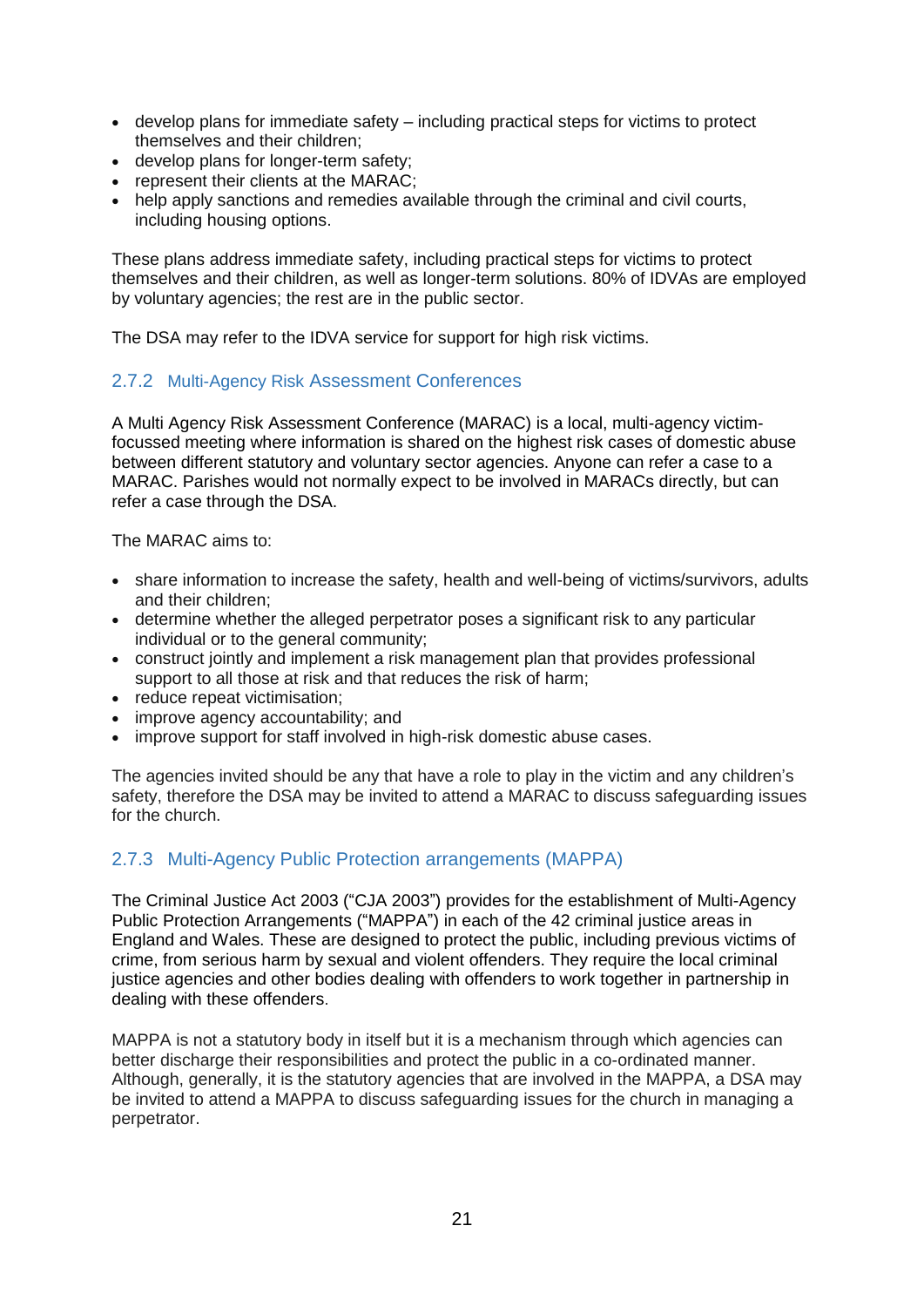#### 2.7.4 Domestic Homicide Reviews

Domestic Homicide Reviews (DHR(s)) were established under section 9 of the Domestic Violence, Crime and Victims Act 2004.

The Secretary of State can direct that a DHR is carried out when a person has been killed as a result of domestic violence. It attempts to identify what happened, and what needs to change to reduce risk in the future. The government guidance<sup>16</sup> notes that domestic violence and abuse which results in the death of the victim is often not a first attack and is likely to have been preceded by psychological and emotional abuse. Many people and agencies may have known of the incidents, for instance: - neighbours may have heard violent arguments; doctors may have seen injuries; the police may have attended residences; there may have been previous prosecutions and/or injunctions etc. Serious injury and homicide in domestic violence and abuse cases can sometimes be preventable if agencies intervene early. Therefore, it follows that local agencies should have adequate policies and procedures in place to instruct agency staff on how to intervene in domestic violence and abuse cases. There should also be specialist support for victims and their children as well as services for families, friends and others who may be affected by the death.

The purpose of a DHR is to ensure agencies are responding appropriately to victims of domestic violence and abuse by offering and putting in place appropriate support mechanisms, procedures, resources and interventions with an aim to avoid future incidents of domestic homicide and violence. The DHR will also assess whether agencies have sufficient and robust procedures and protocols in place, which were understood and adhered to by their staff.

#### 2.7.5 The Care Act 2014 and Domestic Abuse

The statutory guidance issued under the Care Act 2014<sup>17</sup> states that adult safeguarding means "*protecting an adult's right to live in safety, free from abuse and neglect*". It should not be forgotten that a considerable amount of adult safeguarding work in people's homes relates to the domestic abuse of people with care and support needs. There is a good deal of overlap between safeguarding and domestic abuse procedures. Where domestic abuse has happened this may in some cases require a safeguarding response by the local authority. The Care Act 2014 places a number of duties on local authorities. For a safeguarding response to be required by the local authority under the Care Act 2014, the individual involved has to meet the following three criteria:

- having care and support needs (whether or not the authority is meeting any of those needs);
- experiencing (or being at risk of) abuse or neglect; and
- being unable to protect themselves because of those needs.

The Care Act states that freedom from abuse and neglect is a key aspect of a person's wellbeing. The Care Act guidance outlines that abuse and neglect can take many forms and can be caused deliberately or unintentionally.

1

<sup>16</sup> <https://www.gov.uk/government/collections/domestic-homicide-review>

<sup>17</sup> [https://www.gov.uk/government/publications/care-act-statutory-guidance/care-and-support-statutory](https://www.gov.uk/government/publications/care-act-statutory-guidance/care-and-support-statutory-guidance#contents)[guidance#contents](https://www.gov.uk/government/publications/care-act-statutory-guidance/care-and-support-statutory-guidance#contents)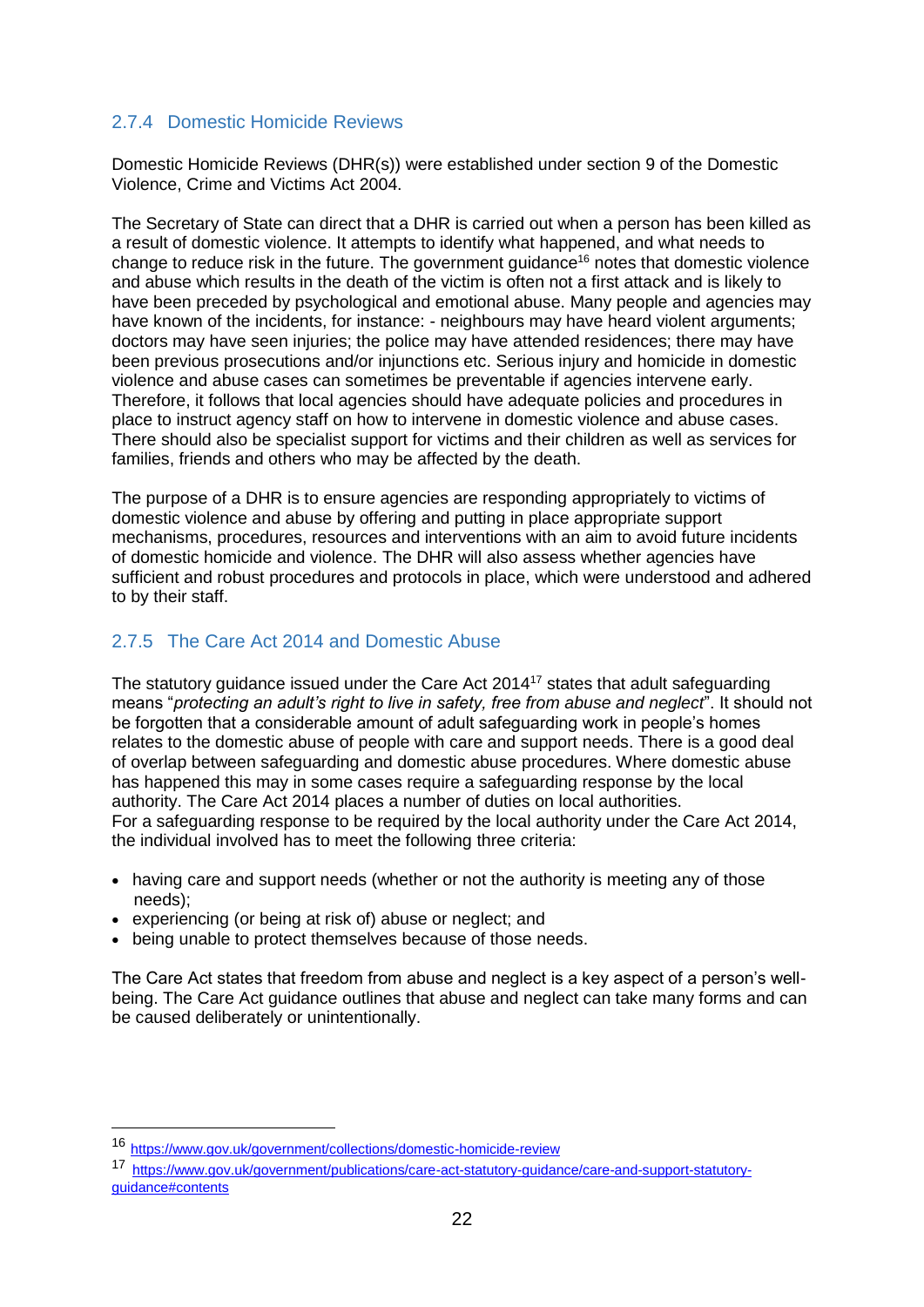The guidance outlines that the aims of adult safeguarding in the local authority are to:

- Stop abuse or neglect wherever possible;
- Prevent harm and reduce the risk of abuse or neglect to adults with care and support needs;
- Safeguard adults in a way that supports them;
- Promote an approach that concentrates on improving life for the adults concerned;
- Raise public awareness:

1

- Provide information and support to help people understand the different types of abuse, how to stay safe and what to do to raise a concern about the safety or well-being of an adult;
- Address what has caused the abuse or neglect.

For instance, if the above three criteria are satisfied, the local authority will then have a duty to make, or cause to be made, enquiries if it believes the adult in question is experiencing or at risk of abuse or neglect. Such an investigation will determine what action should be taken by the local authority or others (e.g. extra care or support or a change in the way services are provided). If it is discovered that a crime is likely to have been committed the police may be involved.

If you want to learn more about a local authority's role and duties in relation to the Care Act and domestic abuse, the Local Government Association provides guidance in relation to 'Adult safeguarding and domestic abuse – [A guide to support practitioners and managers'](http://www.local.gov.uk/c/document_library/get_file?uuid=5928377b-8eb3-4518-84ac-61ea6e19a026&groupId=10180) (Second edition  $(2015)$ <sup>18</sup>.

<sup>18</sup> [http://www.local.gov.uk/c/document\\_library/get\\_file?uuid=5928377b-8eb3-4518-84ac-](http://www.local.gov.uk/c/document_library/get_file?uuid=5928377b-8eb3-4518-84ac-61ea6e19a026&groupId=10180)[61ea6e19a026&groupId=10180](http://www.local.gov.uk/c/document_library/get_file?uuid=5928377b-8eb3-4518-84ac-61ea6e19a026&groupId=10180)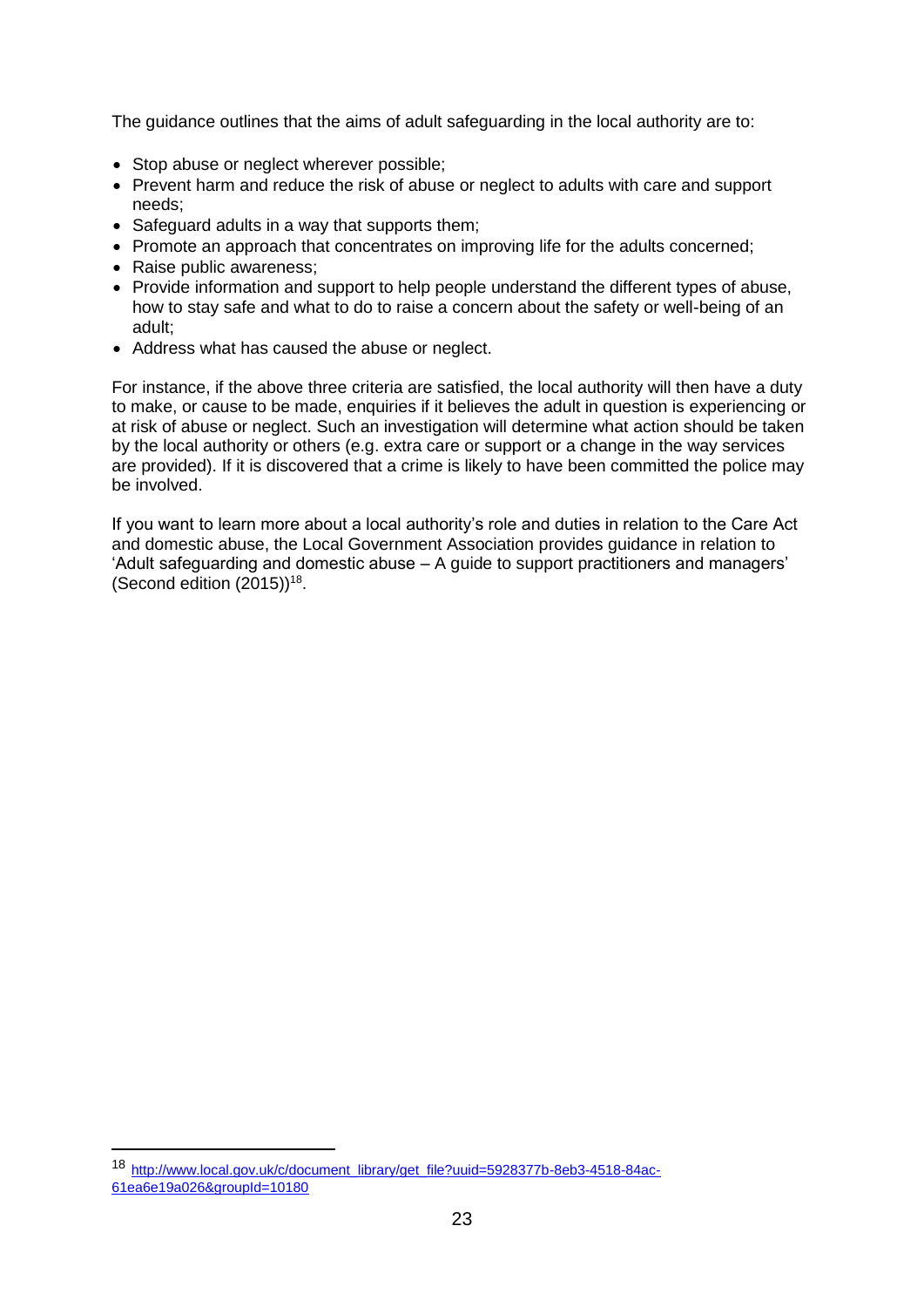## <span id="page-23-0"></span>**Section 3: Training**

**Please note: You are reminded that the "due regard" duty under section 5 of the Safeguarding and Clergy Discipline Measure 2016 applies**.

**The Church of England requires domestic abuse training to be undertaken by those who will have roles with survivors and alleged or known perpetrators. This includes all DSAs and pastoral workers and teams.**

A modular safeguarding learning and development programme has been created which builds core, generic safeguarding training according to role, and through a person's ministry path, as well as identifying specialist areas of training which will be necessary for some roles. See [Training & Development Practice Guidance \(2017\).](https://www.churchofengland.org/media/3791799/approved-practice-guidance-safeguarding-training-and-development.pdf)

One of the specialist training modules is S3 - Responding to domestic abuse/violence. This specialist training module aims to examine issues relating to domestic abuse, especially for vulnerable groups and children in the context of adult abuse, and how the Church can respond well to this.

By the end of the module / on return to their workplaces, with use of personal notes and module learning resources and to meet prescribed national standards participants will be able to:

- List key statistics and describe possible behaviours relating to domestic abuse;
- Evidence responding appropriately to information about domestic abuse;
- Describe a range of ways to manage risk to adults who are vulnerable and children;
- List and describe referral pathways and the roles of supporting agencies;
- Reflect on the implications of responding well to domestic abuse for traditional Christian teaching about marriage.

The module will explore issues for vulnerable groups and children in the context of adult abuse.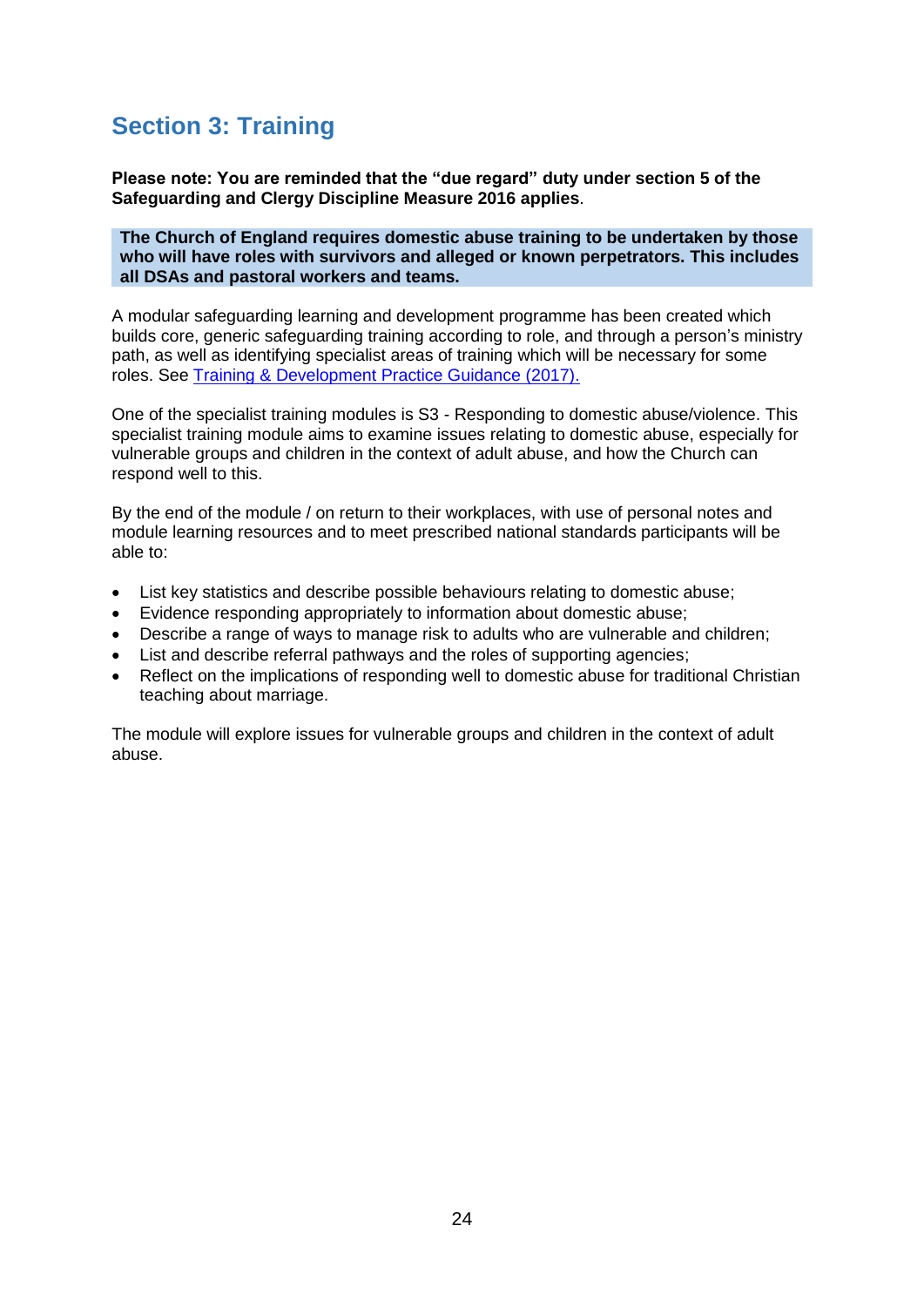## <span id="page-24-0"></span>**Appendix 1: Domestic Abuse Fact Sheet**

This fact sheet aims to increase awareness of domestic abuse. The statutory definition of abuse and specialist types of abuse, its prevalence and effects. It provide guidance on how to recognise both victims/survivors and alleged perpetrators. The information is offered as best practice reference material.

## 1. Definition of Domestic abuse

The cross-government definition of domestic abuse (see

[https://www.gov.uk/guidance/domestic-violence-and-abuse\)](https://www.gov.uk/guidance/domestic-violence-and-abuse) is: any incident or pattern of incidents of controlling, coercive, threatening behaviour, violence or abuse perpetrated by those aged 16 or over who are, or have been, intimate partners or family members regardless of gender or sexuality. The abuse can encompass, but is not limited to:

- psychological
- physical
- sexual
- $\bullet$  financial
- emotional

The Church recognises additional categories of neglect, spiritual and digital abuse.

Examples of all these categories are:

#### **psychological/emotional**

For example, shouting; swearing; frightening; blaming; ignoring or humiliating someone; blackmailing them; threatening harm to children or pets if they misbehave; ridiculing every aspect of their appearance and skills; keeping them deliberately short of sleep; being obsessively and irrationally jealous; keeping them isolated from friends and family; threatening suicide or self-harm.

Coercive Control - Section 76 of the Serious Crime Act 2015 created an offence of controlling or coercive behaviour in an intimate or family relationship which occurs when a person repeatedly or continuously engages in behaviour towards another person to whom they are personally connected that is controlling or coercive and that has a serious effect on their victim. Victims who experience coercive and controlling behaviour that stops short of serious physical violence, but amounts to extreme psychological and emotional abuse, can bring their alleged or known perpetrators to justice.

The offence closes a gap in the law around patterns of controlling or coercive behaviour that occurs during a relationship between intimate partners, former partners who still live together or family members.

Please refer to Appendix 2 'The Legal Context' for more details in relation to this offence.

#### **physical**

Causing physical pain or discomfort in any way, for example, hitting; slapping; burning; pushing; restraining; giving too much medication or the wrong medication; assault with everyday implements such as kitchen knives; kicking; biting; punching; shoving; smashing someone's possessions; imprisoning them; or forcing them to use illegal drugs as a way of blackmailing and controlling them.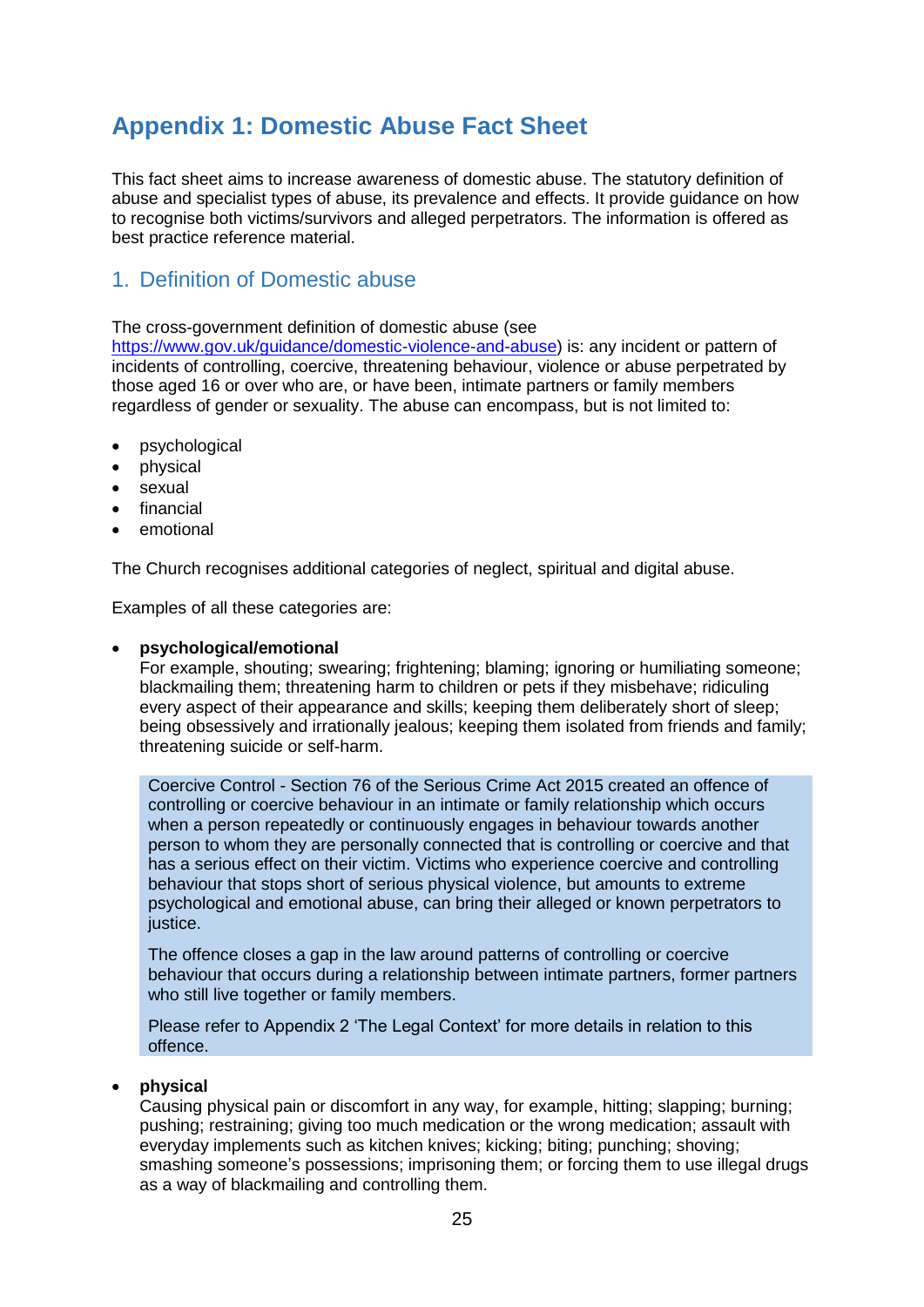#### **sexual**

For example, forcing someone to take part in any sexual activity without consent, e.g. rape or sexual assault, including marital rape; forcing them or blackmailing them into sexual acts with other people; sexual name calling; imposition of dress codes upon a partner; involvement in the sex trade or pornography; knowingly passing on Sexually Transmitted Infections; controlling access to contraception; sexual exploitation; trafficking.

#### **financial**

For example, the illegal or unauthorized use of someone's property, money, pension book or other valuables; forcing them to take out loans; keeping them in poverty; demanding to know every penny they spend; refusing to let them use transport or have money to pay for it.

#### **neglect**

Depriving or causing deprivation of basic standards of care as per the Care Act 2014 guidance document section 14. For example, a failure to provide necessary care, assistance, guidance or attention that causes, or is reasonably likely to cause a person physical, mental or emotional harm or substantial damage to or loss of assets.

#### **spiritual**

For example, telling someone that God hates them; refusing to let them worship (e.g. not allowing a partner to go to church); using faith as a weapon to control and terrorize them for the perpetrator's personal pleasure or gain; using religious teaching to justify abuse (e.g. 'submit to your husband'), or to compel forgiveness.

#### **digital**

For example, the use of technology (e.g. texting and social media) to bully, harass, stalk or intimidate a partner. Though it is perpetrated online, this type of abuse has a strong impact on a victim's real life. For example, the 'revenge porn' offence i.e. disclosing private sexual photographs via digital media with an intention to cause distress.

Domestic abuse may involve areas of risk that are complex and require safeguarding support from specialist agencies. These may include so-called 'honour-based violence', forced marriage, female genital mutilation, child to adult abuse and elder abuse (see [section](#page-31-0)  [9](#page-31-0) below)

### 2. Who experiences domestic abuse?

Domestic abuse can occur to anyone regardless of age, race, disability, sexuality, class, or income. Most domestic abuse is perpetrated by men against women, but the perpetrator of domestic abuse can be of any gender, and the victim can be of any gender. Victims can be male, although the majority are female, and abuse can occur in same sex relationships, between siblings or by adult children against a parent. Many victims will only disclose that a partner was violent and abusive after leaving a relationship.

- Women are particularly vulnerable to abuse when pregnant or seeking to leave a relationship.
- Older people and disabled people can be particularly vulnerable to domestic abuse.
- Children experience domestic abuse in many ways including through directly intervening to protect one of their parents, being forced to join the adult perpetrator and hearing or witnessing violent attacks or verbal abuse.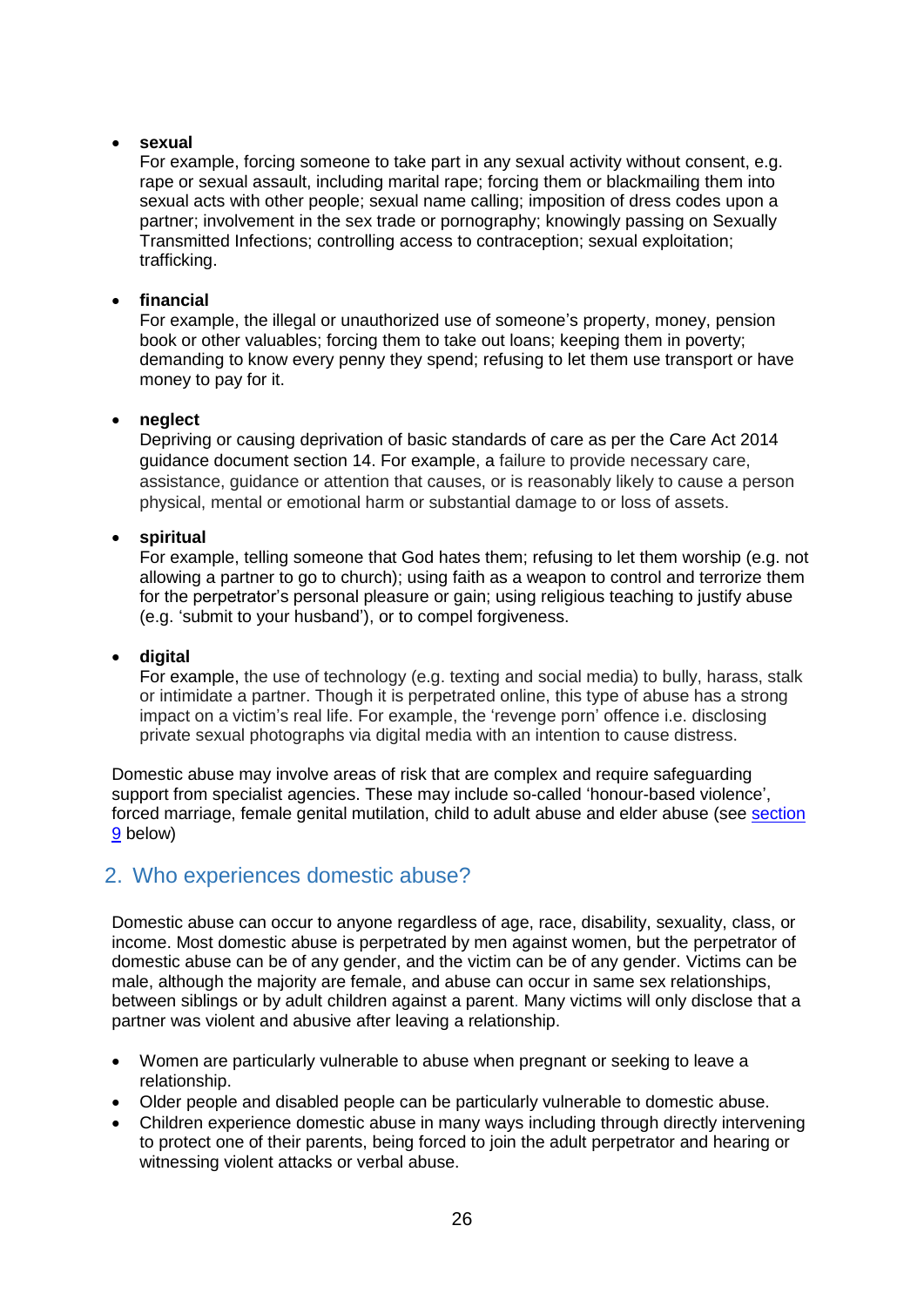- Coercive and controlling behaviour in a domestic abuse situation can be exerted over the whole family so any children suffer as well as the victim
- Many women come to the UK to work and improve their lives, and many can then become trapped in relationships characterised by abuse with no avenue to seek safety and support
- Domestic abuse happens within the Church; Church leaders, members of the clergy, and spouses of clergy have been found to be victims of domestic abuse

## 3. Statistics

#### **Domestic abuse statistics for England and Wales**

#### **General**

- 2 women are killed every week in England and Wales by current or former partners (Office of National Statistics, 2015) – 1 woman killed every 3 days.
- 1 in 4 women in England and Wales will experience domestic violence in their lifetimes and 8% will suffer domestic violence in any given year (Crime Survey of England and Wales, 2013/14).
- 6.5% of domestic violence incidents reported to the police result in a conviction (Women's Aid 2014).
- 8.2% of women and 4.0% of men reported experiencing any type of domestic abuse in 2014/15. This is equivalent to an estimated 1.3 million female victims and 600,000 male victims (Crime Survey for England and Wales March 2015).
- Overall, 27.1% of women and 13.2% of men had experienced any domestic abuse since the age of 16, equivalent to an estimated 4.5 million female victims and 2.2 million male victims (Crime Survey for England and Wales March 2015).
- Domestic violence has a higher rate of repeat victimisation than any other crime (Home Office, July 2002).
- On average, a woman is assaulted 35 times before her first call to the police (Jaffe, 1982).

#### **Children**

- 20% of children in the UK have been exposed to domestic abuse (Radford et al. NSPCC, 2011).
- In 90% of domestic violence incidents in family households, children were in the same or the next room (Hughes, 1992).
- 62% of children in households where domestic violence is happening are also directly harmed (Safelives, 2015).
- 1 in 5 teenagers have been physically abused by their boyfriend or girlfriend, with boys much more likely to be the perpetrators (Barter et al (2009) [Partner exploitation and](https://www.nspcc.org.uk/services-and-resources/research-and-resources/pre-2013/partner-exploitation-and-violence-in-teenage-intimate-relationships/)  [violence in teenage intimate relationships.](https://www.nspcc.org.uk/services-and-resources/research-and-resources/pre-2013/partner-exploitation-and-violence-in-teenage-intimate-relationships/) NSPCC and Bristol University).

#### **Health**

- 30% of domestic violence either starts or will intensify during pregnancy (Department of Health report, October 2004).
- Foetal morbidity from violence is more prevalent than gestational diabetes or preeclampsia (Friend, 1998).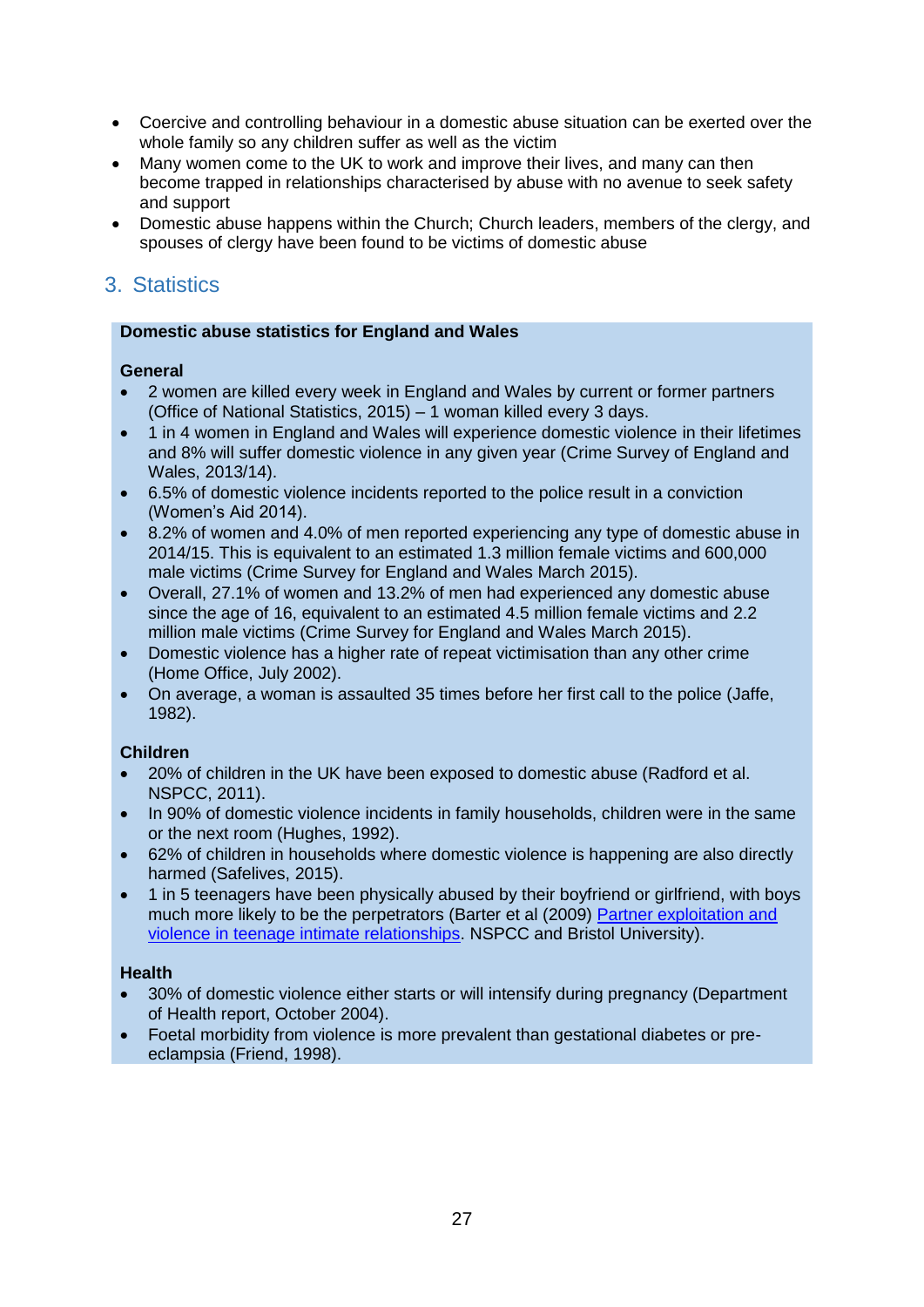## 4. Challenging misconceptions about domestic abuse

Many people will have misconceptions and attitudes about domestic abuse which are incorrect. Here are some common myths about what domestic abuse is and who it affects:

#### *Myth 1: It happens to certain types of people*

It can be thought that domestic abuse happens to a certain type of person- based on socio economic status, religious or cultural backgrounds, or a perception of strength and resilience. This is not the case. Domestic abuse and violence can happen to anyone at any time.

#### *Myth 2: It happens because of…*

Domestic abuse is complex, and is not necessarily explained by a single theory. It can be thought that domestic abuse happens because of alcohol abuse, unemployment, child abuse, mental or physical ill health, or other environmental factors. Although these may be contributory factors, abuse happens because an abusive person chooses to behave in a way that enables them to have power and control over another person - excuses and reasons are given to justify abusive behaviour.

#### *Myth 3: A victim can cause a perpetrator to become abusive*

Often a perpetrator will tell a victim that they caused them to do it. A victim is never responsible if a perpetrator chooses to behave in an abusive and controlling way.

#### *Myth 4: A victim can fully understand what is happening to them*

When someone is in a relationship in which they are subject to abuse they will often feel very confused about what is happening, and they are sometimes not sure that what they are experiencing is abuse.

#### *Myth 5: A victim can choose to leave and if they don't, they are choosing to stay*

People ask why victims stay in a situation where they are suffering abuse, and assume that it is easy to leave and to escape the situation and start a new life. This is not the case on a practical and emotional level. A perpetrator of abuse will work to ensure that the victim feels that they cannot cope on their own. Leaving is a very dangerous thing to do. It may also be financially impossible to leave the situation, particularly when there are children. Victims often do not have a choice in leaving and may feel, or be, threatened that if they leave they will be in danger. It may be safer to stay than to leave.

#### *Myth 6: Domestic abuse is about anger*

Domestic abuse is choice to act in a controlling way; it is not about being angry and losing control.

#### *Myth 7: Domestic abuse doesn't happen in our church*

Domestic abuse happens in every community, including within the Church. With one in four women affected in the UK, it is extremely likely that there will be those in your church who have been affected by domestic abuse.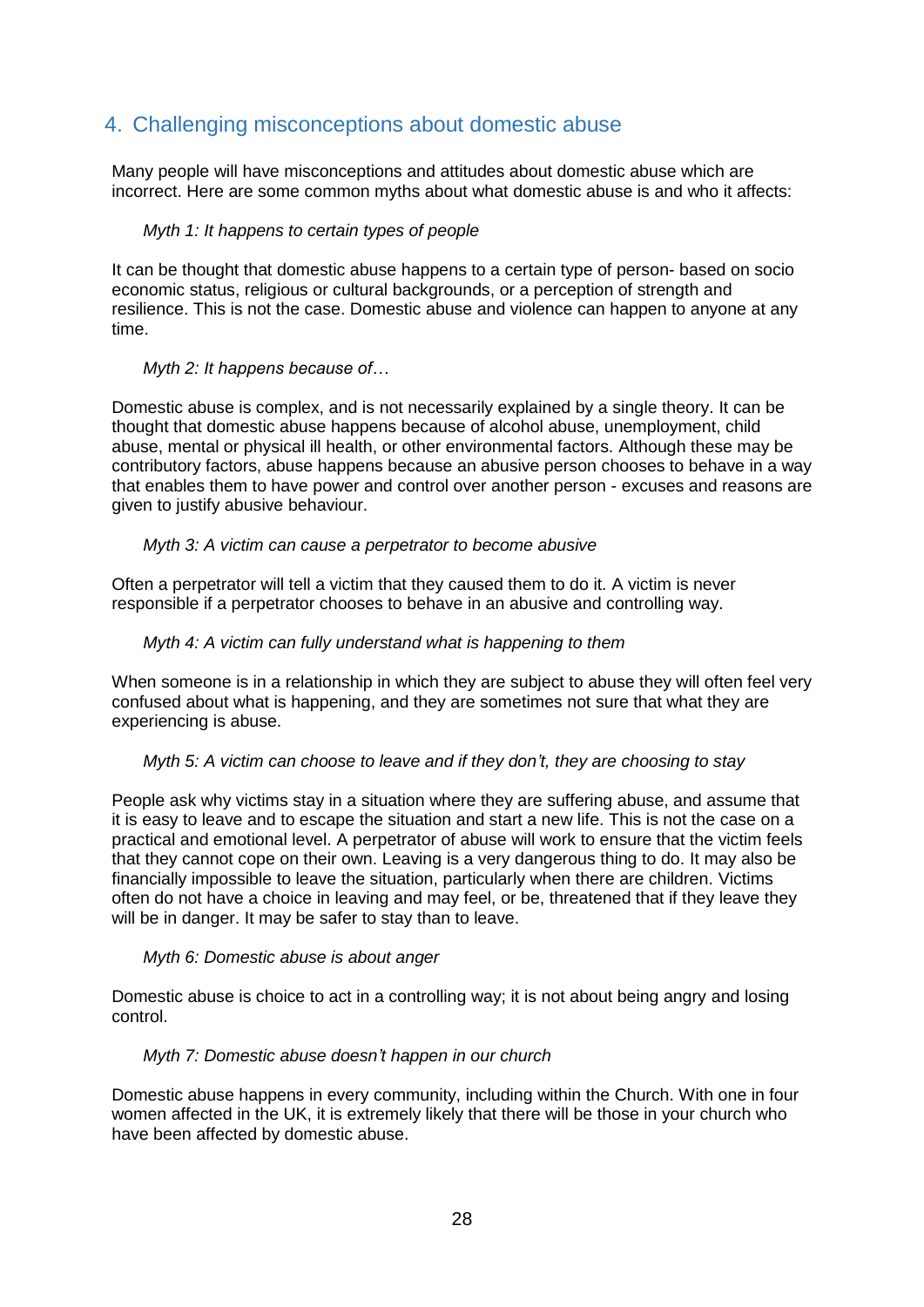## 5. Recognising domestic abuse in adult victims/survivors

It is very difficult to create a definitive list of signs that domestic abuse is happening because abuse can occur on many levels and both victims and alleged or known perpetrators can behave and respond in a range of different ways. The following list of signs of behaviour for victims is not exhaustive, and should not be used as a definitive list but should be used as guidance.

- Has unexplained bruises or injuries;
- Shows signs of feeling suicidal;
- **Becomes unusually quiet or withdrawn;**
- Has panic attacks:
- Has frequent absences from work or other commitments;
- Wears clothes that conceal even on warm days;
- Stops talking about her/his partner;
- Is anxious about being out or rushes away;
- May never be seen alone, and is always accompanied by their partner;
- May become more isolated, possibly moving away from home, withdrawing from friends and family;
- Go along with everything their partner says and does;
- Check in often with their partner to report where they are and what they're doing:
- Receive frequent, harassing phone calls from their partner;
- May have unexplained injuries, and may give other reasons for the injuries which refer to them being accidental

#### **Survivor View**

<u>.</u>

The abuse went on for six years before I realised that what I was experiencing wasn't just a bad marriage. Everyone says marriage is difficult so at first I thought it was that – our adiustment to married life.

There was pressure to make marriage work and to sacrifice yourself. After all the church says 'till death us do part'. I bent over backwards to make it work.

From the outside most people thought we were the perfect happy couple. But I was walking on eggshells in my own home, never knowing what mood he would be in when he came home.

It was such a lonely time. I didn't think anyone would believe me if I told them what it was really like at home. I was desperate for some hope.

## 6. Recognising domestic abuse in children

Living in a home where there's domestic abuse is harmful. It can have a serious impact on a child's behaviour and wellbeing. Parents or carers may underestimate the effects of the abuse on their children because they don't see what's happening. Indeed, a child who witnesses domestic abuse, could be the subject of a care or supervision order<sup>19</sup>. This is because impairment caused by seeing or hearing the ill treatment of another (e.g. witnessing domestic violence or abuse) is included in the definition of 'harm' in the Children Act 1989.

<sup>19</sup> See section 31 of the Children Act 1989 as amended by section 120 of the Adoption and Children Act 2002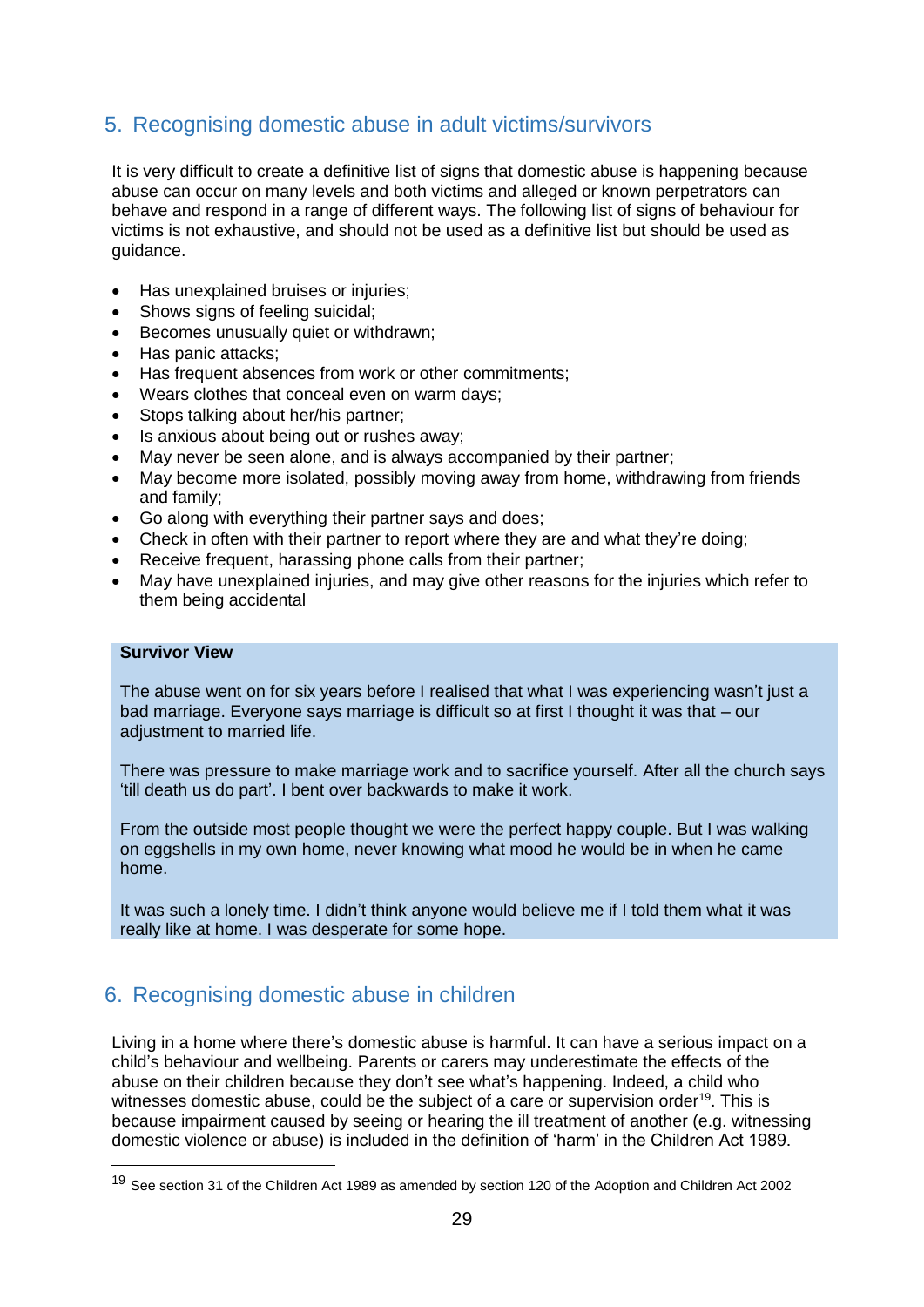Domestic abuse can also be a sign that children are suffering another type of abuse or neglect<sup>20</sup>. The effects can last into adulthood. However, once they're in a safer and more stable environment, most children are able to move on from the effects of witnessing domestic abuse.

#### **Younger children who experience and witness domestic abuse may**:

- Become aggressive;
- Display anti-social behaviour:
- Become anxious:
- Complain of tummy aches and start to wet the bed;
- They may find it difficult to sleep, have temper tantrums and start to behave as if they are much younger than they are;
- They may also find it difficult to separate from their abused parent when they start nursery or school;
- Children may be clingy, have behavioural difficulties, may be tired and lethargic, and struggle in social settings and at school.

#### **Older children/young people who experience and witness domestic abuse react differently**:

- Boys seem to express their distress much more outwardly, for example by becoming aggressive and disobedient. Sometimes, they start to use violence to try and solve problems, and may copy the behaviour they see within the family;
- Older boys may play truant and start to use alcohol or drugs (both of which are a common way of trying to block out disturbing experiences and memories);
- Girls are more likely to keep their distress inside. They may become withdrawn from other people, and become anxious or depressed;
- Girls may think badly of themselves and complain of vague physical symptoms. They are more likely to have an eating disorder, or to harm themselves by taking overdoses or cutting themselves;
- Girls are also more likely to choose an abusive partner themselves;
- Suffer from depression or anxiety.

Children of any age can develop symptoms of what is called 'Post-traumatic Stress Disorder'. They may get nightmares, flashbacks, become very jumpy, and have headaches and physical pains.

Children dealing with domestic violence and abuse often do badly at school. Their frightening experiences at home make it difficult to concentrate in school, and if they are worried about their abused parent, they may refuse to go to school.

#### **Long term impact on children and young people**

As adults, children who have witnessed violence and abuse are more likely to become involved in a violent and abusive relationship themselves. Children tend to copy the behaviour of their parents. Boys learn from their fathers to be violent to women. Girls learn from their mothers that violence is to be expected, and something you just have to put up with.

However, children don't always repeat the same pattern when they grow up. Many children don't like what they see, and try very hard not to make the same mistakes as their parents.

<u>.</u>

<sup>20</sup> Stanley 2011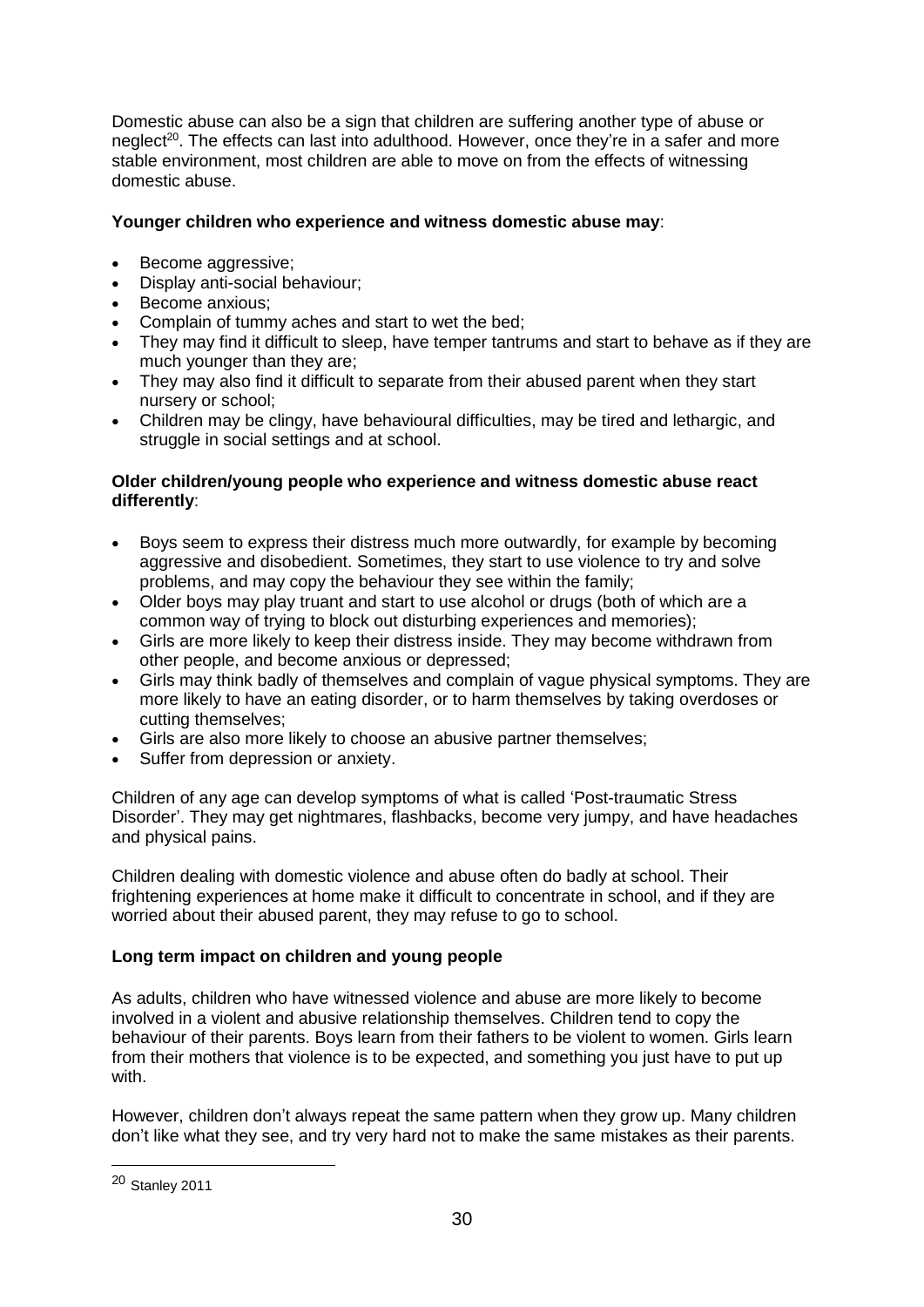Even so, children from violent and abusive families may grow up feeling anxious and depressed, and find it difficult to get on with other people.

#### **Survivor View (13 years old)**

It's only in the last year or so that I began to think that a family could be a good place to be…a home". I'm the eldest, and I took a lot of my Dad's fury – or just being drunk which is what it often was. I know my Mum wasn't always a saint – she could really wind him up in fact she does it to me sometimes and then I get terrified that I'll react like him.

Anyway sometimes they would just argue and shout, but then I'd seen what he could do when he loses it. I had to take Mum to hospital once and it was just horrible. In fact I remember being amazed how she looked almost normal when they'd cleaned her up. But seeing it or even worse just hearing it was … don't know ... I couldn't bear it, and I wanted to kill him. I couldn't I know – even if I was strong enough – so I just used to hold on to the little ones and sort of hide with them till it was over. But it did get so difficult. I didn't want to go home after school, so I'd stay out late sometimes with my mates. Then my Mum started saying I was just like him. That was the worst time ever.

One day my mum spoke to someone on a helpline. After that, they had a big row and then he left home. Things sort of calmed down, but I was still scared that he would come back or I'd be like him. Then we had this counsellor who talked to my Mum, and me and my sisters together. Somehow it all began to seem better and I felt it was possible to move on.

## 7. Who are the alleged or known perpetrators of domestic abuse?

Most alleged or known perpetrators of domestic abuse are men. This is partly a reflection of the position of men in our society but may also reflect the potential under-reporting of domestic abuse by men.

- Anyone across the social spectrum can perpetrate domestic abuse a perpetrator's outward appearance may be outgoing and friendly, and/or very confident; whilst the victim may be withdrawn and considered by many as unfriendly, but a disclosure of domestic abuse by an individual should always be taken seriously.
- There is no excuse for abuse. People who abuse their partners make a choice to do so. Often alcohol, childhood problems (such as a violent/abusive childhood), drugs and mental health are cited as causes of domestic abuse. Whilst they certainly may be factors in the situation the reality is that domestic abuse is caused by a misuse of power by one person over another. Individuals who perpetrate domestic abuse generally do so to get what they want and to gain control.
- Domestic abuse happens within the Church: Church leaders, members of the clergy, spouses of clergy and prominent lay members have been found to be alleged or known perpetrators of domestic abuse.
- Seeing change in alleged or known perpetrators is a long-term process. Perpetrator programmes are long term groups or one to one interventions which challenge the underlying attitudes and beliefs that drive domestic abuse. For more details and the availability of local domestic abuse perpetrator programmes contact Respect [\(http://respect.uk.net\)](http://respect.uk.net/) or the local authority.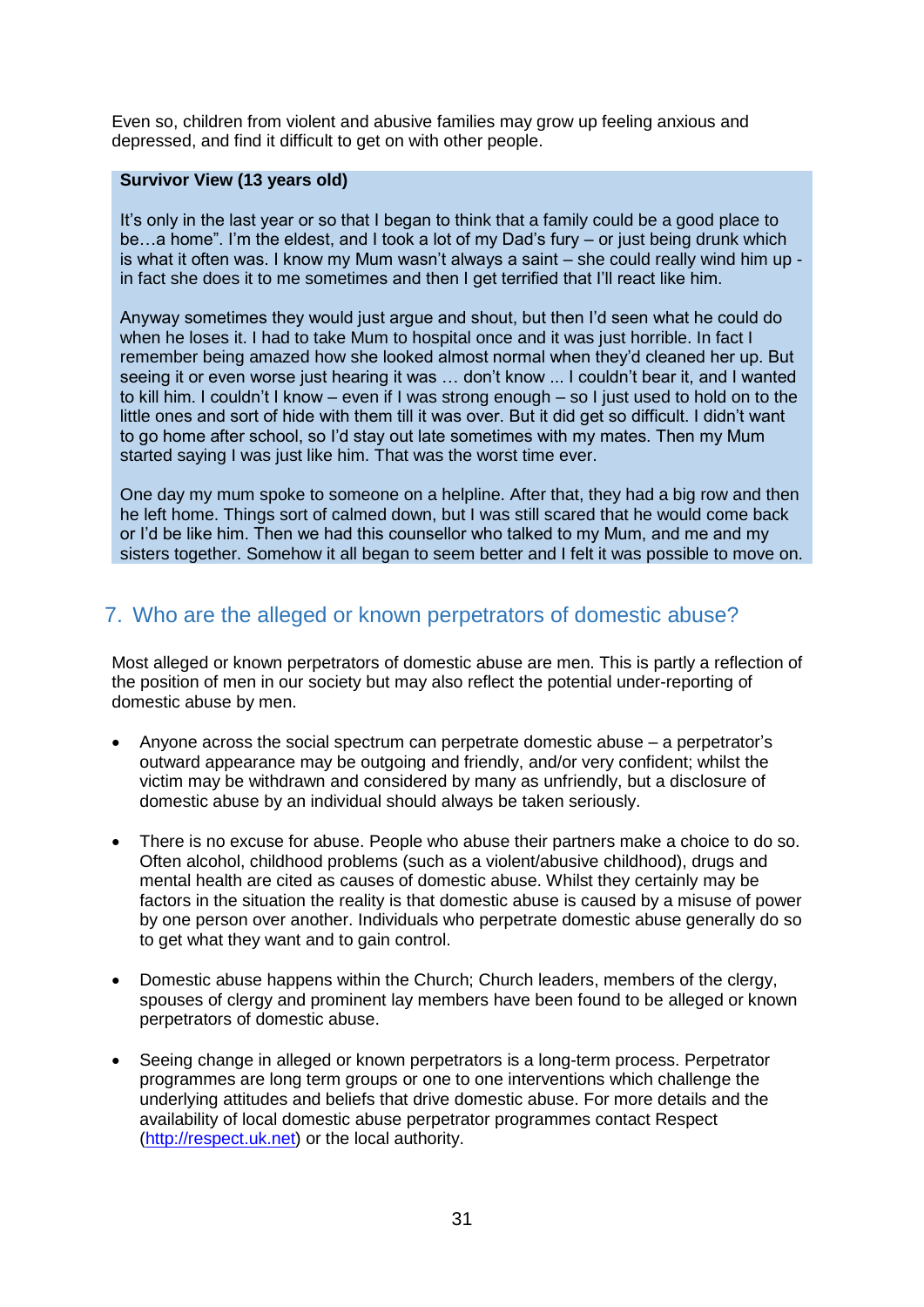## 8. Recognising alleged or known perpetrators of domestic abuse

Alleged or known perpetrators are very good at hiding their behaviour. The following list of signs of perpetrator behavior is not exhaustive, and should not be used as a definitive list but should be used as guidance:

- Presents confidently;
- Focuses on themselves and has no empathy with partner;
- Assertively claims victim status;
- Finds no fault in themselves:
- Makes unfounded accusations:
- Puts partner down and portrays partner often as unreasonable or unstable;
- Does not consider the children's experiences;
- Makes disparaging remarks about their partner in public;
- Uses their wedding vows as leverage to keep their partner tied to them "you promised...";
- Expresses suspicion about legitimate activities of partner;
- Restricts access to partner's family and friends;
- Recruit others to back them up against their partner;
- Uses inappropriate humour, especially about compliance;
- Tries to engender pity in order to manipulate and recruit colluders;
- Shows changeable behaviour in order to hold onto control;
- Uses scripture to justify behaviour or requests;

## 9. Specialist Types of Domestic Abuse

#### <span id="page-31-0"></span>9.1. Introduction

Domestic abuse can take several forms and awareness of the wide variety of types of abuse will help us all in identifying abuse and responding appropriately.

Culturally specific forms of abuse such as so-called 'honour' crimes, 'honour' killings, forced marriage, female genital mutilation, the abuse of children and/or women related to 'possession by evil spirits' or 'dowry problems' must be addressed within the framework of domestic abuse. Indeed, the need to protect remains the main imperative, irrespective of the cultural context in which domestic abuse occurs. Such forms of abuse are common across the various religious communities and are often justified by religious and cultural beliefs as a way of maintaining patriarchal power and control. Often the violence or abuse is perpetrated by members of the extended family, with the collusion of others in the community.

#### 9.2. 'Honour Based' Violence

There is no specific 'honour based offence'. The terms 'honour crime', 'honour based violence' or 'izzat' embrace a variety of crimes of violence (mainly but not exclusively against women), including assault, imprisonment and murder, where the person is being punished by their family or their community. They are being punished for actually, or allegedly, undermining what the family or community believes to be the correct code of behaviour.

In transgressing this correct code of behaviour, the person shows that they have not been properly controlled to conform by their family and this is to the 'shame' or 'dishonour' of the family. It can be distinguished from other forms of abuse, as it is often committed with some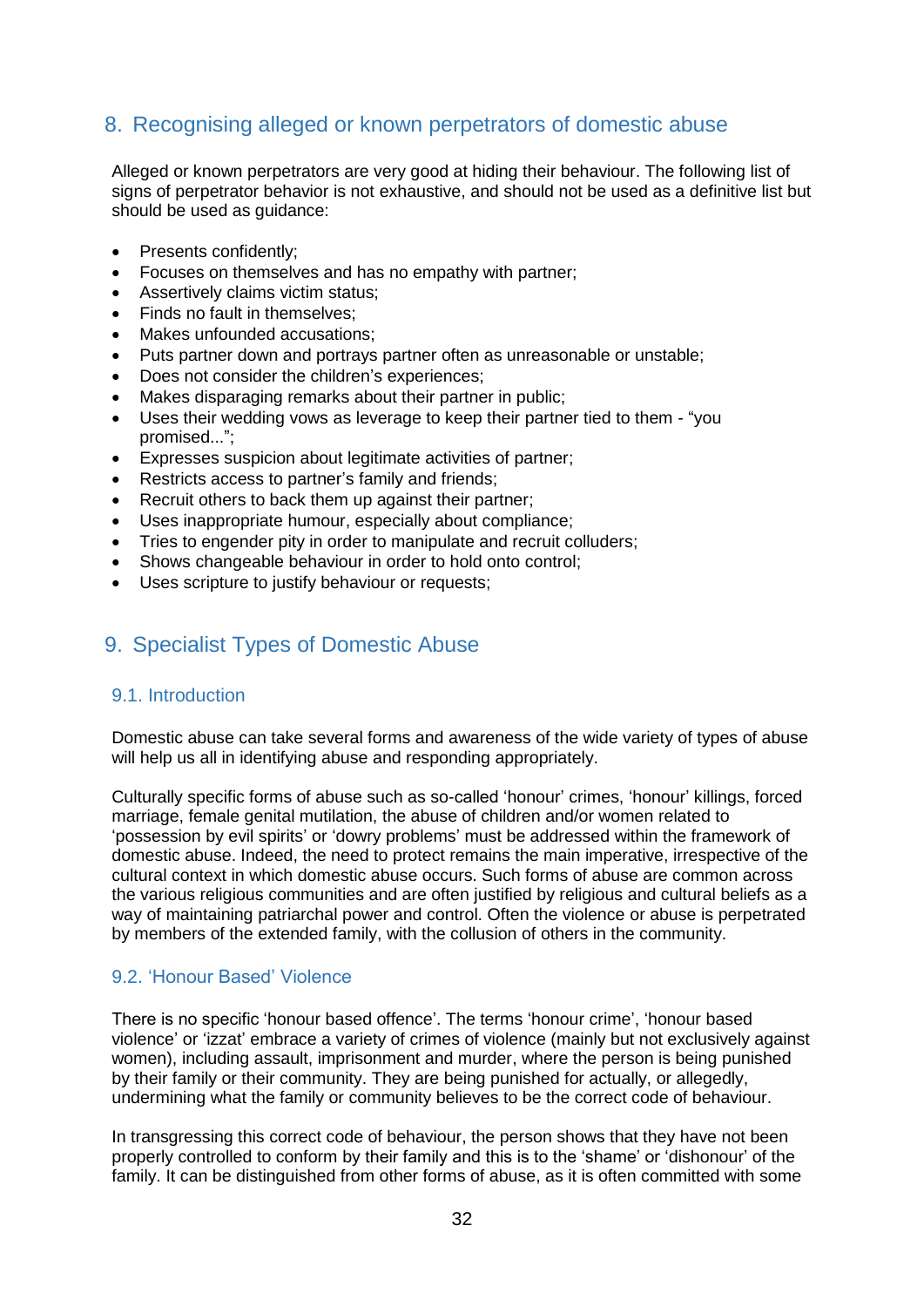degree of approval and/or collusion from family and/community members. Victims may have multiple perpetrators not only in the UK; HBV can be a trigger for a forced marriage.

Transgressions may include an intimate relationship outside of marriage; rejecting a forced marriage; pregnancy outside of marriage; interfaith relationships; seeking divorce and inappropriate dress or make-up $21$ .

Women and girls are the most common victims of honour based violence however males can also be victims, sometimes as a consequence of a relationship which is deemed to be inappropriate, if they are gay, have a disability or if they have assisted a victim.

This is not a form of abuse which is perpetrated by men only, sometimes female relatives will support, incite or assist. It is also not unusual for younger relatives to be selected to undertake the abuse as a way to protect senior members of the family or as a way of showing them the potential consequences of dis-honouring the family.

There can be specific risks from family and the wider community in cases of Honour Based Abuse and Forced Marriage. It is important that risks to victims are not underestimated or assumed and that those at risk are asked what risks they face and from whom. Guidance for statutory agencies makes reference to the 'one chance rule'. That is, that all professionals working with suspected or actual victims of forced marriage or honour-based violence may only have one opportunity to speak to a victim or potential victim and may possibly only have one chance to save a life. If the victim is allowed to walk out of the door without support being offered, that one chance might be wasted.

#### **How to respond to a disclosure of actual or potential Honour Based Violence**

HBV cases can involve a variety of complex and sensitive issues that should be handled by a child protection or adult protection specialist. Please contact your DSA and follow the disclosure flowchart (see [section 2.1.1\)](#page-12-0), but in addition.

#### **Do**

Advise the victim of Karma Nirvana, a UK registered charity that supports victims of Honour Based Abuse and Forced Marriage. They can be contacted via their helpline 0800 5999247 (9am – 9pm Weekdays & 10am – 4pm Weekends) Karma Nirvana not only provides support to victims but also to those dealing with a case. If possible offer the victim a secure place to make the telephone call and be there to support them if this is what they would like.

#### **Do Not**

1

- Send them away:
- Approach members of their family or the community;
- Share information with anyone without the victim's express consent;
- Breach confidentiality unless there is an imminent risk of serious harm or threat to life of the victim;
- Attempt to be a mediator or encourage mediation, reconciliation, arbitration or family counselling.

<sup>21</sup> HM Government Multi-agency practice guidelines: Handling cases of Forced Marriage, June 2014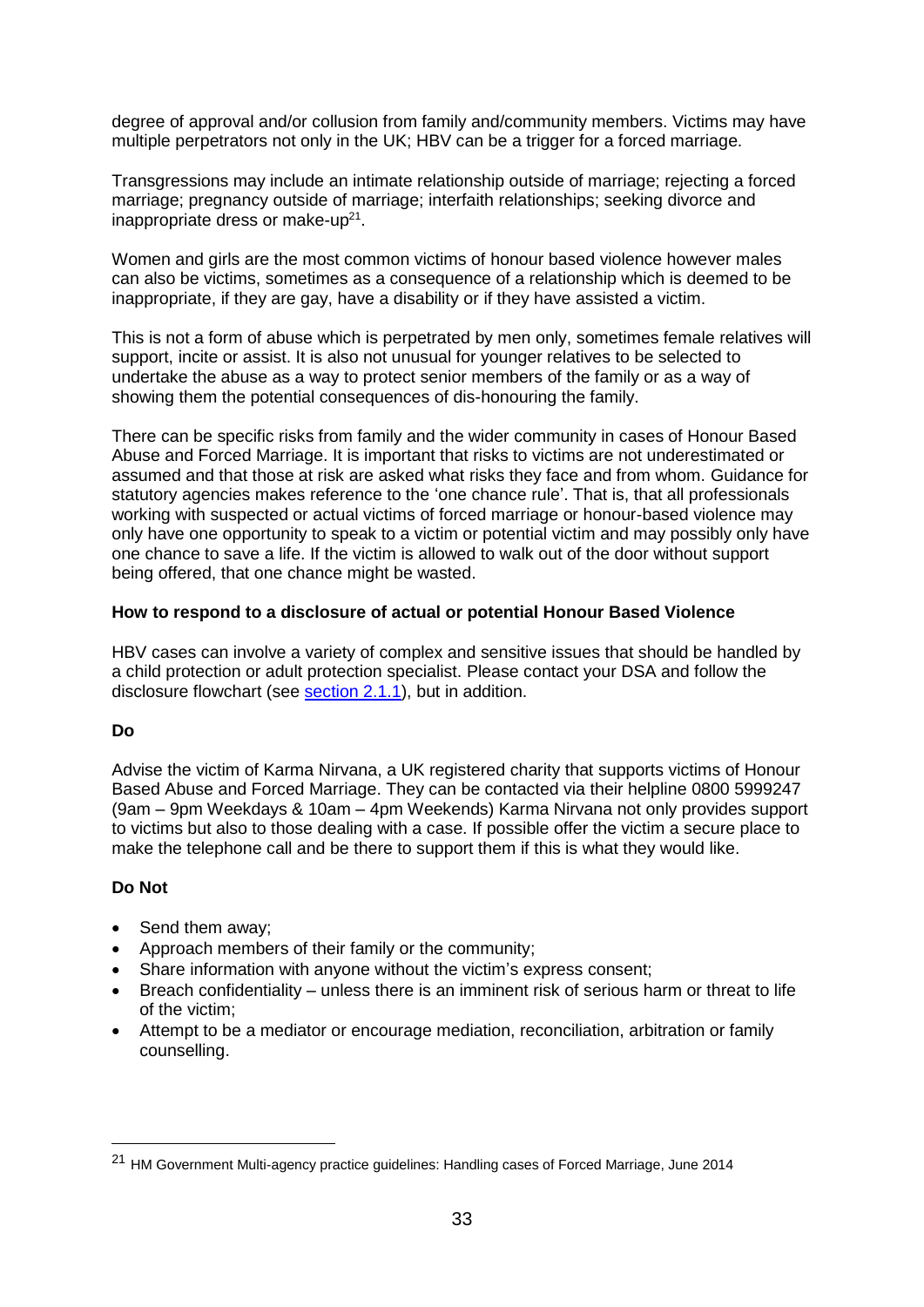#### 9.3. Forced Marriage

A Forced Marriage (FM) is a marriage conducted without the valid consent of one or both parties and where some form of duress is involved (e.g. threats, violence or any other form of coercion). Since 2014, the Anti-Social Behaviour, Crime and Policing Act 2014 makes FM a criminal offence and can result in a sentence of up to 7 years in prison. If you know or have a reasonable suspicion that a FM has taken place then you should report to the police.

There is a clear distinction between a FM and an arranged marriage. In arranged marriages, the families of both spouses take a leading role in arranging the marriage, but the choice of whether or not to accept the arrangement still remains with the prospective spouses. However, in a FM one or both spouses do not consent to the marriage but are coerced into it. The pressure put on people to marry against their will can be physical (including threats, actual physical violence and sexual violence) or emotional and psychological (for example, when someone is made to feel like they're bringing shame on their family). Financial abuse (taking away wages or not giving someone any money) can also be a factor. In the cases of vulnerable adults who lack the capacity to consent to marriage, coercion is not required for a marriage to be forced and any action carried out which causes the victim to enter into a marriage would be considered to be an offence.

Disclosures of FM should not be dismissed as merely a domestic issue – for many people, seeking help from an agency is a last resort and therefore all disclosures of FM should be taken seriously.

#### **How to respond to a disclosure of actual or potential Forced Marriage**

Forced Marriage cases can involve a variety of complex and sensitive issues that should be handled by a child protection or adult protection specialist. Please contact your DSA and follow the disclosure flowchart (see [section 2.1.1\)](#page-12-0), but in addition:

#### **Do**

Advise the victim of The Forced Marriage Unit and support them to make contact (via their helpline, 0207 008 0151 (9am – 5pm) or 0207 008 1500 (if outside the office hours (ask for the Global Response Centre)). This unit not only provides support to victims but also to those dealing with a case. If possible offer the victim a secure place to make the telephone call and be there to support them if this is what they would like.

#### **Forced Marriage Protection Order (FMPO)**

A FMPO is a civil remedy issued under the Forced Marriage (Civil Protection) Act 2007.

A person can apply for a FMPO if one of the following applies:

- He/she or someone else is being threatened with a forced marriage;
- He/she is in a forced marriage.

The FMPO is designed to protect a person according to his/her individual circumstances, e.g. to stop someone removing him/her from the UK. A FMPO contains such prohibitions, restrictions or requirements and any other terms that the court thinks appropriate. An application for a FMPO can be made by the victim, a person obtaining the court's permission to apply for an order on behalf of the victim, a relevant third party (as specified by the order of the Lord Chancellor) or by the court itself.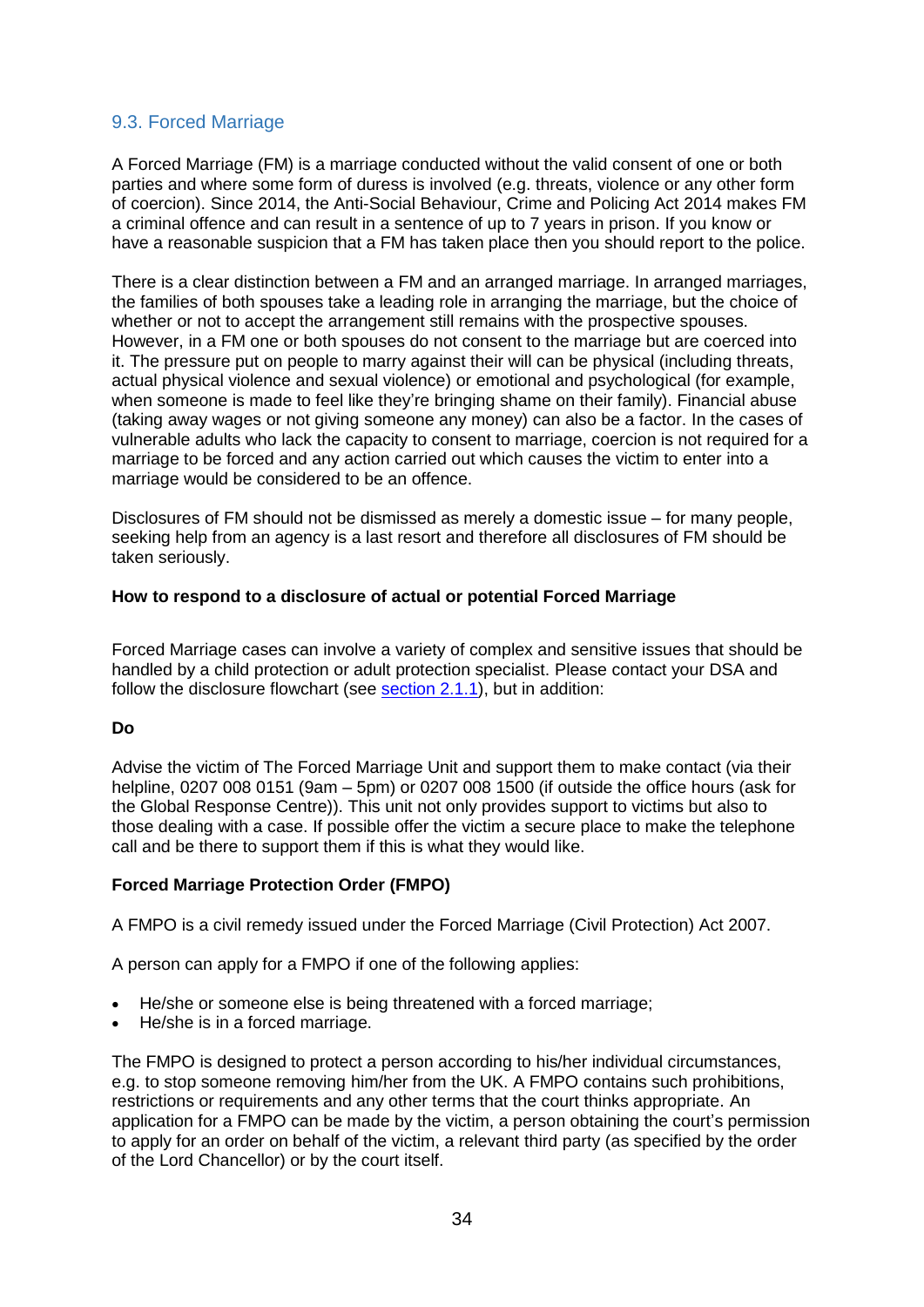An emergency order (an 'ex-parte' or 'without notice' order) can be obtained to protect a person immediately without the individual, against whom the order is being made, being involved in the process.

#### **Remember: call 999 if a person is in immediate danger.**

Breach of a FMPO is criminal offence under section 120 of the Anti-Social Behaviour, Crime and Policing Act 2014.

#### 9.4. Female Genital Mutilation (FGM)

Female Genital Mutilation (FGM) is illegal in the UK and is a form of child abuse. For information with regards to FGM and how the Church should respond to and support victims or potential victims please refer to 'Promoting a Safer Church: The Church of England's Policy for children, young people and adults'.

### 9.5. Women and girls in black and minority ethnic (BME) communities

Whilst many of the common myths and assumptions about domestic violence and women in the wider society are also applicable to BME women and girls, such women and girls have extra constraining factors to overcome due to their race or ethnicity. These act as barriers within and outside the community. Churches need to be aware of these issues when supporting women from BME communities.

Within some communities, the following can act as additional obstacles:

- tight-knit families and communities where the religious and community leadership is conservative, women have limited public visibility and the incidence of sexual discrimination may be high;
- notions of honour and shame which are strongly held features of family and community existence;
- lack of alternative safe havens, where women are not judged or condemned for leaving violent relationships;
- forced engagement in community mediation and reconciliation processes which have added to the pressures that women are already facing to 'save' their marriage/relationship.

Outside these communities, the following can act as additional obstacles:

- racial discrimination:
- racial violence:
- inability to access services and support due to language difficulties and isolation;
- lack of specialist facilities for minority women;
- the dominance of the 'multicultural approach' which can amount to nonintervention on grounds of respect for 'cultural sensitivity';
- insecure immigration and asylum status.
- For further information please see  $\Delta$ ppendix  $3$  sections on 'Honor based violence', forced marriage and female genital mutilation.

In addition the Home office in partnership with Southall Black Sisters has produced a helpful leaflet, in several languages, called 'THREE STEPS TO ESCAPING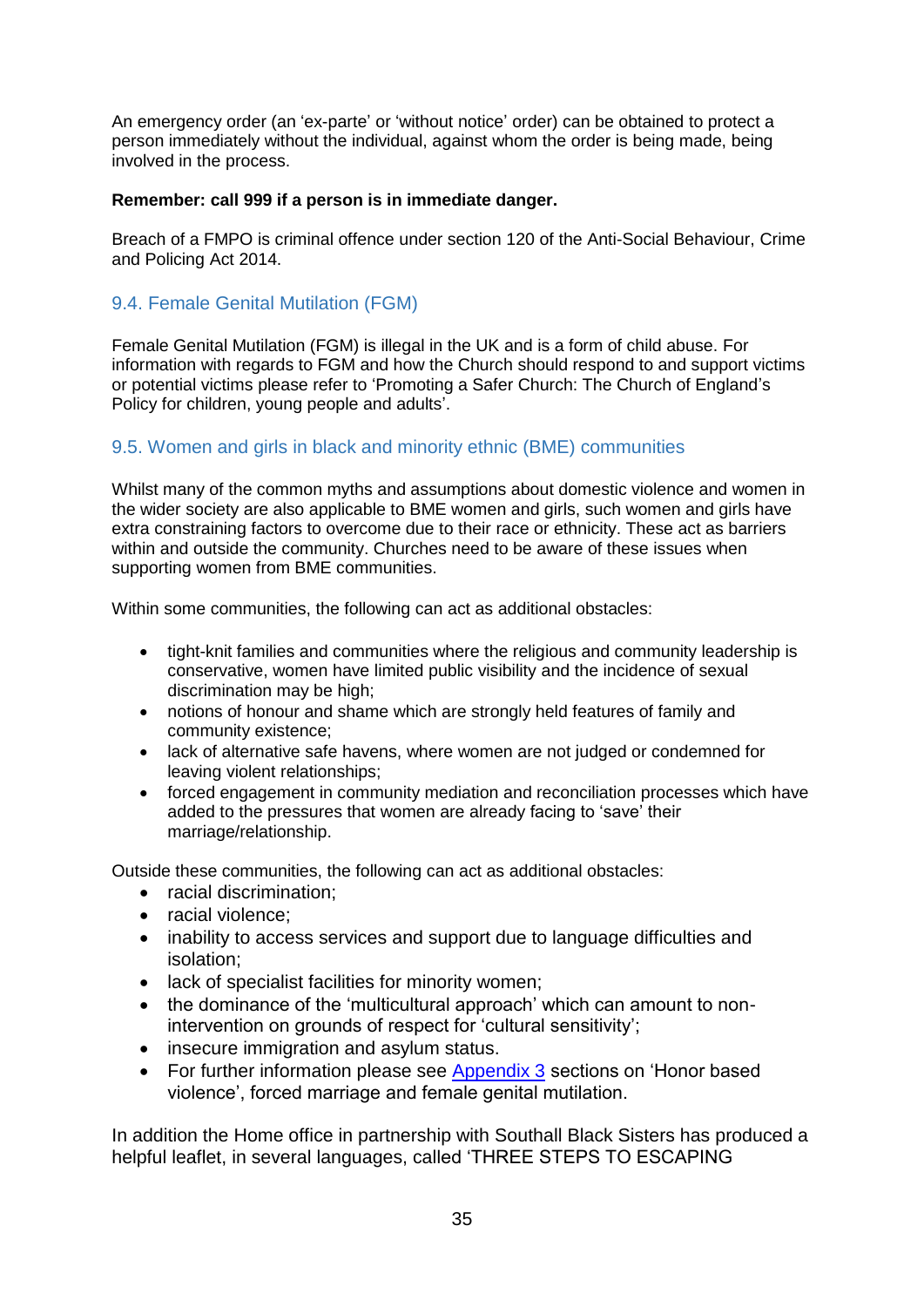VIOLENCE AGAINST WOMEN AND GIRLS: A guide for black and minority ethnic (BME) women and children.

[https://www.gov.uk/government/publications/three-steps-to-escaping-domestic](https://www.gov.uk/government/publications/three-steps-to-escaping-domestic-violence)[violence](https://www.gov.uk/government/publications/three-steps-to-escaping-domestic-violence)

#### 9.6. Domestic abuse and young people

People in the age group 16-24 are those most at risk of domestic abuse.

The changes to the definition of domestic abuse, to include 16 and 17 year olds, raise awareness that evidence increasingly shows that young people in the 16 to 17 age group can also be victims of domestic abuse.

Domestic abuse is still a 'hidden' issue in our society; and it is even more so for teenagers. This is exacerbated by the fact that adolescents can be more accepting of, and dismissive about, this form of behaviour than adults.

It is important to be aware that cases involving under 18 year olds may include features of domestic abuse, sexual abuse, child sexual exploitation and street gang-related sexual and other violence.

Although some features of teenage relationship abuse are similar to adult domestic abuse, the forms and experience of this issue, as well as the challenges in seeking and providing services, make many of the issues faced by teenagers unique. There are also certain barriers relating to young people's ability to access services. Simply because of their age many young people are unable to access the same levels of support as those over 18.

Many young people will be experiencing multiple risk factors. However, as with abuse in adult relationships, teenage relationship abuse occurs across diverse groups and cultures. Teenage relationship abuse can occur in various forms, including verbal, emotional, physical, sexual, and financial, and the experience may have both immediate and long-term effects on young people. It is sometimes the case that there are unclear parameters between victim and perpetrator which adds to the complexity of cases.

#### 9.7. Same Sex Domestic Abuse

Domestic abuse occurs in the lesbian, bisexual, gay and transgender community. It is estimated that about 25% of LGBT people suffer through violent or threatening relationships with partners or ex-partners which is about the same rates as in domestic abuse against heterosexual women. As in opposite-gendered couples, the problem is underreported. Those involved in same-gender abuse are often afraid of revealing their sexual orientation or the nature of their relationship.

There are many parallels between LGBT people's experience of domestic abuse and that of heterosexual women. However, there are a number of aspects that are unique to LGBT domestic abuse:

'Outing' as a method of control – The perpetrator may threaten to 'out' the victim to friends, family, religious communities, co-workers, and others as a method of control. The perpetrator may use the close-knit dynamic of the gay and lesbian community and the lack of support for LGBT people outside the community to further pressure the victim into compliance.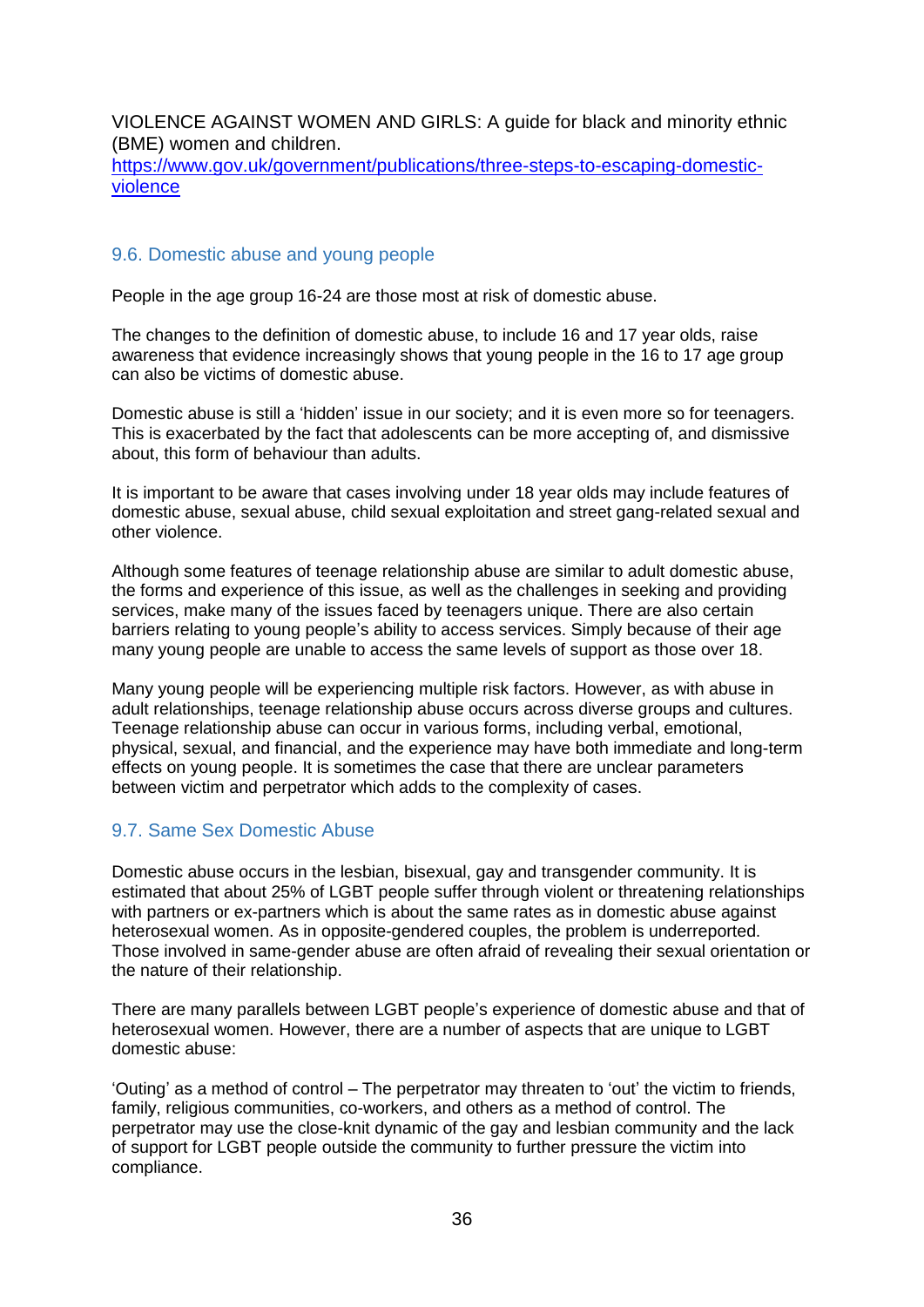Abuse associated with sexual orientation or gender identity – For many people, their sexual orientation or gender identity becomes associated with the abuse so that they blame the abuse on being lesbian, gay, bisexual or transgender. So they may feel that they are experiencing this abuse because they are lesbian, gay, bisexual or transgender or that if they weren't lesbian, gay, bisexual or transgender that they wouldn't be experiencing it. This can therefore fuel feelings of internalised homo/bi/transphobia.

Domestic abuse isn't well recognised in the LGBT community – There hasn't been much information or discussion in the LGBT communities about domestic abuse. Most information on domestic abuse relates to experiences of heterosexual women. This lack of understanding means that some people may not:

- Believe it happens in LGBT relationships;
- Recognise their experience as domestic abuse if it does happen to them;
- Know how to respond if they see domestic abuse being experienced by their friends.

Confidentiality and isolation within the LGBT communities – LGBT communities are often hidden and can rely on friends and relationships as support within the local community; this is often compounded when living in smaller towns and rural areas and can make it difficult for the abused partner to seek help. They may feel ashamed about the abuse, or their partner may have tried to turn others in the community against them. An abusive partner may isolate their partner from contact with the LGBT community by preventing them from reading any LGBT papers/magazines etc. or attending LGBT venues or events and preventing them seeing friends from within the community. This can be especially true for people in their first same-sex relationship who may not have had much contact with the LGBT community before the relationship began.

For additional information on abuse in same sex relationships see the websites of LGBT anti-violence charity Galop [\(http://www.galop.org.uk\)](http://www.galop.org.uk/) which runs the national LGBT Domestic Violence Helpline or Stonewall [\(http://www.stonewall.org.uk\)](http://www.stonewall.org.uk/) which provides services for those affected.

#### 9.8. Child and adolescent to parent abuse

Child or adolescent to parent abuse may be referred to as 'adolescent to parent violence (APV)' 'adolescent violence in the home (AVITH)', 'parent abuse', 'child to parent abuse', 'child to parent violence (CPV)', or 'battered parent syndrome'.

It is important to recognise that child or adolescent to parent abuse is likely to involve a *pattern of behaviour*. This can include physical violence from a child or adolescent towards a parent and a number of different types of abusive behaviours, including damage to property, emotional abuse, and economic/financial abuse. Abuse can occur together or separately.

Abusive behaviours can encompass, but are not limited to, humiliating language and threats, belittling a parent, damage to property and stealing from a parent and heightened sexualised behaviours. Patterns of coercive control are often seen, but some families might experience episodes of explosive physical violence from their adolescent with fewer controlling, abusive behaviours.

It is also important to understand the pattern of behaviour in the family as a whole; siblings may also be abused or be abusive. There may be a history of domestic abuse, or current domestic abuse occurring between the parents of the young person.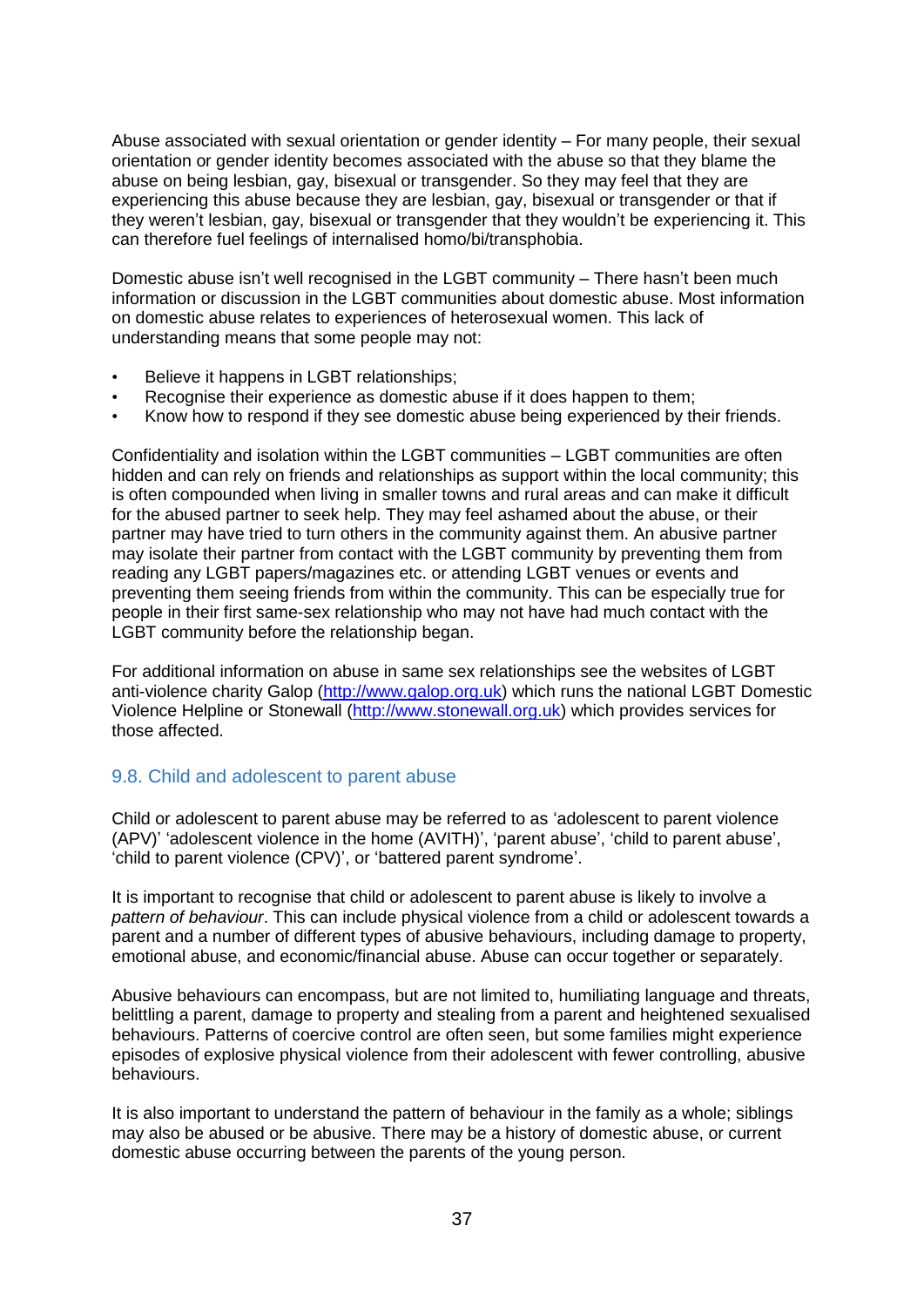Domestic abuse is notoriously difficult to identify when it occurs within the family home. This can become even harder if the abuse is child or adolescent to parent abuse. Like other forms of domestic abuse, child to parent abuse is very likely to be under-reported. Many of these families may be facing multiple issues such as substance use, mental health issues and domestic violence. The lack of recognition of this issue means that many families may not recognise that they need support and may feel unable to ask for help due to feeling stigma and shame. There are also often issues of lack of awareness of existing support (notably family support groups); parents not seeing themselves as legitimate recipients of support; lack of knowledge on drugs, alcohol and their effects; an 'it'll never happen to us' mind-set; and a lack of consensus on the best course of action within couples.

It is important to recognise the effects that child or adolescent to parent abuse may have on both the parent and the young person and to establish trust and support for both. It is also important that a young person using abusive behaviour against a parent receives a safeguarding response.

Responding to disclosure of child to adult abuse:

#### **Do**

- Remember this is domestic abuse (and general domestic abuse considerations apply);
- Show understanding; consult with a DSA, who will consider whether other referrals need to be made, for example to:
	- $\circ$  Public protection specialists or local policing staff: they may have existing knowledge;
	- o Are other children at risk in the house? If so, you will need to make a referral to children's services;

#### **Do Not**

1

- Assume that this is a parenting issue the parent is the victim in this situation;
- Joke or make light of the situation;
- Underestimate how difficult it is for the parent to report the incident and for the young person to accept responsibility;
- Wait until something more serious happens before taking action.

#### 9.9. Elder Abuse

Abuse of older people is a hidden, and often ignored, problem in society. While the profile of child abuse has been raised in recent years a number of organisations and bodies have been responsible for reminding us of the particular needs and problems that can be associated with older people.

No standard definition of elder abuse applies within the UK public sector. The term itself has been imported from the USA. It has no legal status and would not be recognized by many older people.

In 1993 Action on Elder Abuse<sup>22</sup> established the following definition of elder abuse. This has been subsequently adopted by the World Health Organisation, is promoted by the

<sup>&</sup>lt;sup>22</sup> Action on Elder Abuse is a UK charity established in 1993 [\(www.elderabuse.org.uk/\)](http://www.elderabuse.org.uk/) by a group of practitioners from health and social care, and by academics and representatives of the voluntary sector who were concerned about the lack of information and assistance for those vulnerable older people who were abused or were at risk of being abused. Today the charity addresses abuse within an older person's own home (whether by family, friends or paid staff), within sheltered housing, and within care homes and hospitals.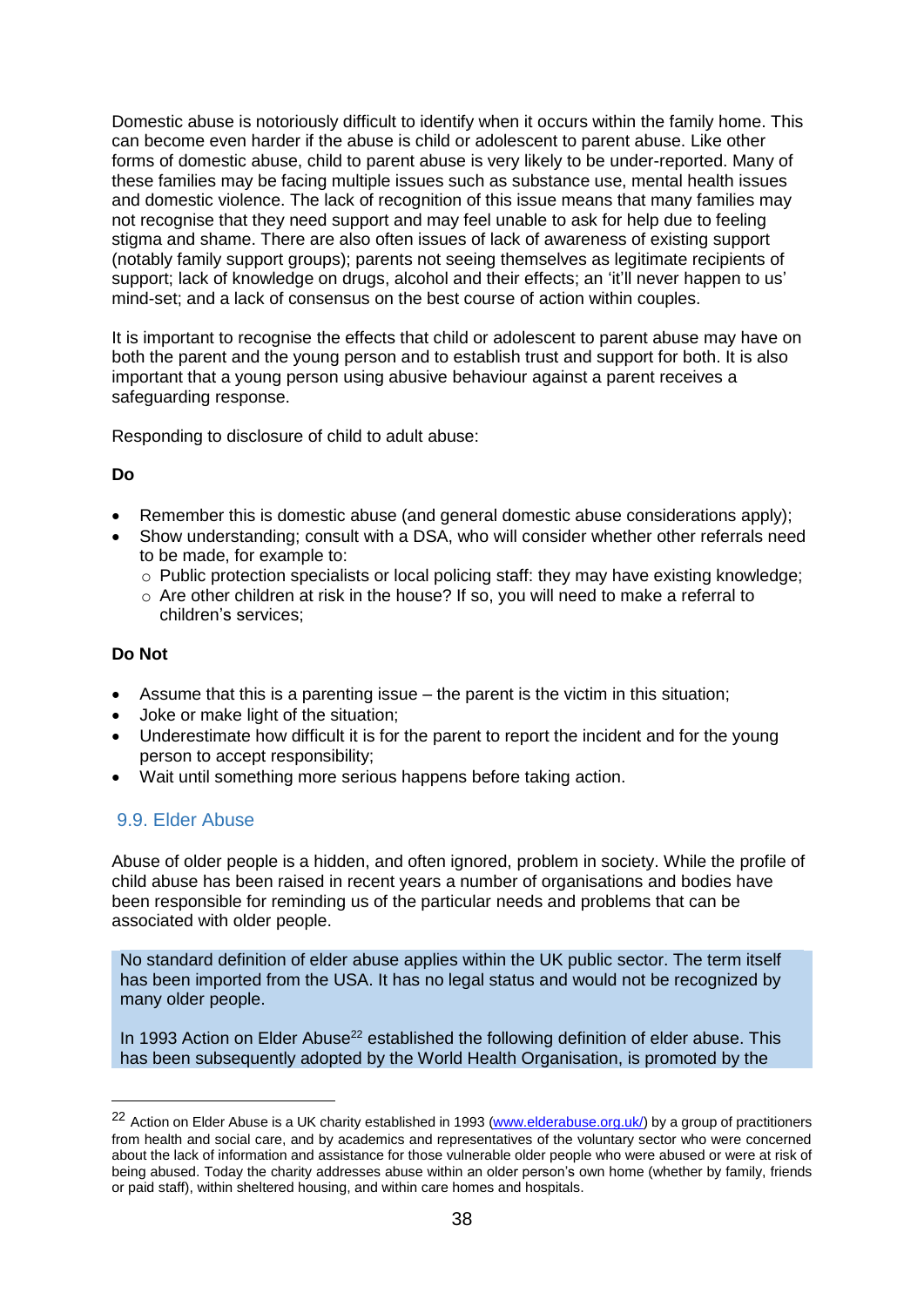International Network for the Prevention of Elder Abuse, and has been variously adopted by countries throughout the World:

**'A single or repeated act or lack of appropriate action, occurring within any relationship where there is an expectation of trust, which causes harm or distress to an older person'.**

It has at its heart the 'expectation of trust' that an older person may rightly establish with another person, but which is subsequently violated.

Both older men and women can be at risk of being abused. People can be abused in different ways. These include: physical abuse; psychological abuse; financial abuse; sexual abuse; spiritual abuse; neglect; inappropriate use of medication.

Abuse can occur anywhere: for instance, in someone's own home; a carer's home; day care; residential care; a nursing home; hospital.

The perpetrator is usually well-known to the person being abused. They may be: a partner, child or relative; a friend or neighbour; a paid or volunteer care worker; a health or social worker, or other professional. Older people may also be abused by a person they care for.

There are many reasons why abuse occurs and these may vary with each incident. Abuse may range from a spontaneous act of frustration to systematic premeditated assaults on an older person. At home some of the causes would appear to include: poor-quality long-term relationships; a carer's inability to provide the level of care required; a carer with mental or physical health problems. In other settings, abuse may be a symptom of a poorly run establishment. It is likely to occur when staff are: inadequately trained; poorly supervised; have little support from management; or work in isolation.

If you become aware or concerned about someone you know, it is important that you refer the case to your local authority adult social care department. You should be aware that, despite your concern, any older person has the right to decline assistance.

**Further specialist resources can be found in [Appendix 9.](#page-51-0)**

<u>.</u>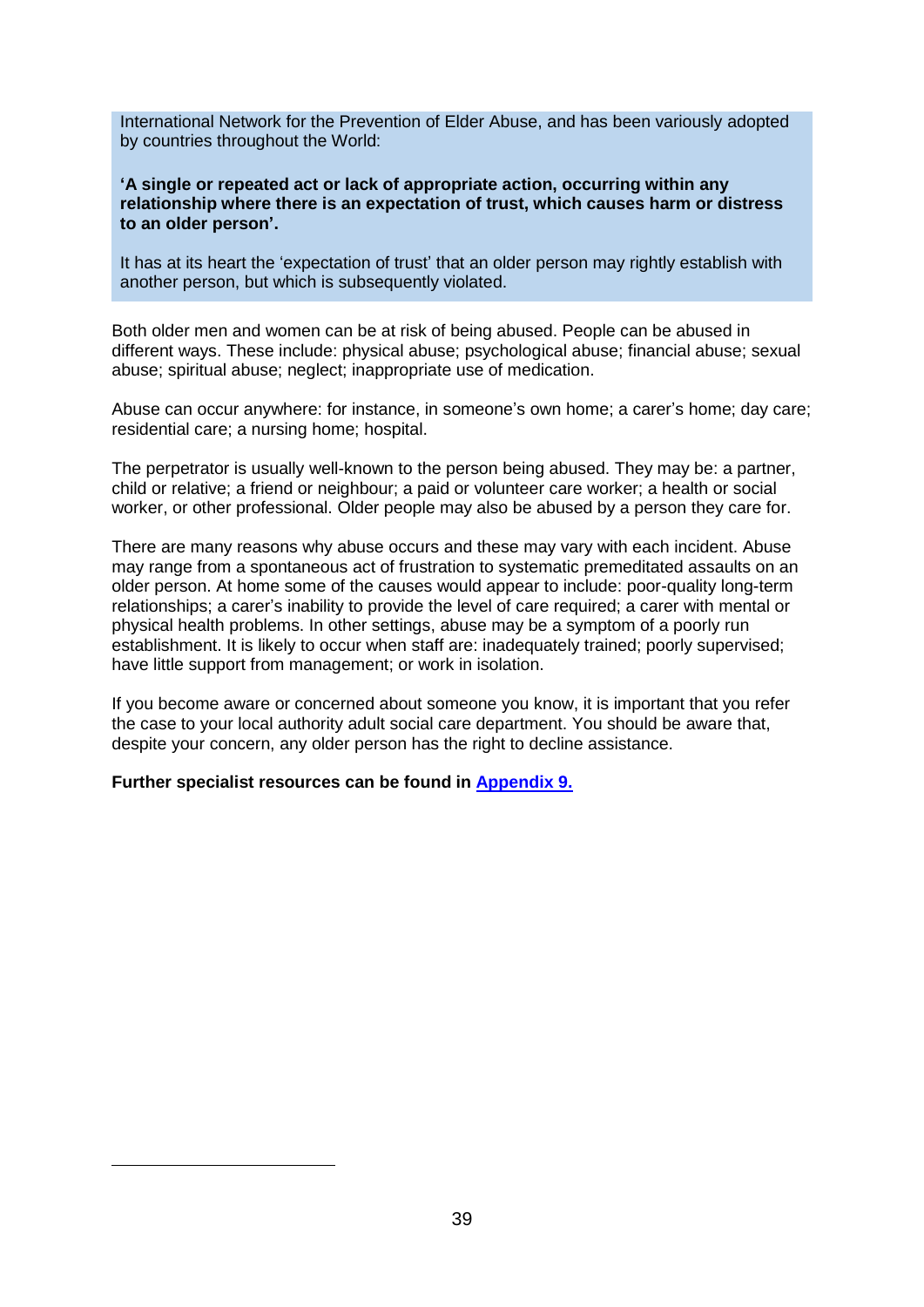## <span id="page-39-0"></span>**Appendix 2: The Legal Context**

Individuals who are subjected to domestic abuse can seek protection via two possible routes:-

The first route a victim can use, is by making a complaint to the police, which could result in a criminal prosecution<sup>23</sup>.

Most cases can be categorised as an offence against the person and the police can make arrests for offences such as assault, battery, actual bodily harm, grievous bodily harm or one of a number of sexual offences. They can also make arrests for harassment under the Protection from Harassment Act 1997, which includes a stalking offence, (e.g. which could encompass behaviour such as watching or spying on a person; interfering with a person's possessions). A person does not have to be the victim of a physical assault in order to be subjected to harassment (or stalking). This legislation provides both civil and criminal remedies. These include non-harassment and restraining orders $24$ . There is also the "revenge porn" offence contained in section 33 of the Criminal Justice and Courts Act 2015, which creates an offence of disclosing private sexual photographs and films with intent to cause distress, which could equally be viewed, in some cases, as a form of domestic abuse.

A further criminal offence was introduced in 2015 which closed the gap in the law around patterns of controlling or coercive behaviour in an intimate or family relationship (Section 76 of the Serious Crime Act 2015). This offence criminalises patterns of coercive behaviour where they are perpetrated against a family member or between individuals who are or used to be in an intimate personal relationship. The offence carries a maximum sentence of 5 years' imprisonment, a fine, or both.

The behaviour, when viewed in isolation, may appear innocuous, but the cumulative effect on a victim may be significant, causing damage and distress. Although there is no statutory definition of controlling of coercive behaviour, the Government has issued statutory guidance under section 77 of the Serious Crime Act 2015. This guidance contains the following cross-Government definitions of "controlling behaviour" and "coercive behaviour":-

"Controlling behaviour is: A range of acts designed to make a person subordinate and/or dependent by isolating them from sources of support, exploiting their resources and capacities for personal gain, depriving them of the means needed for independence, resistance and escape and regulating their everyday behaviour."

"Coercive behaviour is: A continuing act or pattern of acts of assault, threats, humiliation and intimidation or other abuse that is used to harm, punish, or frighten their victim."

The guidance also gives a non-exhaustive list of the types of behaviour that may be associated with coercion or control.<sup>25</sup> A person investigating offences with regard to controlling or coercive behaviour must have regard to this guidance.

1

<sup>&</sup>lt;sup>23</sup> For further information in relation to offences and possible remedies in connection with "Honour Based Violence"; Forced Marriage and Female Genital Mutilation see paragraphs 9.2, 9.3 and 9.4 and Promoting a Safer Church.

<sup>&</sup>lt;sup>24</sup> Section 12 of the Domestic Violence, Crime and Victims Act 2004 amended the Protection from Harassment Act 1997, to extend the availability of restraining orders to all offences, and also to give the court the power to make a restraining order even when a person has been acquitted, where the court considers it necessary to do so to protect a person from harassment by the defendant

<sup>&</sup>lt;sup>25</sup> Controlling or Coercive Behaviour in an Intimate or Family Relationship - Statutory Guidance Framework (December 2015)

[https://www.gov.uk/government/uploads/system/uploads/attachment\\_data/file/482528/Controlling\\_or\\_coercive\\_b](https://www.gov.uk/government/uploads/system/uploads/attachment_data/file/482528/Controlling_or_coercive_behaviour_-_statutory_guidance.pdf) ehaviour - statutory quidance.pdf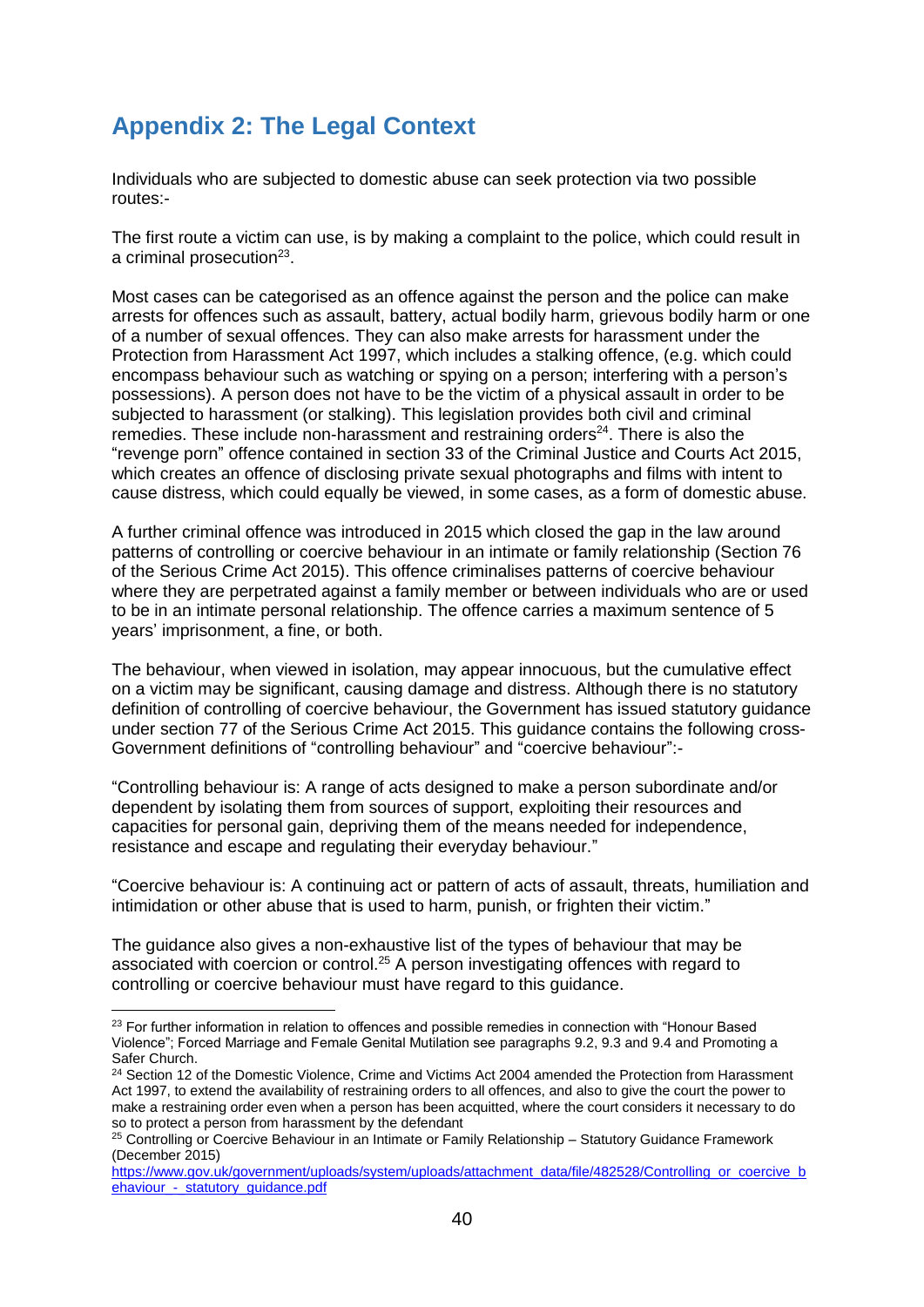The second route, a victim can use, is to pursue directly a claim for damages and/or other remedies through the civil courts.

It is possible to pursue a civil claim where the conduct does not constitute a criminal offence or there is insufficient evidence to convict or where a person does not want to involve the police. The standard of proof in civil courts is lower than in criminal courts, (i.e. "balance of probabilities" rather than "beyond all reasonable doubt"). A civil claim for domestic abuse would usually take the form of an action for negligence, battery, or trespass to the person, depending on the circumstances of the case. Examples of remedies in the civil court are damages, injunctions, non-molestation orders and occupation orders under the Family Law Act 1996 (as amended by Part 1 of the Domestic Violence Crime and Victims Act 2004).

#### *Domestic Violence Disclosure Scheme*

Since March 2014 there has been the Domestic Violence Disclosure Scheme (colloquially known as "Clare's law"), which contains two specific rights. That is a "right to ask", which allows an individual to ask police to check whether a new or existing partner has a violent past and a "right to know", which enables an agency (e.g. a statutory agency or a charity) or an individual to ask the police to release information concerning an individual being at risk of domestic violence. The police will consider whether to release the information to the individual involved or to the person that is best placed to protect that individual.

Anyone can apply for a disclosure by visiting their local police station or calling 101. The police will ask for an overview of your concerns and take your contact details. You may be invited to a face to face discussion where you will require two forms of ID. The police will undertake a risk assessment and will make a disclosure to the person affected if they believe that abuse is likely. They will then help any potential victim to put together a safety plan. You may not hear the outcome of your request if the police do not deem this to be necessary.

Government guidance in relation to domestic violence and abuse can be found on the website listed below, in particular there is guidance on the Domestic Violence Disclosure Scheme, as well as further information about how to report domestic abuse and where to get help:<https://www.gov.uk/guidance/domestic-violence-and-abuse>

#### *Domestic Violence Notices and Orders*

The initial period of response to domestic abuse is critical. Domestic Violence Protection Notices and Orders (DVPN and DVPO) are part of a scheme introduced in March 2014 that provides protection to victims in the immediate aftermath of domestic violence. The scheme comprises an initial temporary notice (the DVPN), authorised by a senior police officer and issued to the perpetrator by the police, followed by a DVPO that can last from 14 to 28 days, imposed at the magistrates' court. Under the DVPO scheme, the police and magistrates can, in the immediate aftermath of a domestic violence incident, ban the alleged perpetrator from the family home or victim's residence or to have any contact with the victim for up to 28 days. This is important as, often due to lack of evidence or the victim's reluctance to pursue a prosecution, the perpetrator may not be charged and therefore cannot be bailed with any conditions to stay away. DVPOs are designed to help victims who may otherwise have had to flee their home, giving them time to access support and consider their options.

#### *Restraining Orders*

Restraining orders can be made on conviction or acquittal for any criminal offence. These orders are intended to be preventative and protective. The guiding principle is that there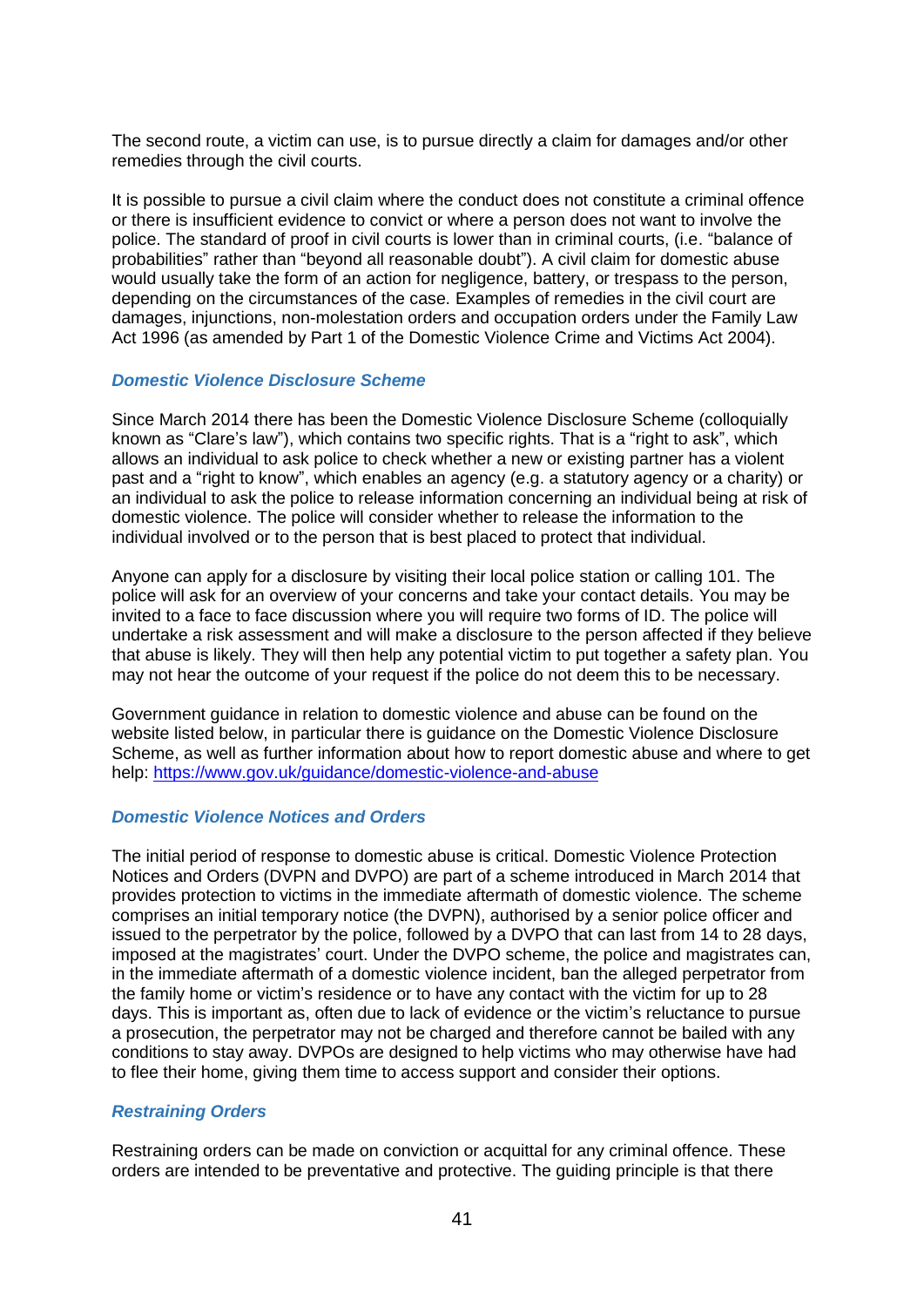must be a need for the order to protect a person or persons. The test to be applied by the court before making an order is whether an order is necessary to protect the persons named in it from harassment or conduct that will put them in fear of violence. This necessitates an evaluation by the court of the evidence before it. It will require the court to determine whether there is sufficient evidence in front of it to enable it to form a view that an order is necessary. Restraining orders are civil behaviour orders and therefore the standard of proof is a civil one.

#### *Other civil court orders*

There are also two main Orders which the Courts can make. These are called the Non-Molestation Order and an Occupation Order. Secular [legal aid](https://www.gov.uk/legal-aid/domestic-abuse-or-violence) may be available for an application for a Non Molestation order and/or Occupation Order. This is means and merit tested. An Occupation Order controls who can live in a property. It can also restrict the respondent from entering a certain area. If you do not feel safe living with the respondent and you have left because of violence or intimidation and want to return without the respondent being there, the order you would apply for is an Occupation Order. A Non-Molestation Order prevents the respondent from using or threatening violence against you (and if applicable your child/children) or intimidating, harassing or pestering you. This is to ensure the health, safety and well-being of yourself (and if applicable your child/children). A breach of a Non-Molestation Order is an arrestable offence and now carries a maximum sentence of 5 years imprisonment. A breach of an Occupation Order is not a criminal offence but will be regarded as "contempt of court" in a civil court. That said, a power of arrest can be attached to an Occupation Order, which means that an individual can be arrested if the Occupation Order is breached.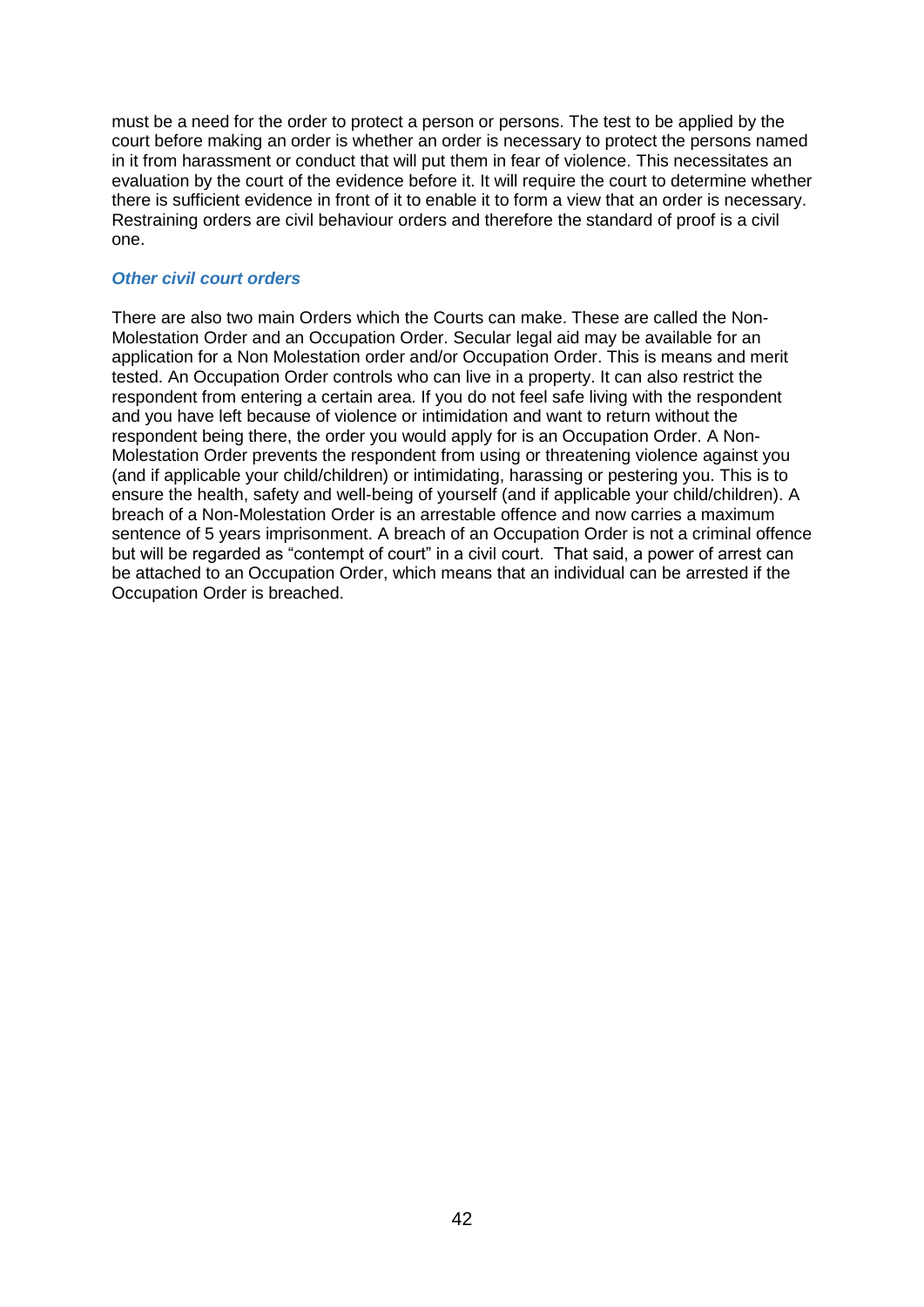## <span id="page-42-0"></span>**Appendix 3: Theology**

The table below lists some scriptures that have been used unhelpfully with regard to victims of domestic abuse together with how the same scriptures could be applied helpfully.

| <b>SCRIPTURE</b>                                      | <b>UNHELPFUL</b><br><b>APPLICATION</b>                   | <b>HELPFUL APPLICATION</b>                                  |
|-------------------------------------------------------|----------------------------------------------------------|-------------------------------------------------------------|
| Submission                                            | <b>Obedience</b>                                         | <b>Mutual submission</b>                                    |
|                                                       | The woman must obey her                                  | The previous verse 5.21                                     |
| "Wives submit yourselves                              | partner                                                  | says "submit to one another"                                |
| to your own husbands as<br>you do to the Lord"        | <b>Not submitting causes</b>                             | and 5.22 must be read in<br>light of the mutual             |
| Ephesians 5.22                                        | abuse                                                    | submission we should be                                     |
|                                                       | If a man abuses his partner                              | giving to one another. To                                   |
|                                                       | it is because she is not                                 | submit does not mean to                                     |
|                                                       | being submissive enough.                                 | obey, it means to choose to<br>place oneself under another. |
|                                                       |                                                          |                                                             |
|                                                       |                                                          | <b>Submission is a choice</b>                               |
|                                                       |                                                          | Submission cannot be                                        |
|                                                       |                                                          | forced, it must be chosen.<br>Not submitting can never      |
|                                                       |                                                          | justify abuse.                                              |
| Headship                                              | The asserting of power                                   | The laying down of power                                    |
|                                                       | The man is the head;                                     | The example given of                                        |
| "For the husband is the<br>head of the wife as Christ | therefore he has all the                                 | headship is of Christ's<br>headship of the Church.          |
| is the head of the church,                            | power and the right to assert<br>it.                     | When Christ came to earth,                                  |
| his body of which he is                               |                                                          | he gave up all his heavenly                                 |
| the Saviour"                                          | <b>Superiority</b>                                       | power for his bride, the                                    |
| Ephesians 5.23                                        | Headship means being                                     | Church. The original Greek                                  |
|                                                       | superior and having the right<br>to take more than give. | word used for head in this<br>passage is Kephale. This      |
|                                                       |                                                          | word means the head of a                                    |
|                                                       |                                                          | river or the source of the                                  |
|                                                       |                                                          | river. It does not imply                                    |
|                                                       |                                                          | superiority.                                                |
| Rulership                                             | Rulership: a Right<br>God determined men should          | <b>Rulership: a Result</b><br>A consequence of sin is that  |
| To the woman he said, "                               | rule their wives, therefore                              | a man will rule over his wife,                              |
| Your desire will be for                               | that is how it should be,                                | it is not God's best plan for                               |
| your husband and he will                              |                                                          | humanity, before the fall                                   |
| rule over you."<br>Genesis 3.16                       |                                                          | men and women were<br>equal.                                |
| <b>Creation of Woman</b>                              | <b>Inferior</b>                                          | <b>Equal</b>                                                |
|                                                       | To help means to serve, this                             | The word "helper" here                                      |
| "The Lord God said, "it is                            | verse shows that God                                     | referring to women, most                                    |
| not good for the man to be                            | created women to serve                                   | often refers to God in the                                  |
| alone. I will make a helper<br>suitable for him."     | men and suggests they are<br>inferior to them.           | Old Testament usage (e.g.<br>1 Samuel 7.12; Ps 121.1-2).    |
| Genesis 2.18                                          |                                                          | Therefore there is no                                       |
|                                                       |                                                          | suggestion of female                                        |
|                                                       |                                                          | inferiority.                                                |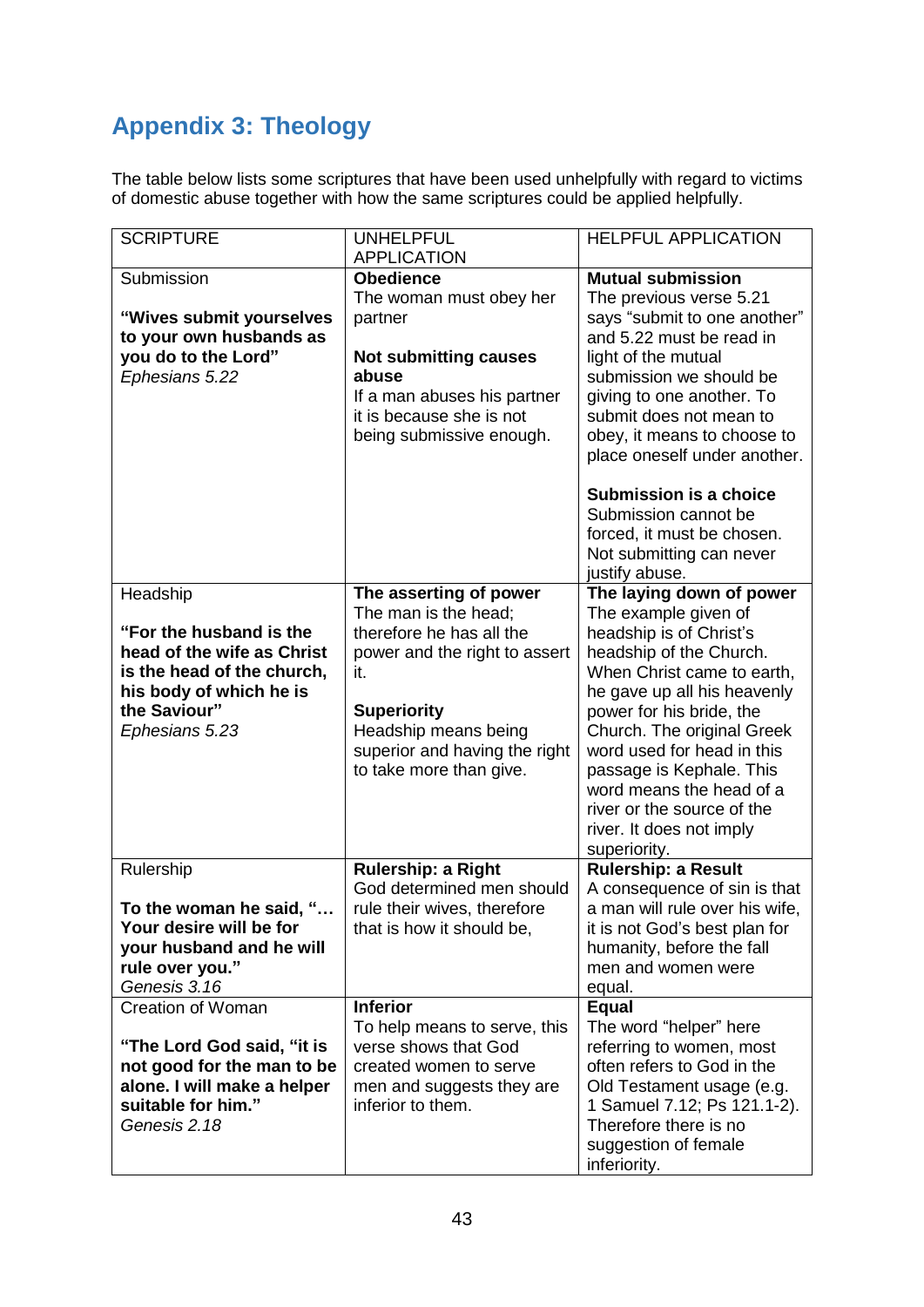| <b>SCRIPTURE</b>                                                                                                                                                                                                                                                                                 | <b>UNHELPFUL</b><br><b>APPLICATION</b>                                                                                                                                                                                                       | <b>HELPFUL APPLICATION</b>                                                                                                                                                                                                                                                                                                                                 |
|--------------------------------------------------------------------------------------------------------------------------------------------------------------------------------------------------------------------------------------------------------------------------------------------------|----------------------------------------------------------------------------------------------------------------------------------------------------------------------------------------------------------------------------------------------|------------------------------------------------------------------------------------------------------------------------------------------------------------------------------------------------------------------------------------------------------------------------------------------------------------------------------------------------------------|
| Forgiveness<br>"And forgive us our debts,<br>as we have forgiven our<br>debtors."<br>Matthew 6.12                                                                                                                                                                                                | <b>Disregard</b><br>Forgiving someone should<br>mean disregarding what<br>they have done and<br>maintaining the same<br>relationship with them<br>regardless of whether they<br>change.                                                      | <b>Consequences</b><br>Sin has consequences and<br>forgiving does not remove<br>those consequences.<br>Forgiveness is a process<br>and must not nullify the<br>consequences of abuse or<br>mean that the situation must<br>continue as it always has.<br>Women should not have to<br>stay in an abusive situation<br>in order to forgive their<br>partner. |
| <b>Original Sin</b><br>"When the woman saw<br>that the fruit of the tree<br>was good for food and<br>pleasing to the eye, and<br>also desirable for gaining<br>wisdom, she took some<br>and ate it. She also gave<br>some to her husband, who<br>was with her, and he ate<br>it."<br>Genesis 3.6 | Sin: Women and weaker<br>Eve took the fruit, and gave<br>some to her husband; this<br>shows women are weaker<br>and more likely to be sinful.                                                                                                | <b>Sin: Equal responsibility</b><br>Man and woman were both<br>participants in the Fall:<br>Adam was no less to blame<br>than Eve. Romans 5.12-21<br>"Therefore, just as sin<br>entered the world through<br>one man, and death through<br>sin, and in this way death<br>came to all people, because<br>all sinned."                                       |
| Divorce<br>"But I tell you that anyone<br>who divorces his wife,<br>except for sexual<br>immorality, causes her to<br>become an adulteress "<br>Matthew 5.32                                                                                                                                     | <b>Contract</b><br>Marriage is a contract and<br>the person who cancels the<br>contract, i.e. files for divorce<br>is the one who is<br>responsible. Therefore if a<br>woman divorces a man for<br>abusing her, she is at fault,<br>not him. | <b>Covenant</b><br>Marriage is a covenant;<br>divorce is the breaking of<br>that covenant. When a man<br>chooses to be abusive, he<br>breaks the covenant. If his<br>wife chooses to divorce him,<br>she is making public his<br>breaking of the covenant,<br>not going against what the<br>Bible says about divorce.                                      |
| Suffering<br>"In all this you greatly<br>rejoice, though now for a<br>little while you may have<br>had to suffer grief in all<br>kinds of trials."<br>1 Peter 1.6                                                                                                                                | <b>Accept</b><br>Women should accept<br>abuse and use the suffering<br>as an opportunity to grow<br>their faith.                                                                                                                             | <b>Refute</b><br>By staying in a relationship<br>where she is subject to<br>abuse a woman is risking<br>being murdered. When<br>Jesus was tempted to risk<br>his life, he said "it is also<br>written: 'Do not put the Lord<br>your God to the test"<br>(Matthew 4.7). God wanted<br>abused women to be safe<br>and protected.                             |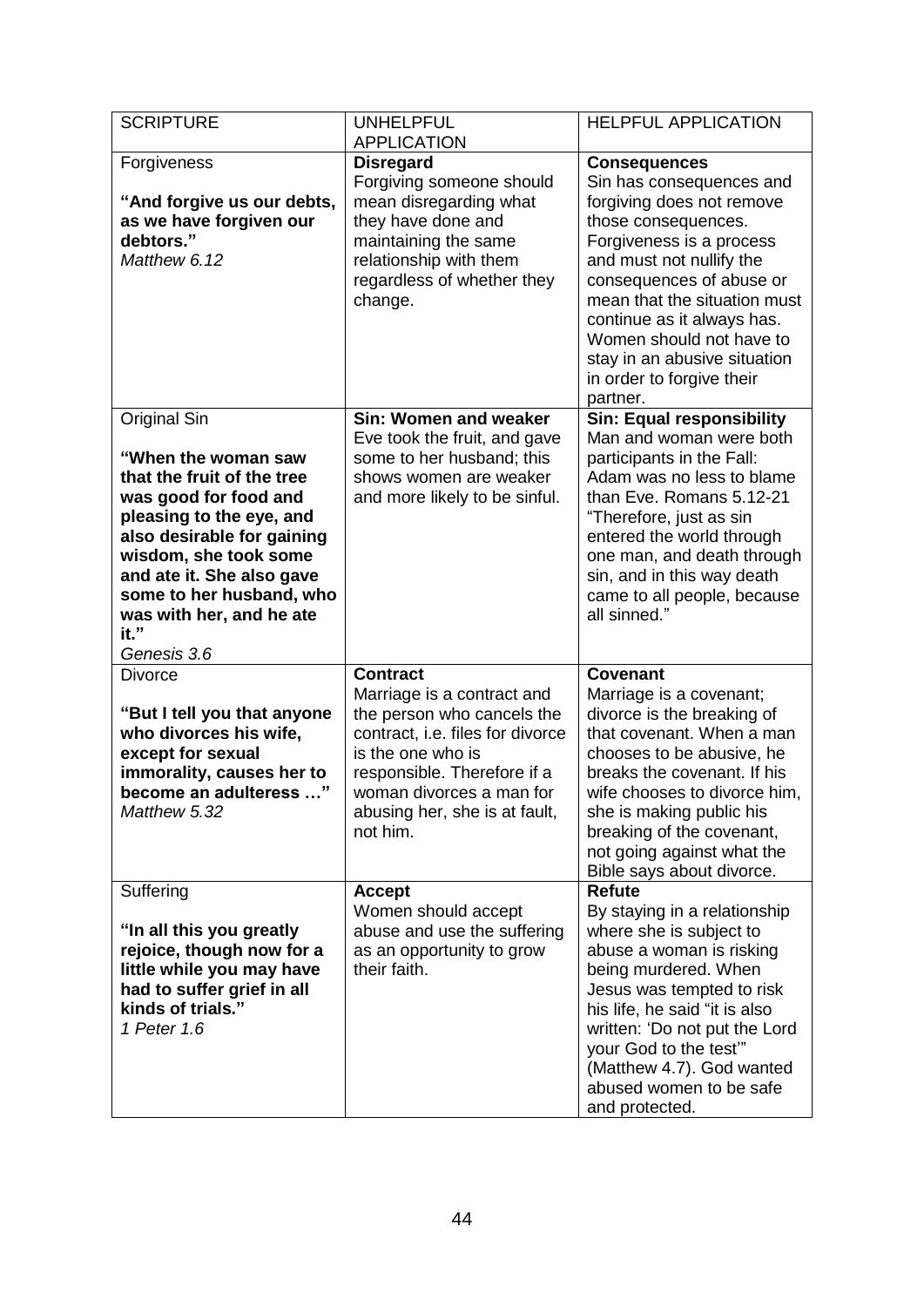## <span id="page-44-0"></span>**Appendix 4: Diocesan Statement on domestic abuse**

Diocese of XXX Domestic Abuse Policy

#### **All forms of domestic abuse are wrong and must stop. We are committed to promoting and supporting safer environments which:**

- ensure that all people feel welcomed, respected and safe from abuse;
- work to protect those experiencing domestic abuse;
- recognise equality amongst people and within relationships:
- refuse to condone any form of abuse;
- enable and encourage concerns to be raised and responded to openly and consistently.

#### **We recognise that:**

- all forms of domestic abuse cause damage to the survivor and express an imbalance of power in the relationship;
- all survivors (regardless of age, disability, gender, racial heritage, religious belief, sexual orientation or identity) have the right to equal protection from all types of harm or abuse;
- domestic abuse can occur in all communities;
- domestic abuse may be a single incident, but is usually a systematic repeated pattern which escalates in severity and frequency;
- domestic abuse, if witnessed or overheard by a child, is a form of abuse by the perpetrator of the abusive behaviour;
- working in partnership with children, adults and other agencies is essential in promoting the welfare of any child or adult suffering abuse.

#### **We will respond to domestic abuse:**

#### **In all our activities by –**

 valuing, listening to and respecting both survivors and alleged or known perpetrators of domestic abuse, whilst appreciating the need to ensure a distance is kept between the two and refusing to condone the perpetration or continuation of any form of abuse.

#### **In our publicity by –**

 raising awareness about other agencies, support services, resources and expertise, through providing information in public and women-only areas of relevance to survivors, children and alleged or known perpetrators of domestic abuse.

#### **When concerns are raised by –**

- ensuring that those who have experienced abuse can find safety and informed help;
- working with the appropriate statutory bodies during an investigation into domestic abuse, including when allegations are made against a member of the church community.

#### **In our care by –**

- ensuring that informed and appropriate pastoral care is offered to any child, young person or adult who has suffered abuse;
- identifying and outlining the appropriate relationship of those with pastoral care responsibilities with both survivors and alleged or known perpetrators of domestic abuse.

<span id="page-44-1"></span>We are committed to reviewing our policy and procedures regularly.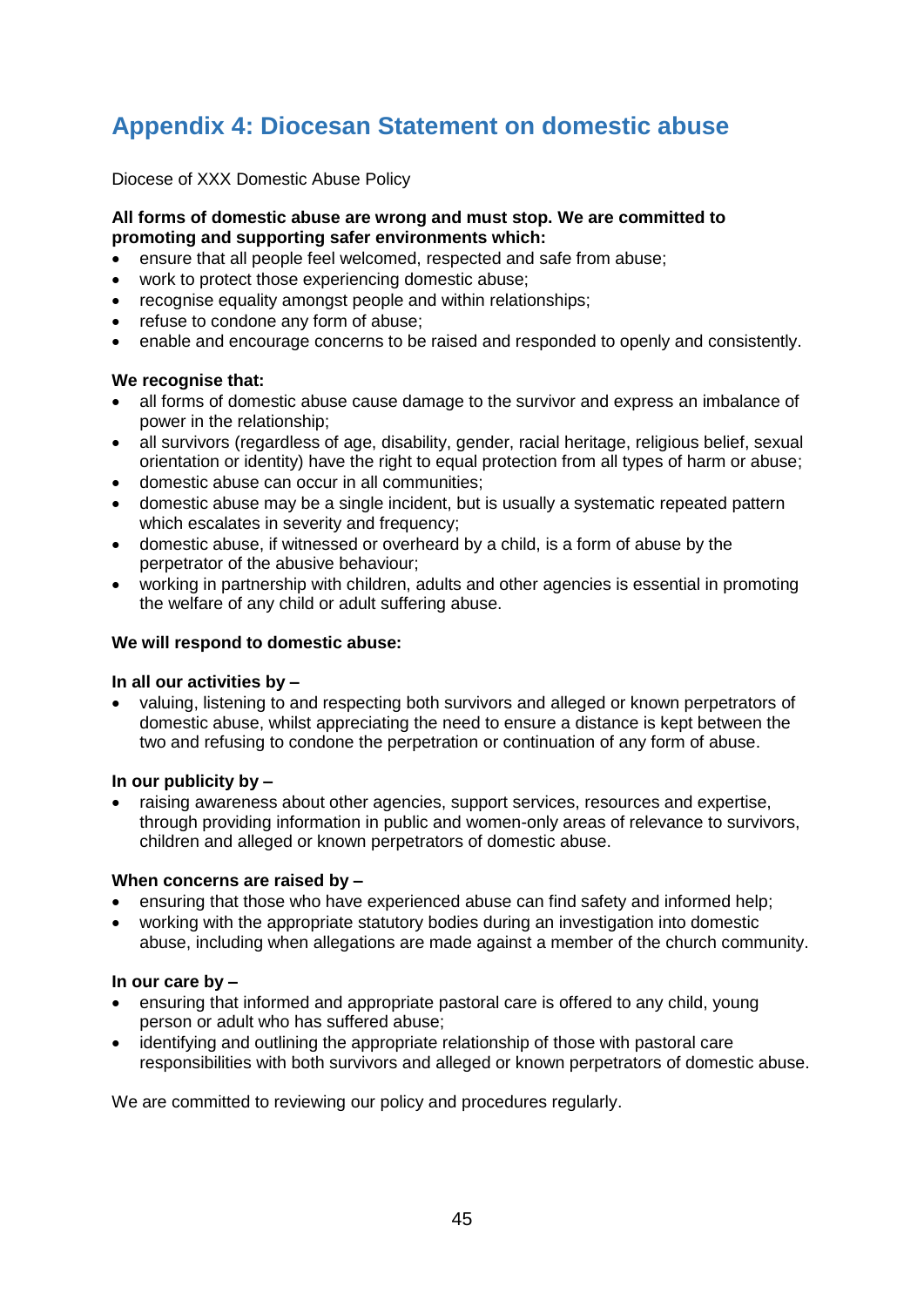## <span id="page-45-0"></span>**Appendix 5: Parish statement on domestic abuse**

**Parish of ……………………………………** 

#### **Policy for Responding to Domestic Abuse**

#### **All forms of domestic abuse are wrong and must stop. We are committed to promoting and supporting environments which:**

- ensure that all people feel welcomed, respected and safe from abuse;
- protect those vulnerable to domestic abuse from actual or potential harm;
- recognise equality amongst people and within relationships;
- enable and encourage concerns to be raised and responded to appropriately and consistently.

#### **We recognise that:**

- all forms of domestic abuse cause damage to the survivor and express an imbalance of power in the relationship;
- all survivors (regardless of age, disability, gender, racial heritage, religious belief, sexual orientation or identity) have the right to equal protection from all types of harm or abuse;
- domestic abuse can occur in all communities;
- domestic abuse may be a single incident, but is usually a systematic, repeated pattern which escalates in severity and frequency;
- domestic abuse, if witnessed or overheard by a child, is a form of abuse by the perpetrator of the abusive behaviour;
- working in partnership with children, adults and other agencies is essential in promoting the welfare of any child or adult suffering abuse.

#### **We will endeavour to respond to domestic abuse by:**

#### **In all our activities –**

• valuing, listening to and respecting both survivors and alleged or known perpetrators of domestic abuse.

#### **In our publicity –**

• raising awareness about other agencies, support services, resources and expertise, through providing information in public and women-only areas of relevance to survivors, children and alleged or known perpetrators of domestic abuse.

#### **When concerns are raised –**

- ensuring that those who have experienced abuse can find safety and informed help;
- working with the appropriate statutory bodies during an investigation into domestic abuse, including when allegations are made against a member of the church community.

#### **In our care –**

- ensuring that informed and appropriate pastoral care is offered to any child, young person or adult who has suffered abuse;
- identifying and outlining the appropriate relationship of those with pastoral care responsibilities with both survivors and alleged or known perpetrators of domestic abuse.

#### **If you have any concerns or need to talk to any one please contact ……………**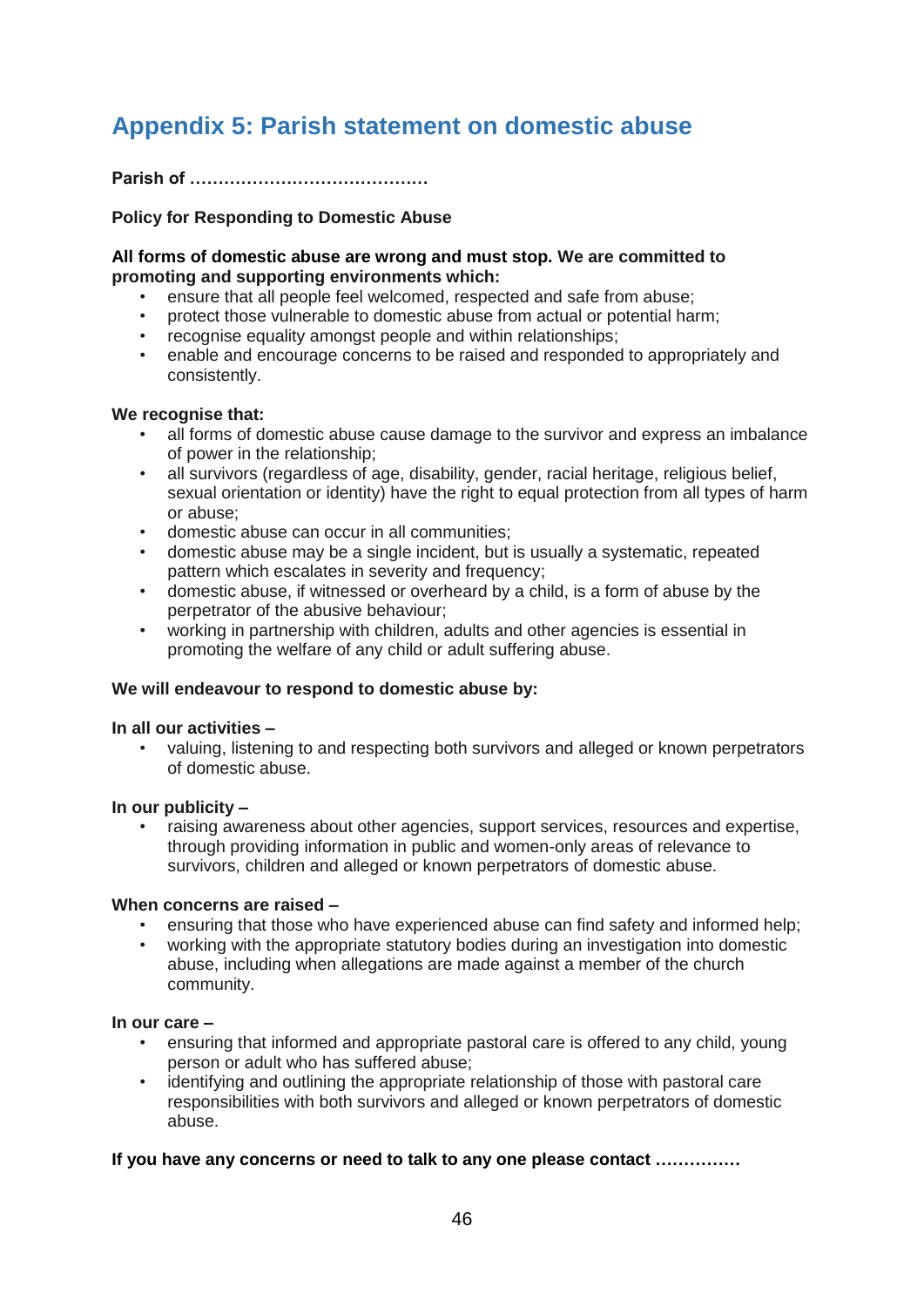## <span id="page-46-0"></span>**Appendix 6: Draft Safety and Exit plan**<sup>26</sup>

#### **Step 1: I CAN USE SOME OR ALL OF THE FOLLOWING STRATEGIES:**

- A. If I decide to leave, I will **A.** If I decide to leave, I will all the set of the safely. What doors, windows, stairwells or fire escapes would you use?)
- B. I can keep my purse and car keys ready and put them \_\_\_\_\_\_\_\_\_\_\_\_\_\_\_\_\_\_\_\_\_\_\_\_\_\_ (place) in order to leave quickly.
- C. I can tell **C.** I can tell request they call the police if they hear suspicious noises coming from my house.
- D. I can teach my children how to use the telephone to contact the police and the fire department.
- E. I will use \_\_\_\_\_\_\_\_\_\_\_\_\_\_\_\_\_\_\_\_\_\_\_\_\_\_\_\_\_\_\_\_\_\_\_\_\_\_\_\_\_\_\_ as my code for my children or my friends so they can call for help.
- F. If I have to leave my home, I will go

\_\_\_\_\_\_\_\_\_\_\_\_\_\_\_\_\_\_\_\_\_\_\_\_\_\_\_\_\_\_\_\_\_\_\_\_\_\_\_\_\_\_\_\_\_ (Decide this even if you don't think there will be a next time). If I cannot go to the location above, then I can go to \_\_\_\_\_\_\_\_\_\_\_\_\_\_\_\_\_\_\_\_\_\_\_\_\_\_\_\_\_\_\_\_\_\_\_\_\_\_\_\_\_\_\_\_\_\_\_\_\_\_\_\_\_\_\_ or \_\_\_\_\_\_\_\_\_\_\_\_\_\_\_\_\_\_\_\_\_\_\_\_\_\_\_\_\_\_\_\_\_\_\_\_\_\_\_\_\_\_\_\_\_\_\_\_\_\_\_\_\_\_\_\_.

- G. I can also teach some of these strategies to some/all of my children.
- H. When I expect we are going to have an argument, I will try to move to a space that is lowest risk, such as

\_\_\_\_\_\_\_\_\_\_\_\_\_\_\_\_\_\_\_\_\_\_\_\_\_\_\_\_\_\_\_\_\_\_\_\_. (Try to avoid arguments in the bathroom, garage, kitchen, near weapons or in rooms without access to an outside door).

I. I will use my judgment and intuition. If the situation is very serious, I can give my partner what he/she wants to calm him/her down. I have to protect myself until I/we are out of danger.

#### **Step 2: SAFETY WHEN PREPARING TO LEAVE**

Leaving must be done with a careful plan in order to increase safety. Perpetrators often strike back when they believe that the person they are abusing is leaving the relationship. I can use some or all the following safety strategies:

- A. I will leave money and an extra set of keys with example are so that I can leave quickly.
- B. I will keep copies of important papers and documents or an extra set of keys at
- \_\_\_\_\_\_\_\_\_\_\_\_\_\_\_\_\_\_\_\_\_\_\_\_\_\_\_\_\_\_\_\_\_\_\_\_\_. C. I will open a savings account by example the same state of the state of the state of the state of the state of the state of the state of the state of the state of the state of the state of the state of the state of the my independence.
- D. Other things I can do to increase my independence include:

<u>.</u>

<sup>26</sup> Source: Elaine Rose, DSA, Diocese of Canterbury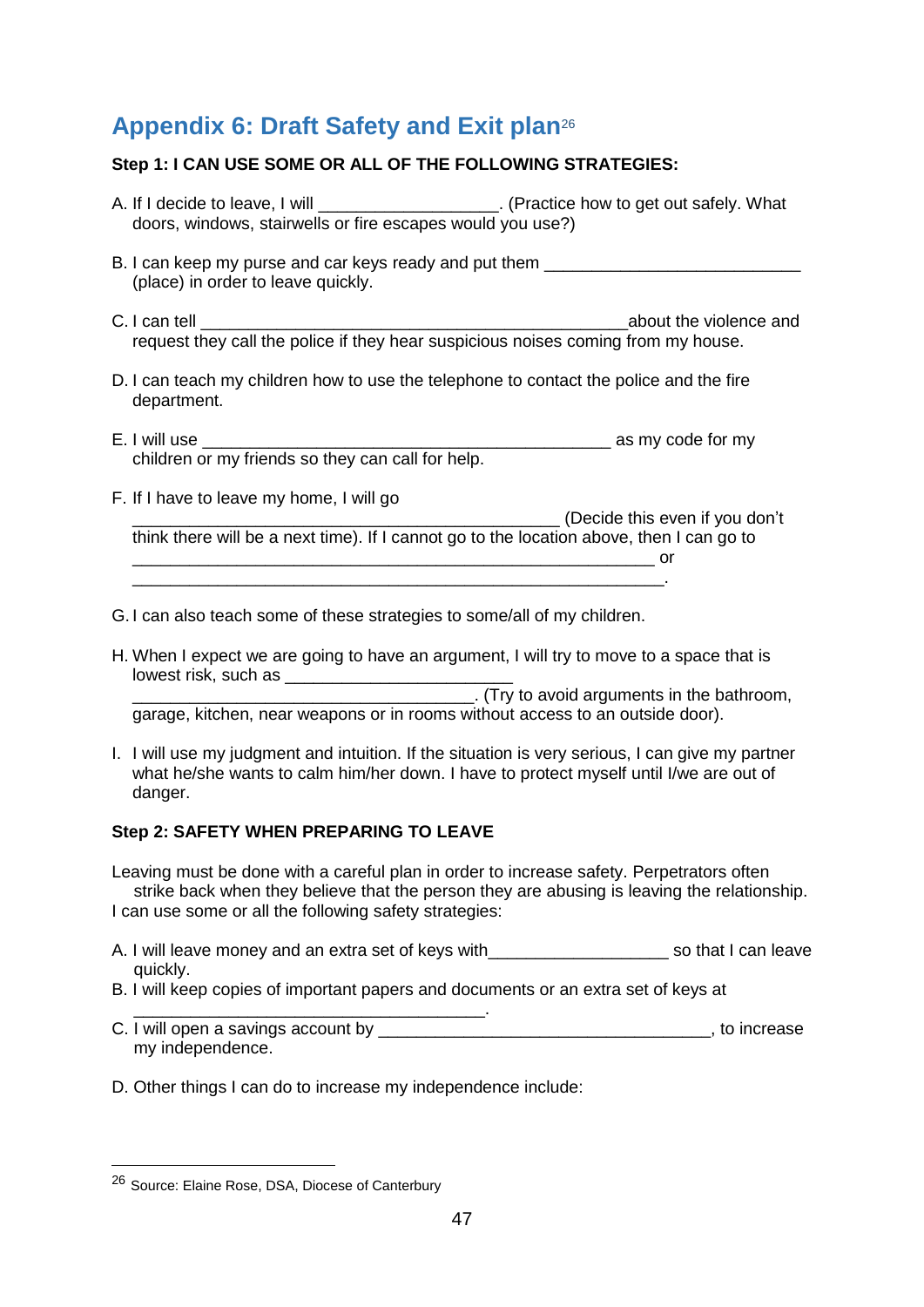E. The domestic violence program's hot line telephone number is and I can seek shelter by calling this hot line.

F. I can keep change for phone calls on me at all times. I understand that if I use my mobile, the following month the telephone bill will tell my perpetrator the numbers that I called after I left. I could get a 'pay as you go' phone. There are no bills and all communication would be confidential.

| G. I will check with                   | and                                               |  |
|----------------------------------------|---------------------------------------------------|--|
|                                        | to see who would be able to let me stay with them |  |
| or lend me some money in an emergency. |                                                   |  |

H. I can leave extra clothes with

I. I will sit down and review my safety plan every \_\_\_\_\_\_\_\_\_\_\_\_\_\_\_\_\_\_\_\_\_\_\_ in order to plan the WIII SIT QUWIT and TUREST UP.<br>Safest way to leave the residence. \_\_\_\_\_\_\_\_\_\_\_\_\_\_\_\_\_\_\_\_\_\_\_\_\_\_\_\_\_\_\_\_\_\_\_\_\_\_\_\_\_\_\_\_\_\_ (domestic violence advocate or

friend) has agreed to help me review this plan.

J. I will rehearse my escape plan and, as appropriate, practice it with my children.

#### **Step 3: SAFETY IN MY OWN RESIDENCE**

There are many things that a person can do to increase her safety in her own residence. It may be impossible to do everything at once, but safety measures can be added step by step.

Safety measures I can use include:

- A. I can change the locks on my doors and windows as soon as possible.
- B. I can replace wooden doors with steel/metal doors.
- C. I can install security systems including additional locks, window bars, poles to wedge against doors, an electronic system, etc.
- D. I can purchase rope ladders to be used for escape from second floor windows.
- E. I can install smoke detectors and purchase fire extinguishers for each floor in my house/apartment.
- F. I can install an outside lighting system that lights up when a person is coming close to my house.
- G. I will teach my children how to use the telephone to make a reverse charge call to me and to \_\_\_\_\_\_\_\_\_\_\_\_\_\_\_\_\_\_\_\_\_\_\_\_\_ (friend/ other) or get them a mobile phone in the event that my partner takes the children.
- H. I will tell people who take care of my children which people have permission to pick up my children and that my partner is not permitted to do so. The people I will inform about pickup permission include:

\_\_\_\_\_\_\_\_\_\_\_\_\_\_\_\_\_\_\_\_\_\_\_\_\_\_\_\_\_\_\_\_\_\_\_\_\_\_\_\_ (school) \_\_\_\_\_\_\_\_\_\_\_\_\_\_\_\_\_\_\_\_\_\_\_\_\_\_\_\_\_\_\_\_\_\_\_\_\_\_\_\_ (day care staff) \_\_\_\_\_\_\_\_\_\_\_\_\_\_\_\_\_\_\_\_\_\_\_\_\_\_\_\_\_\_\_\_\_\_\_\_\_\_\_\_ (Sunday School teacher)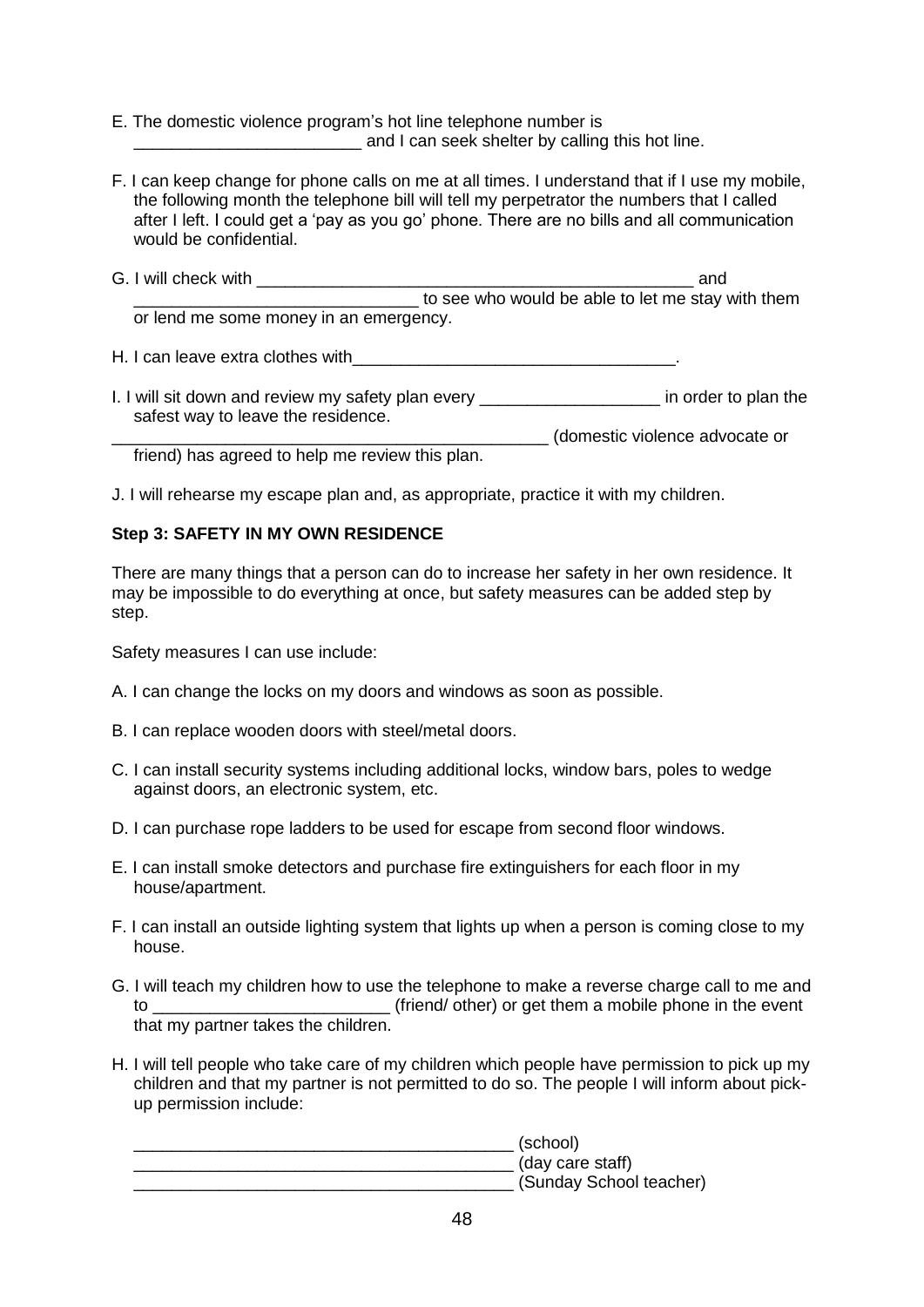## <span id="page-48-0"></span>**Appendix 7: Confidentiality and Data Protection**

### **Confidentiality**

*If in doubt about whether to disclose information please contact the DSA and Diocesan Registrar for guidance.* 

Although information relating to domestic abuse may be given in confidence, it should be made clear from the outset, to the person providing the information, that in certain situations such information may be passed to a third party, (e.g. the police).

If domestic abuse information has been received in confidence, the provider of the information should be encouraged, in the first instance, to disclose it to the relevant authorities him or herself or alternatively, consent should be sought to make a disclosure. Seeking consent or encouraging a person to make a disclosure should always be the first option but there may be circumstances where consent is refused or cannot otherwise be obtained or is just inappropriate because it places a person at increased risk or might prejudice an ongoing investigation. In such cases, a recipient of the information may still be able to share the information without consent if it can be justified in the public interest. Such a public interest can arise in a wide number of situations, for instance, to protect a person, notably a child, from significant harm or prevent, help detect or prosecute a criminal offence.

The key factors in deciding whether or not to share confidential information without consent are necessity and proportionality, i.e. whether the proposed sharing is likely to make an effective contribution to preventing any risk and whether the public interest in sharing the information overrides the confidentiality. In making the decision, a person should weigh up what are the risks if the information is shared against what are the risks if it is not shared and make a decision based on his or her professional judgement, or by seeking advice from the DSA and the Diocesan Registrar. It may be necessary to make a disclosure without consent, for example, when a disclosure would be likely to assist in the prevention, detection or prosecution of a serious crime, especially a crime of violence. Indeed, when a victim of domestic abuse refuses to contact the police, disclosure will be justified if children remain at risk, for example.

#### Data Protection

<u>.</u>

Under the Data Protection Act 1998, sensitive personal data includes information which relates to a person's physical or mental health, sexual life or to the commission or alleged commission of an offence. The 1998 Act restricts the use of such information, including disclosure to third parties, without the explicit consent of the data subject, (i.e. the individual to whom the information relates). Nevertheless, there are certain instances, under data protection legislation $27$ , where such information can be shared without a data subject's consent provided that it is in the substantial public interest, for instance this includes:

- if it is necessary for the purposes of the prevention or detection of any unlawful act; or
- to protect members of the public against dishonesty, malpractice or other seriously improper conduct; or
- it is necessary for the discharge of any function which is designed for the provision of confidential counselling, advice, support or any other service.
- and seeking consent would prejudice the purposes for which the information is sought.

<sup>27</sup> Data Protection (Processing of Sensitive Personal Data) Order 2000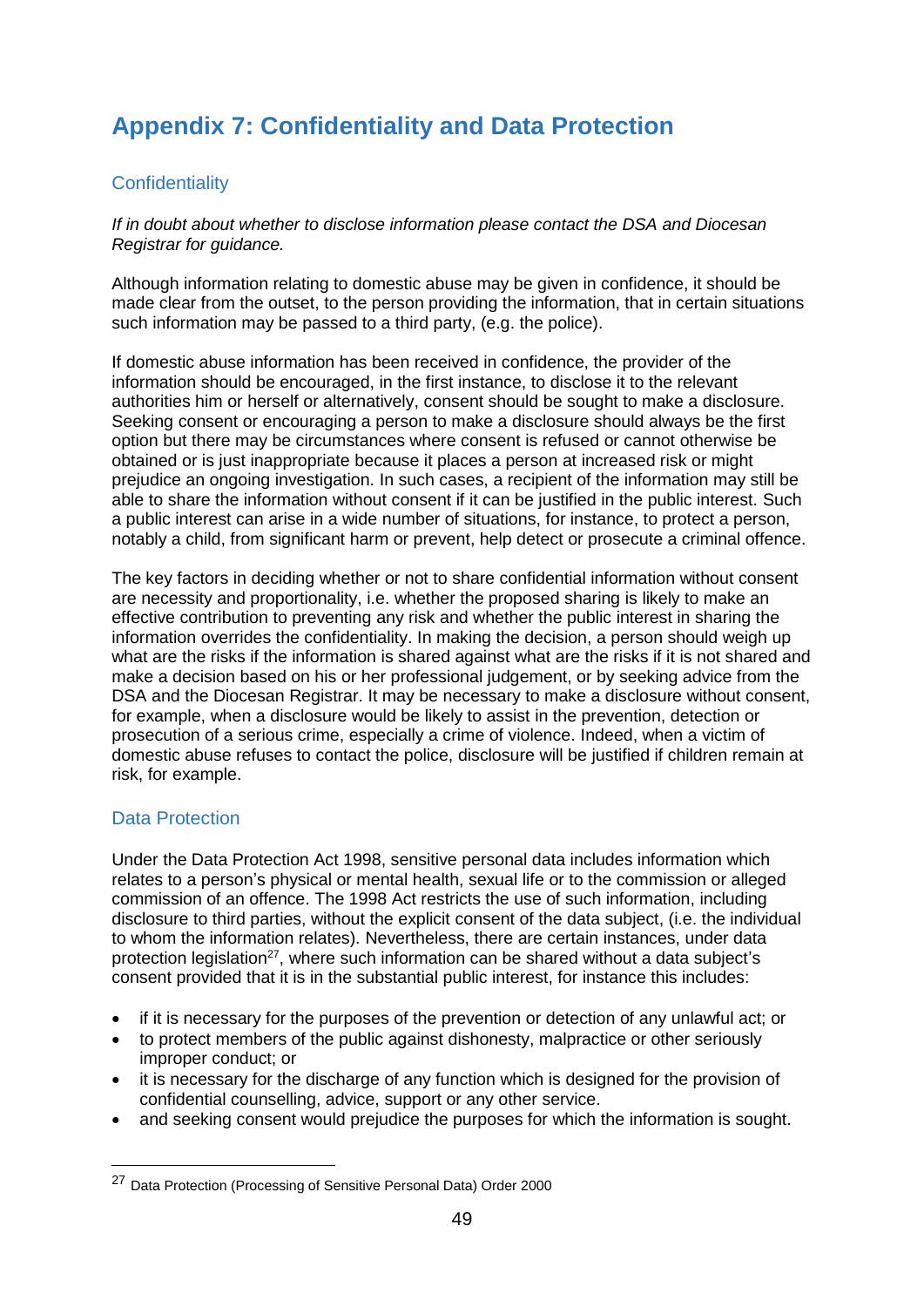If you are unsure whether or not you can disclose personal and/or confidential information to a relevant third party you should speak to the DSA and the Diocesan Registrar.

#### Storage of Confidential Records

1

All confidential records (whether or not they contain personal data) should be stored safely and securely in line with Safeguarding Records: Joint Practice Guidance for the Church of [England and the Methodist Church \(2015\)\)](https://www.churchofengland.org/media/2254792/safeguarding%20joint%20practice%20guidance%20-%20safeguarding%20records.pdf).<sup>28</sup>.

<sup>28</sup>[https://www.churchofengland.org/media/2254792/safeguarding%20joint%20practice%20guidance%20-](https://www.churchofengland.org/media/2254792/safeguarding%20joint%20practice%20guidance%20-%20safeguarding%20records.pdf) [%20safeguarding%20records.pdf](https://www.churchofengland.org/media/2254792/safeguarding%20joint%20practice%20guidance%20-%20safeguarding%20records.pdf)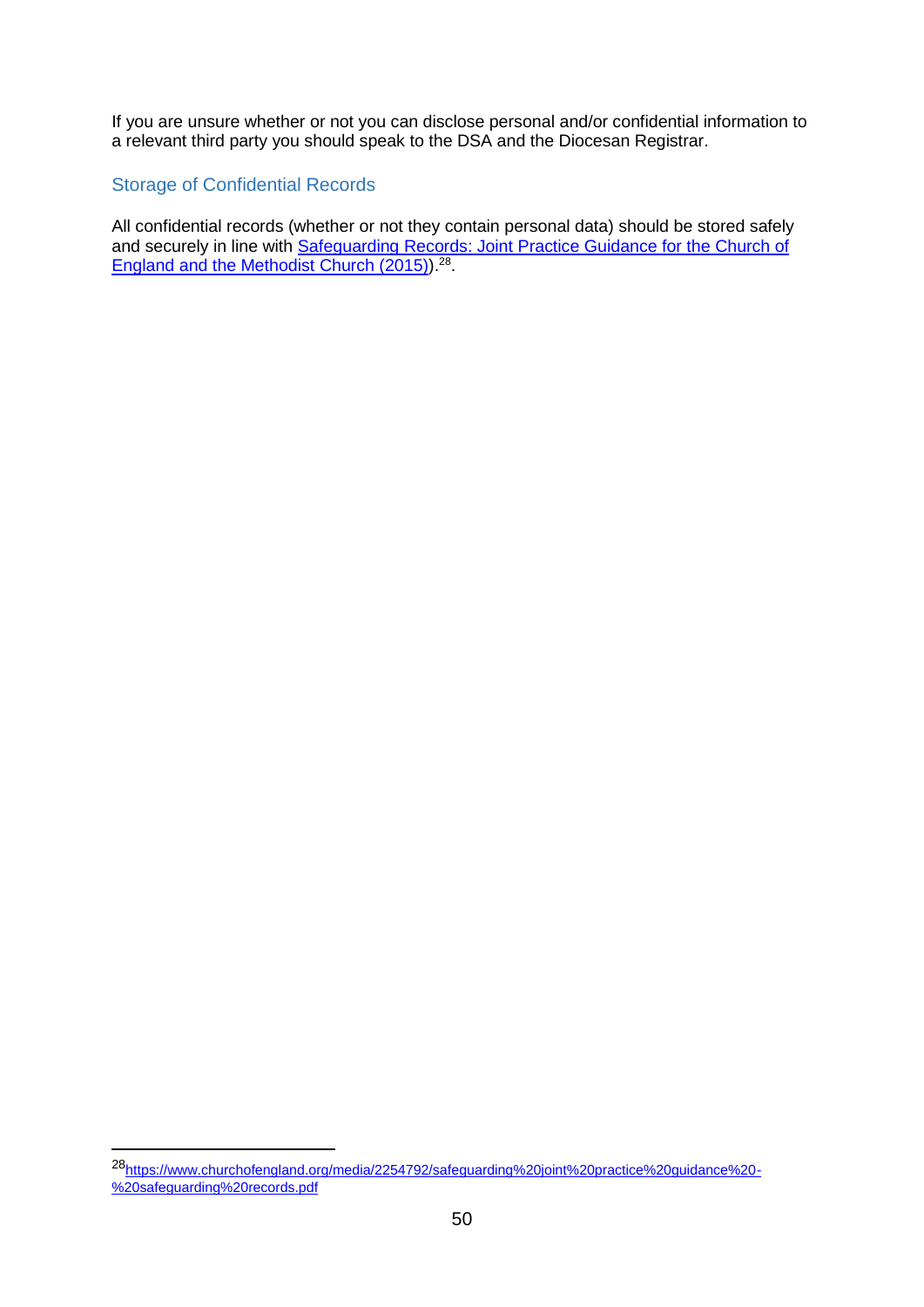## <span id="page-50-0"></span>**Appendix 8: Marriage Preparation: Recommended good practice**

Marriage preparation offers an opportunity to challenge inappropriate behaviour and assumptions about domination, control or abuse, while making it clear that some degree of conflict within an intimate relationship is natural and healthy, if dealt with appropriately.

The principles of understanding humanity (female and male) as made in God's image and of equal worth; of equality amongst people and within relationships; not condoning any form of abuse, should underpin any marriage preparation offered by the Church. Some theological ideas such as headship and submission models of men and women have been expressed in the liturgy in the past in the different promises expressed by the man and the woman. However, a promise to obey was in the past part of different standards or expectations of women and men within marriage, e.g. the fact that women had no standing in law until 1926. A mutuality expressed through the marriage which encourages partners to be themselves rather than sticking to gendered roles offers a better opportunity for both partners to grow and flourish in the relationship than does a differentiated model, in which one partner takes responsibility for the other's growth, but not vice versa.

Given the high incidence of domestic abuse within marriage, we recommend that clergy and lay people who offer marriage and wedding preparation should have attended some training on issues of domestic abuse. It is important that there is a clear understanding amongst those who offer marriage preparation that domestic abuse is always unacceptable and that domestic abuse breaks the sanctity of marriage.

The subjects regularly dealt with when preparing couples for marriage, e.g. communication, conflict and in particular 'How do you deal with your anger?' offer an opportunity for couples to discuss together how their parents dealt with anger, rows and conflict or how the couple might have dealt with these in previous relationships. Sometimes those who have experienced domestic abuse as children have a very idealised view of marriage.

It is possible that those working with couples hoping to marry may become aware or suspect that abuse is taking place or may take place between the partners. This is always a difficult area to deal with and illustrates the need for training for people involved in this work, but one or more of the following ideas might help in such a situation.

The facilitator might include a statement at the beginning of the 'course' or conversation and again before dealing with a subject such as 'marital conflict' or anger. The following, which may need amending depending on the circumstances, is an example of a form of words that might be appropriate:

"When we think about relationships in general and our own in particular, there is always a chance that issues may be raised that touch us in a way that leaves us feeling disturbed, uncomfortable or anxious. If this happens you may wish to speak to one of us today more privately or to seek help from a counsellor or other helping organisation."

If a domestic abuse issue is raised directly or indirectly by one of the couple, the facilitator should not pursue it in the presence of the other: this could be highly dangerous. They may need to find a way to give the person a chance to say more in private, with the object of encouraging them to get one-to-one help from a competent person or organisation.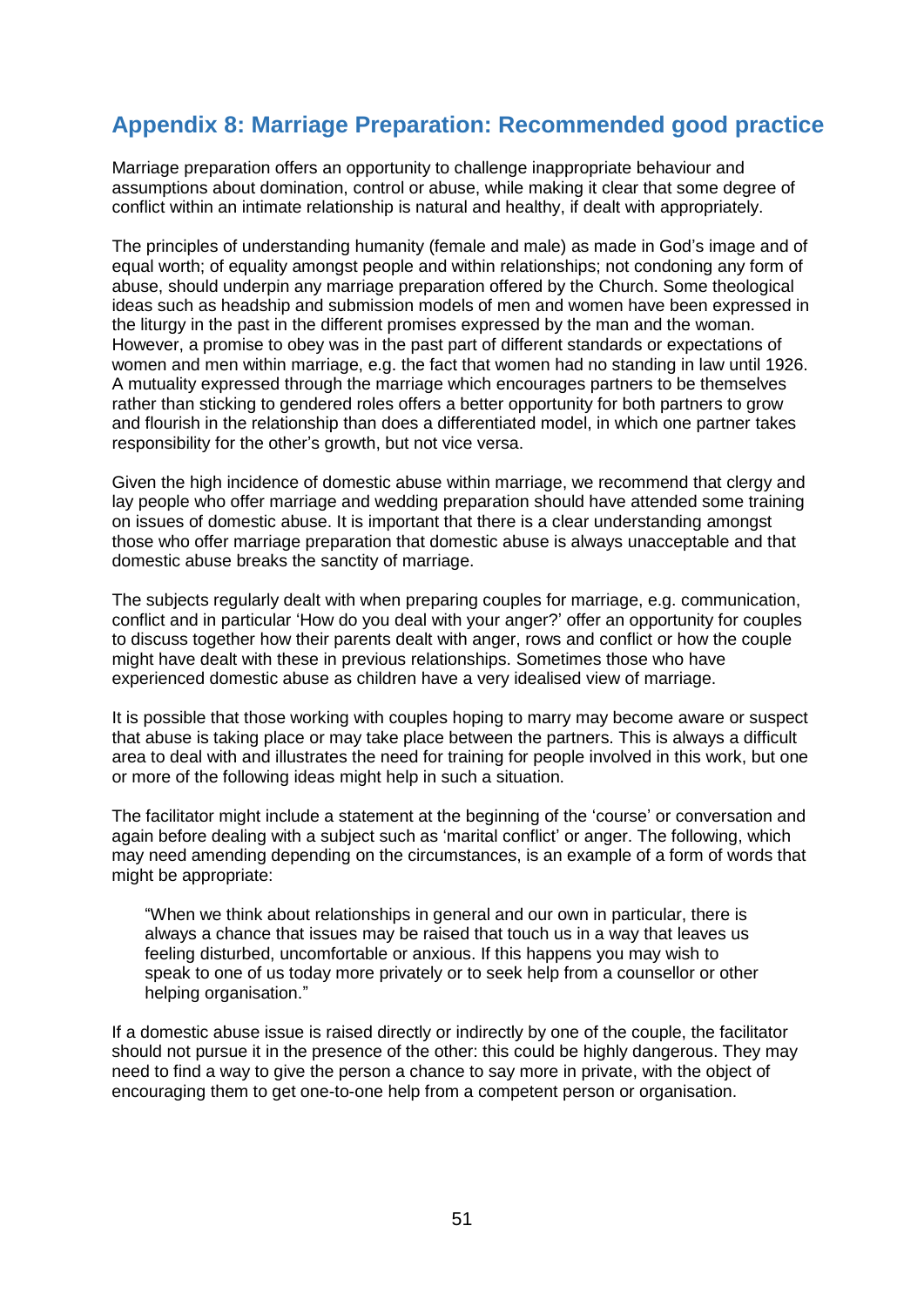## <span id="page-51-0"></span>**Appendix 9: Resources**

#### **Women's Aid**

Provides services for women and children who have been affected by the experience of domestic violence, rape and sexual abuse.

0808 2000 247 [www.womensaid.org.uk](http://www.womensaid.org.uk/)

#### **Refuge**

Refuge is the national charity which provides a wide range of specialist domestic violence services to women and children experiencing domestic violence.

0808 2000 247 [www.refuge.org.uk](http://www.refuge.org.uk/)

#### **Rape Crisis**

Rape Crisis Centres offer a range of services for women and girls who have been raped or experienced another form of sexual violence.

0808 802 9999 [www.rapecrisis.org.uk](http://www.rapecrisis.org.uk/)

#### **National Domestic Violence Helpline**

The Freephone 24 Hour National Domestic Violence Helpline run in partnership between Women's Aid and Refuge

0808 2000 247

#### **National Centre for Domestic Violence**

The National Centre for Domestic Violence (NCDV) provides a free, fast emergency injunction service to survivors of domestic violence.

24 hour helpline: 0800 970 2070 [www.ncdv.org.uk](http://www.ncdv.org.uk/)

#### **NSPCC ChildLine**

Free, confidential service for young people up to the age of 19. Get help and advice about a wide range of issues, talk to a counsellor online, send ChildLine an email or post on the message boards.

0800 1111 [www.childline.org.uk](http://www.childline.org.uk/)

#### **NSPCC Helpline**

Free helpline service for anyone with concerns about a child's safety and wellbeing, even one in their own home. You can speak to a NSPCC counsellor 24 hours a day, 365 days a year. Advice and support is provided parents and carers and consultations with professionals are offered. We will listen to your concerns, offer advice and support and can take action on your behalf if a child is in danger.

#### 0808 800 5000

[www.nspcc.org.uk/what-you-can-do/report-abuse/](http://www.nspcc.org.uk/what-you-can-do/report-abuse/)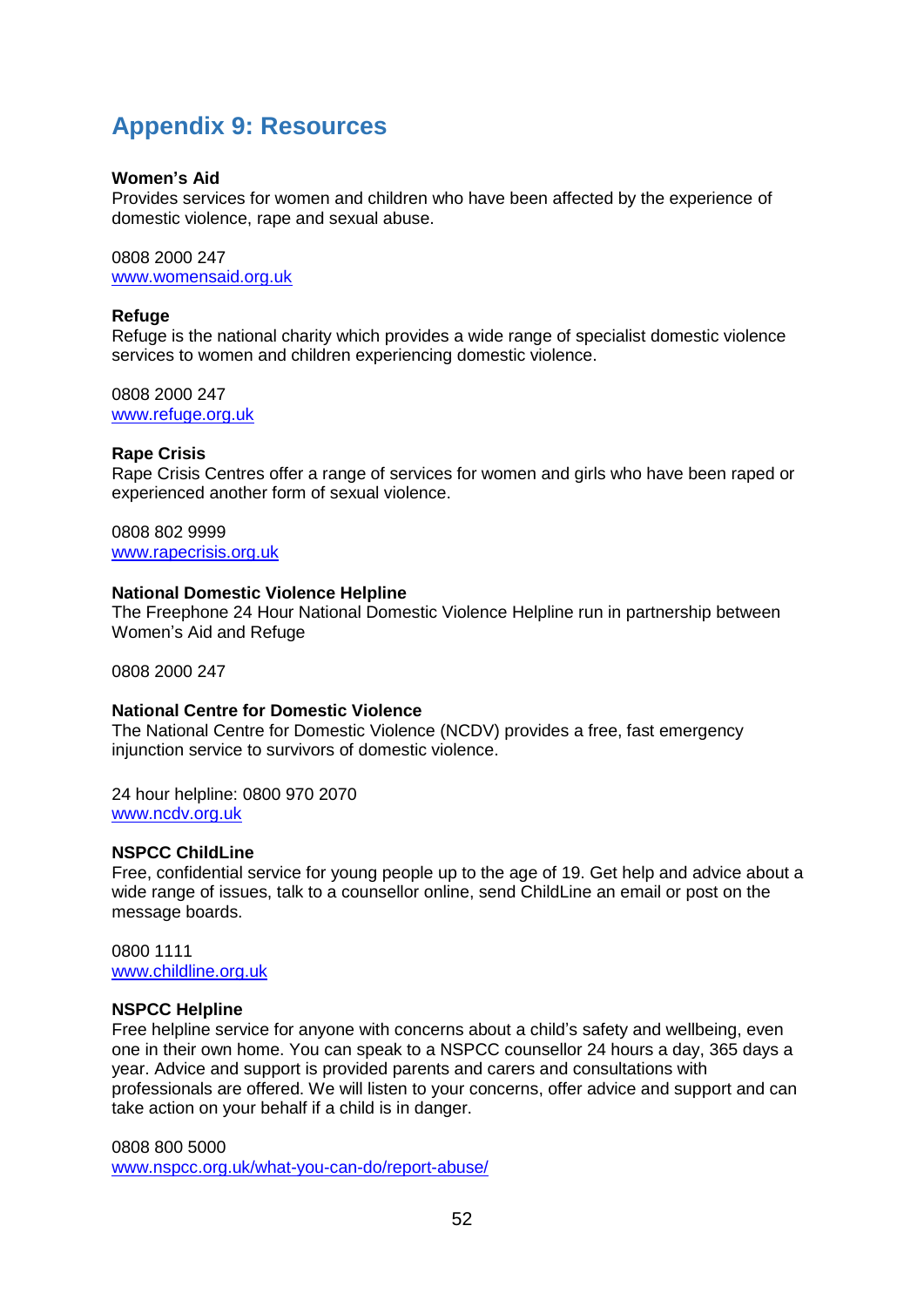#### **Galop**

Galop gives advice and support to LGBT people who have experienced hate crime, sexual violence and domestic abuse.

LGBT domestic violence helpline: 0800 999 5428 London LGBT Casework Service: 0207 704 2040 [www.galop.org.uk/](http://www.galop.org.uk/)

#### **Respect**

The Respect phone line is a confidential helpline offering advice, information and support to help you stop being violent and abusive to your partner.

0808 802 4040 [www.respectphoneline.org.uk](http://www.respectphoneline.org.uk/) [www.respect.uk.net](http://www.respect.uk.net/)

#### **Samaritans**

A 24-hour helpline for any person in emotional distress

116 123 [www.samaritans.org](http://www.samaritans.org/)

#### **SafeLives (formerly Co-ordinated Action against Domestic Abuse (CAADA))**

SafeLives is a national charity supporting a strong multi-agency response to domestic abuse. It provides practical help to support professionals and organisations working with domestic abuse victims, with the aim of protecting the highest risk victims and their children – those at risk of murder or serious harm.

**Unfortunately SafeLives does not provide direct support or advice to victims of domestic violence**. **However, if you are experiencing domestic abuse or are supporting someone who is in that situation, immediate help is available via the National Domestic Violence Helpline.**

0117 403 3220 <http://www.safelives.org.uk/>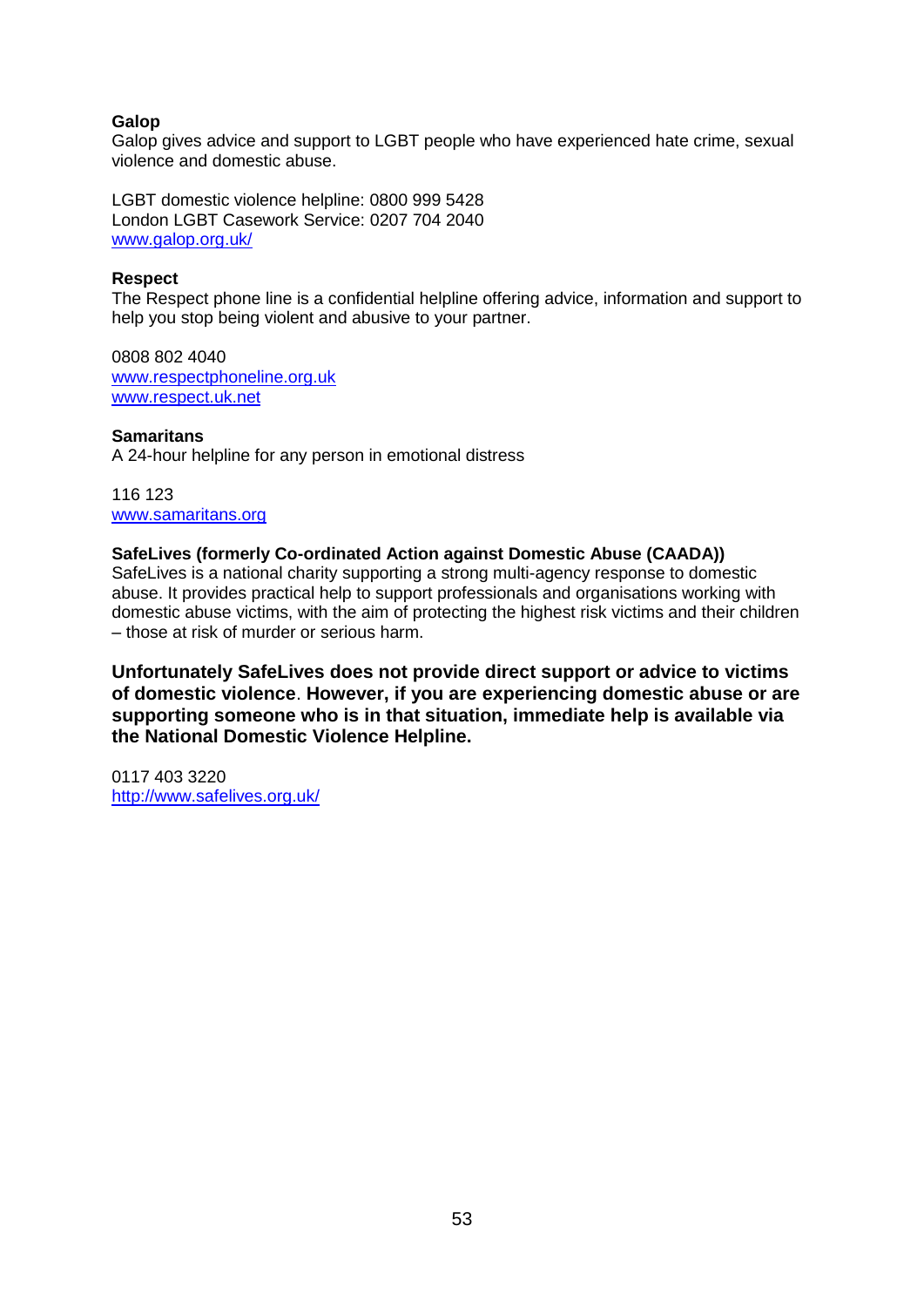## **Resources related to children and young people**

#### **Home Office resources regarding adolescent to parent abuse:**

The Home Office has produced an information guide on adolescent to parent abuse: [https://www.gov.uk/government/uploads/system/uploads/attachment\\_data/file/420963/APVA](https://www.gov.uk/government/uploads/system/uploads/attachment_data/file/420963/APVA.pdf) [.pdf](https://www.gov.uk/government/uploads/system/uploads/attachment_data/file/420963/APVA.pdf)

#### **Holes in the Wall**

A blog run by a professional social worker which provides updates on research, practice and policymaking developments – also available on Twitter (@HelenBonnick) <http://holesinthewall.co.uk/>

#### **RESPECT**

A membership association for domestic abuse prevention programmes and integrated support services. The Young Peoples Services is a sub-site of which offers regular conferences and training for practitioners who are working with young people who use violence in close relationships (including against parents) 020 7549 0578 <http://respect.uk.net/work/respect-young-peoples-service/>

## **Resources regarding teenage relationship abuse**

The Home Office has produced a guide to help consider how the extension to the definition of domestic abuse may impact on working with 16-17 year olds. [https://www.gov.uk/government/uploads/system/uploads/attachment\\_data/file/142701/guide](https://www.gov.uk/government/uploads/system/uploads/attachment_data/file/142701/guide-on-definition-of-dv.pdf)[on-definition-of-dv.pdf](https://www.gov.uk/government/uploads/system/uploads/attachment_data/file/142701/guide-on-definition-of-dv.pdf)

The Home Office Teenage Relationship Abuse Campaign includes information and resources for schools. [www.homeoffice.gov.uk/crime/violence-against-women-girls/teenage-relationship-abuse/](http://www.homeoffice.gov.uk/crime/violence-against-women-girls/teenage-relationship-abuse/)

This is Abuse site. Includes films, support information, young people's message board and FAQs.

<http://thisisabuse.direct.gov.uk/>

#### **AVA**

A national second-tier organisation providing training and consultancy on teenage relationship abuse as well as all other forms of violence against women and girls. [www.avaproject.org.uk](http://www.avaproject.org.uk/)

#### **Barnardos**

Barnardos is the largest provider of child sexual exploitation support services in the UK. Staffed by qualified professionals, these services provide a safe and confidential environment where young people can go for help, advice and support. Specialist training is also provided to professionals so they know what signs to look out for. 0208 550 8822 [www.barnardos.org.uk/](http://www.barnardos.org.uk/)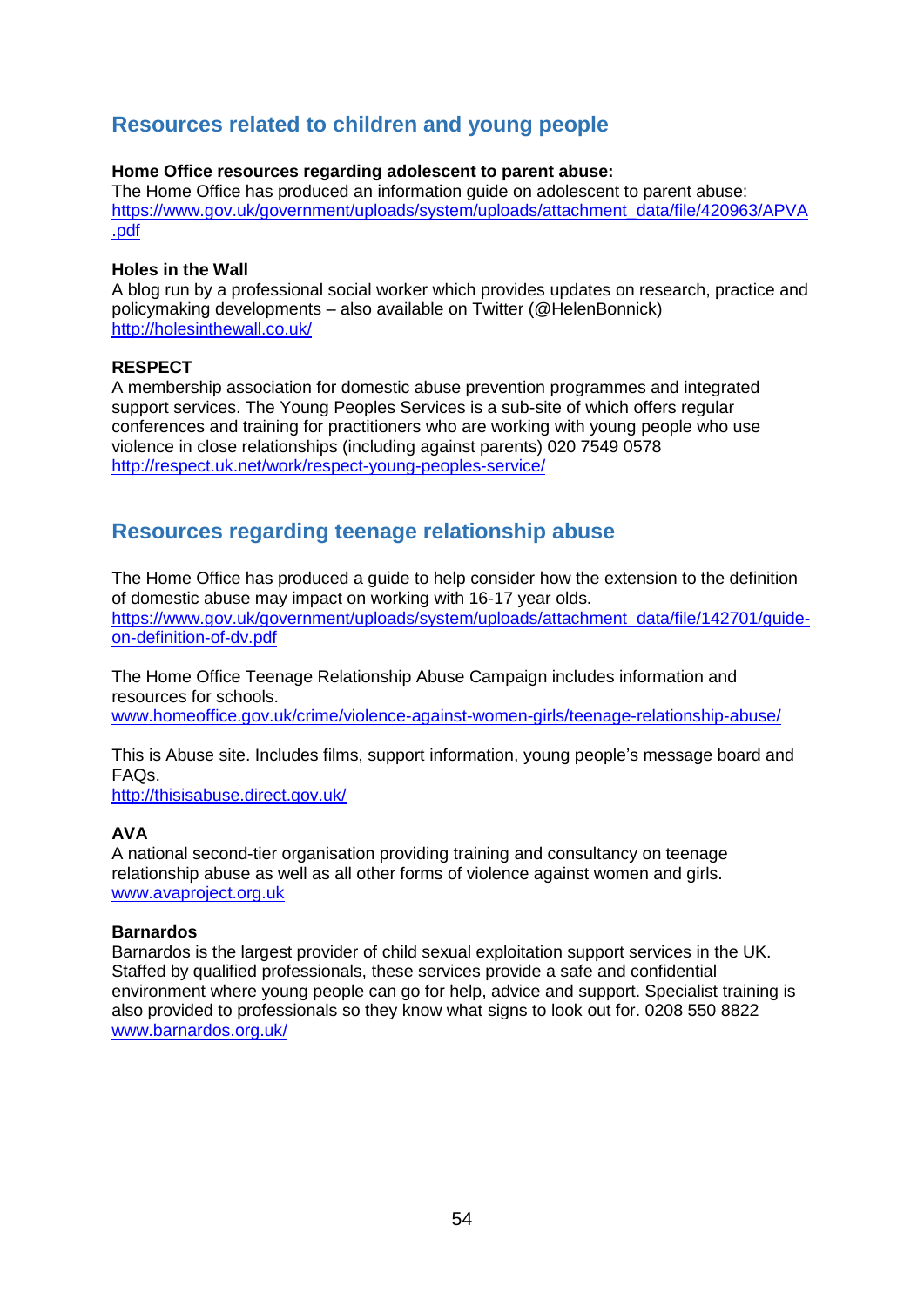## **Resources for women in black and minority ethnic communities**

#### **Southall Black Sisters**

Southall Black Sisters is a not-for-profit organisation set up in 1979 to meet the needs of black (Asian and African-Caribbean) and minority ethnic women.

**Helpline Tel:** 0208 571 0800 Monday, Wednesday, Friday 9:30am – 4:30pm <http://www.southallblacksisters.org.uk/> Southall Black Sisters, 21 Avenue Road, Southall, Middlesex, UB1 3BL

## **Resources regarding Honour Based Violence**

#### **Karma Nirvana**

Karma Nirvana supports that who suffer or are at risk of honour based abuse or forced marriage.

0800 5999 247 ((9am – 9pm Weekdays & 10am – 4pm Weekends) [http://www.karmanirvana.org.uk](http://www.karmanirvana.org.uk/)

#### **Forced Marriage Unit**

The Government's Forced Marriage Unit (FMU) is dedicated both to preventing British nationals being forced into marriage overseas and to assisting anyone in the UK faced with the prospect of being forced into a marriage. If you are worried that you might be forced into a marriage or are worried about someone else who may be you should contact FMU on 020 7008 0151 (9am – 5pm) or 0207 008 1500 (if outside the office hours (ask for the Global Response Centre))

[www.gov.uk/forced-marriage](http://www.gov.uk/forced-marriage)

### **Resources specifically for men**

#### **The Men's Advice Line**

A confidential helpline for men experiencing domestic violence from a partner or ex-partner (or from other family members).

0808 801 0327 (Monday - Friday 9am-5pm**)** [www.mensadviceline.org.uk](http://www.mensadviceline.org.uk/)

#### **Mankind Initiative**

Support for male victims of domestic abuse and domestic violence

01823 334 244 (weekdays 10am to 4pm) [www.mankind.org.uk](http://www.mankind.org.uk/)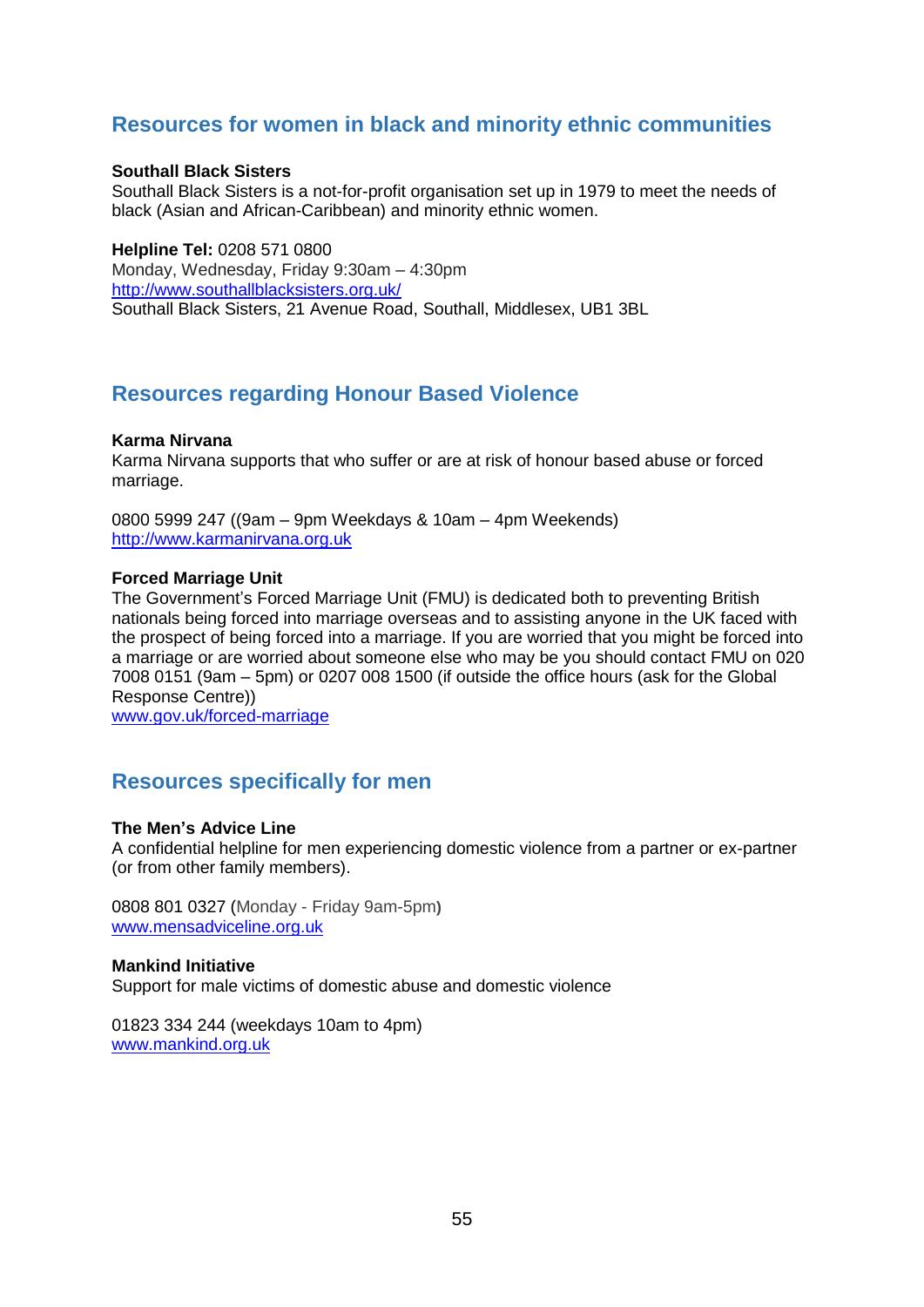## **Christian resources**

#### **Restored**

Restored is an international Christian alliance working to end violence against women and to transform relationships.

<http://www.restoredrelationships.org/>

#### **RAVE**

RAVE is an initiative that seeks to bring knowledge and social action together to assist families of faith impacted by abuse. [http://www.theraveproject.org](http://www.theraveproject.org/)

#### **Hidden Hurt**

Hidden Hurt is designed to help understand the dynamics of relationships where abuse is taking place, the different forms abuse can take, its effect on both direct victims (i.e. person being abused) and indirect victims (i.e. children living in a house where abuse occurs), specific issues facing the Christian abuse victim, and helpful links and telephone numbers inside the UK.

[http://www.hiddenhurt.co.uk](http://www.hiddenhurt.co.uk/)

#### **Faith Trust Institute**

A US-based multi-faith organization working to end sexual and domestic violence. <http://www.faithtrustinstitute.org/>

#### **Spark**

Spark works to engage communication and communities to prevent and respond to Violence Against Women and Gender Justice. It provides specialist consultancy supporting domestic abuse work.

<http://www.sparkequip.org/>

#### **Broken Rites**

Broken Rites is an international group offering mutual support and information to separated and divorced spouses/partners of clergy, ministers and Church Army Officers. <http://www.brokenrites.org/>

#### **Eve**

Eve (formerly Nene Valley Christian Family Refuge) run a family refuge in Northamptonshire and provide training on domestic abuse prevention and response <http://www.eveda.org.uk/>

### **Resources on Elder abuse**

#### **Action on Elder Abuse**

Elder Abuse Response helpline: 0808 808 8141 [http://www.elderabuse.org.uk](http://www.elderabuse.org.uk/)